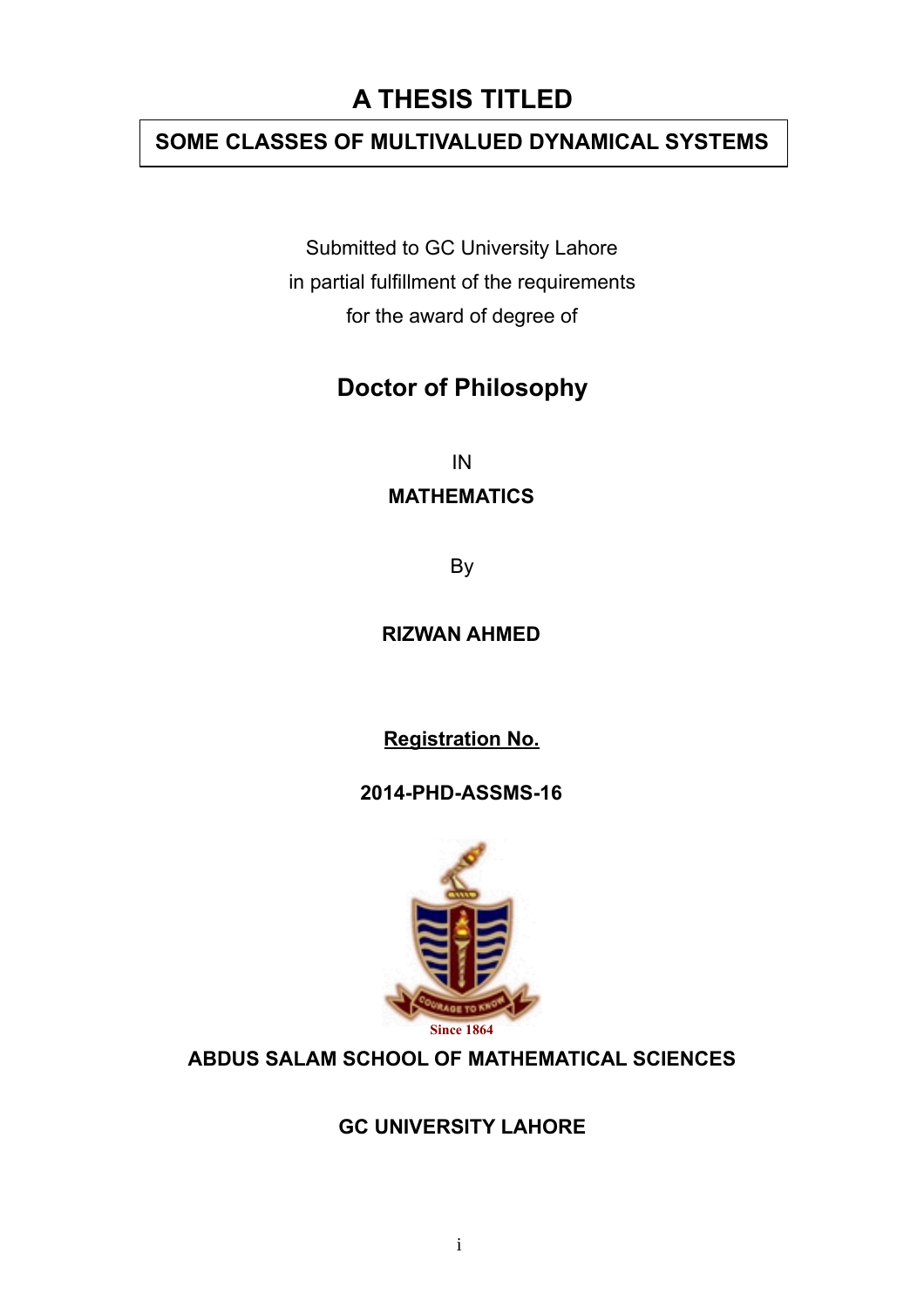## **A THESIS TITLED**

### **SOME CLASSES OF MULTIVALUED DYNAMICAL SYSTEMS SOME CLASSES OF MULTIVALUED DYNAMICAL SYSTEMS**



#### **RIZWAN AHMED**

**Registration No.** 

**2014-PHD-ASSMS-16**

### **ABDUS SALAM SCHOOL OF MATHEMATICAL SCIENCES**

### **GC UNIVERSITY LAHORE**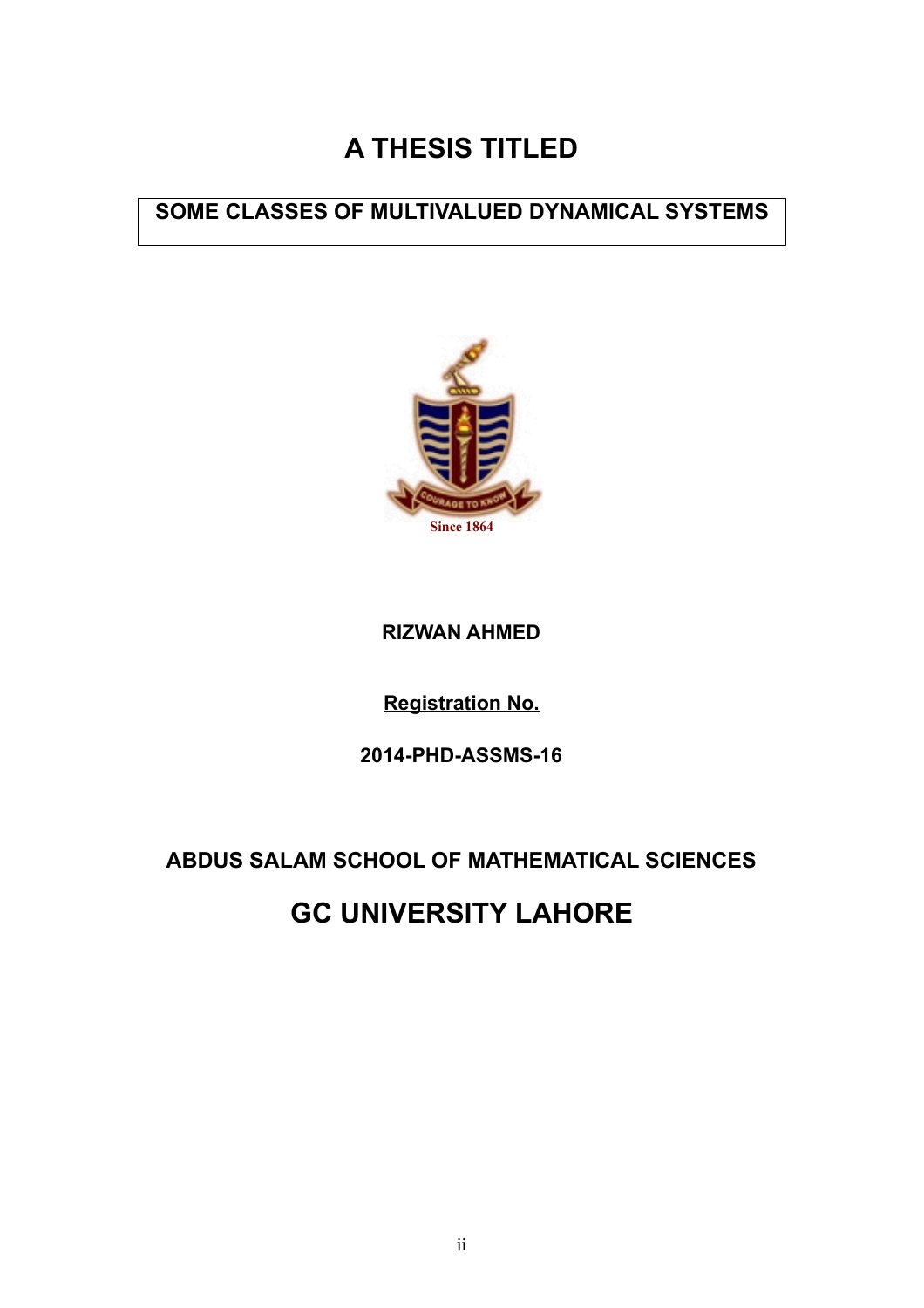### **DECLARATION**

I, Mr. **RIZWAN AHMED** Registration No. **2014-PHD-ASSMS-16** hereby declare that the matter printed in the thesis titled **SOME CLASSES OF MULTIVALUED DYNAMICAL SYSTEMS** is my own work and has not been submitted and shall not be submitted in future as research work, thesis for the award of similar degree in any University, Research Institution etc in Pakistan or abroad.

At any time, if my statement is found to be incorrect, even after my Graduation, the University has the right to withdraw my PhD Degree.

Dated: \_\_\_\_\_\_\_\_\_\_\_\_ Signatures of Deponent

 $\overline{\phantom{a}}$  , which is a set of the set of the set of the set of the set of the set of the set of the set of the set of the set of the set of the set of the set of the set of the set of the set of the set of the set of th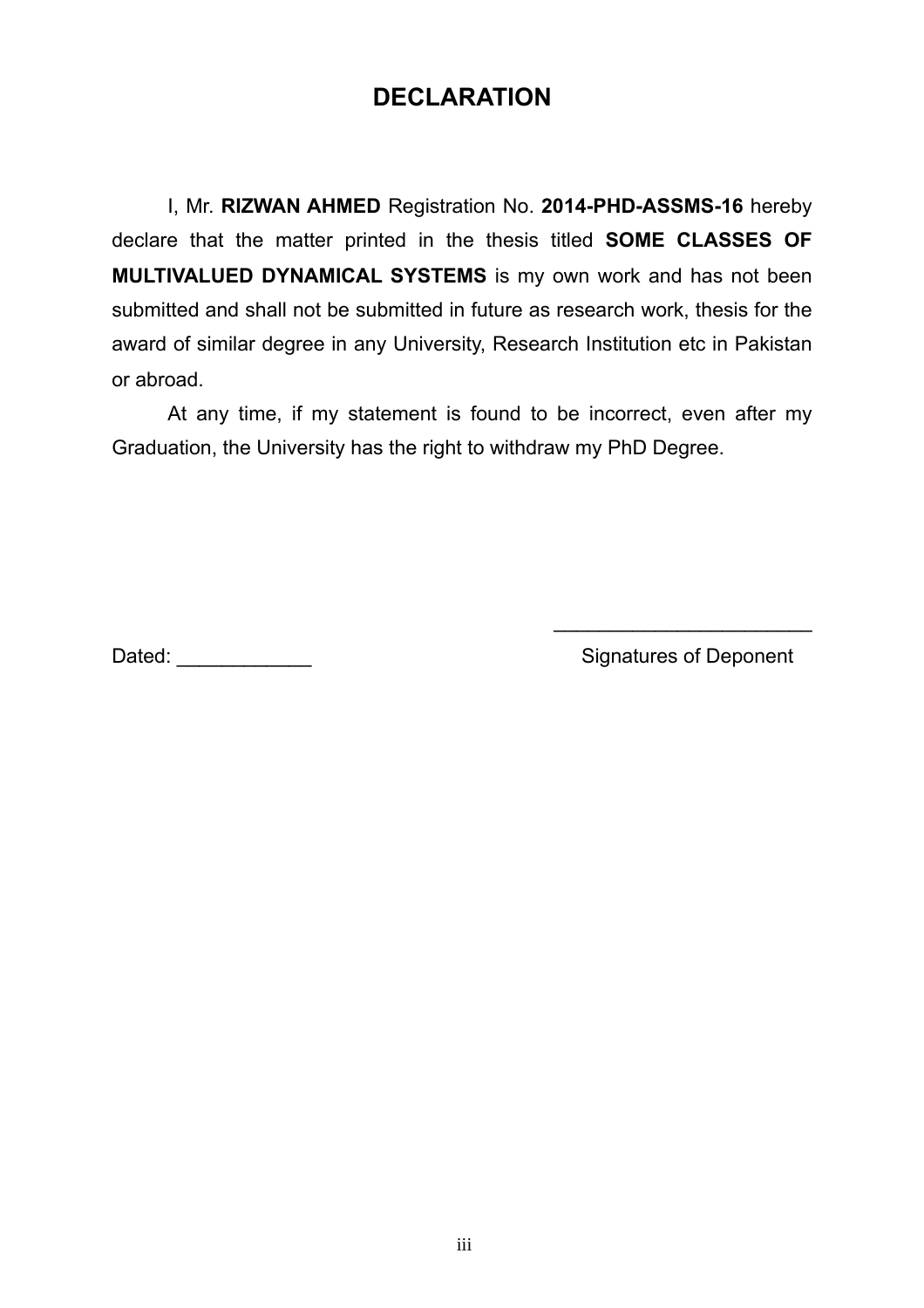### **PLAGIARISM UNDERTAKING**

I, Mr. **RIZWAN AHMED** Registration No. **2014-PHD-ASSMS-16** solemnly declare that the research work presented in the thesis titled **SOME CLASSES OF MULTIVALUED DYNAMICAL SYSTEMS** is solely my research work, with no significant contribution from any other person. Small contribution/ help wherever taken has been acknowledged and that complete thesis has been written by me.

I understand the zero-tolerance policy of HEC and Government College University Lahore, towards plagiarism. Therefore, I as an author of the above titled thesis declare that no portion of my thesis has been plagiarized and any material used as reference has been properly referred/ cited.

I understand that if I am found guilty of any formal plagiarism in the above titled thesis, even after the award of PhD Degree, the University reserves the right to withdraw my PhD Degree and that HEC/ University has the right to publish my name on HEC/ University website, in the list of culprits of plagiarism.

Dated: \_\_\_\_\_\_\_\_\_\_\_\_ Signatures of Deponent

 $\overline{\phantom{a}}$  , which is a set of the set of the set of the set of the set of the set of the set of the set of the set of the set of the set of the set of the set of the set of the set of the set of the set of the set of th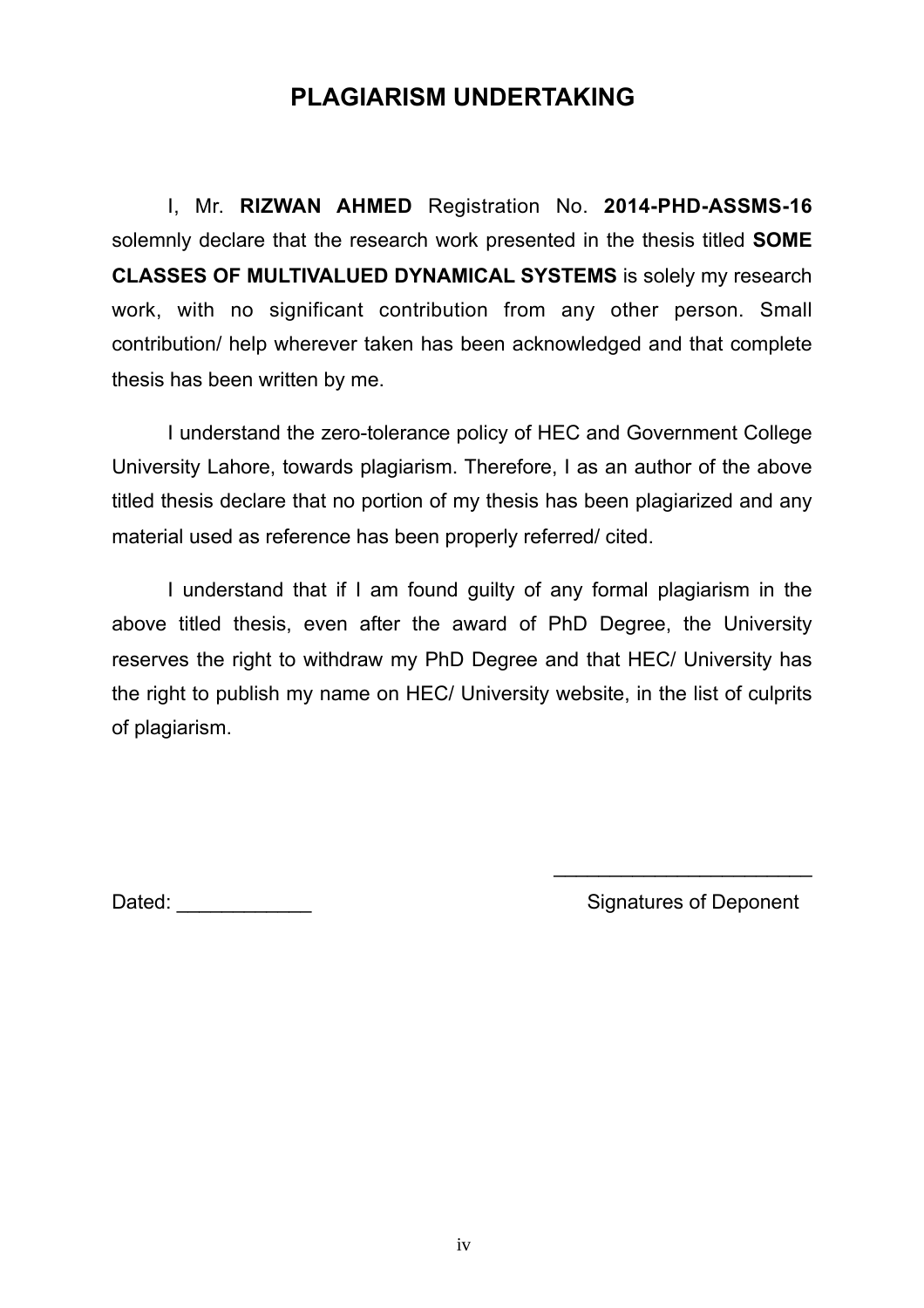### **RESEARCH COMPLETION CERTIFICATE**

Certified that the research work contained in this thesis titled **SOME CLASSES OF MULTIVALUED DYNAMICAL SYSTEMS** has been carried out and completed by Mr. **RIZWAN AHMED** Registration No. **2014- PHD-ASSMS-16** under my supervision. This Thesis has been submitted in partial fulfillment of the requirements for the award of Degree of Doctor of Philosophy in **MATHEMATICS**.

Date **Date Supervisor Prof. Dr. Tzanko Donchev**

Submitted Through

#### **PROF. DR. GHULAM MURTAZA**

Director General Abdus Salam School of Mathematical Sciences GC University Lahore.

 $\overline{\phantom{a}}$  , and the set of the set of the set of the set of the set of the set of the set of the set of the set of the set of the set of the set of the set of the set of the set of the set of the set of the set of the s Controller of Examinations GC University Lahore.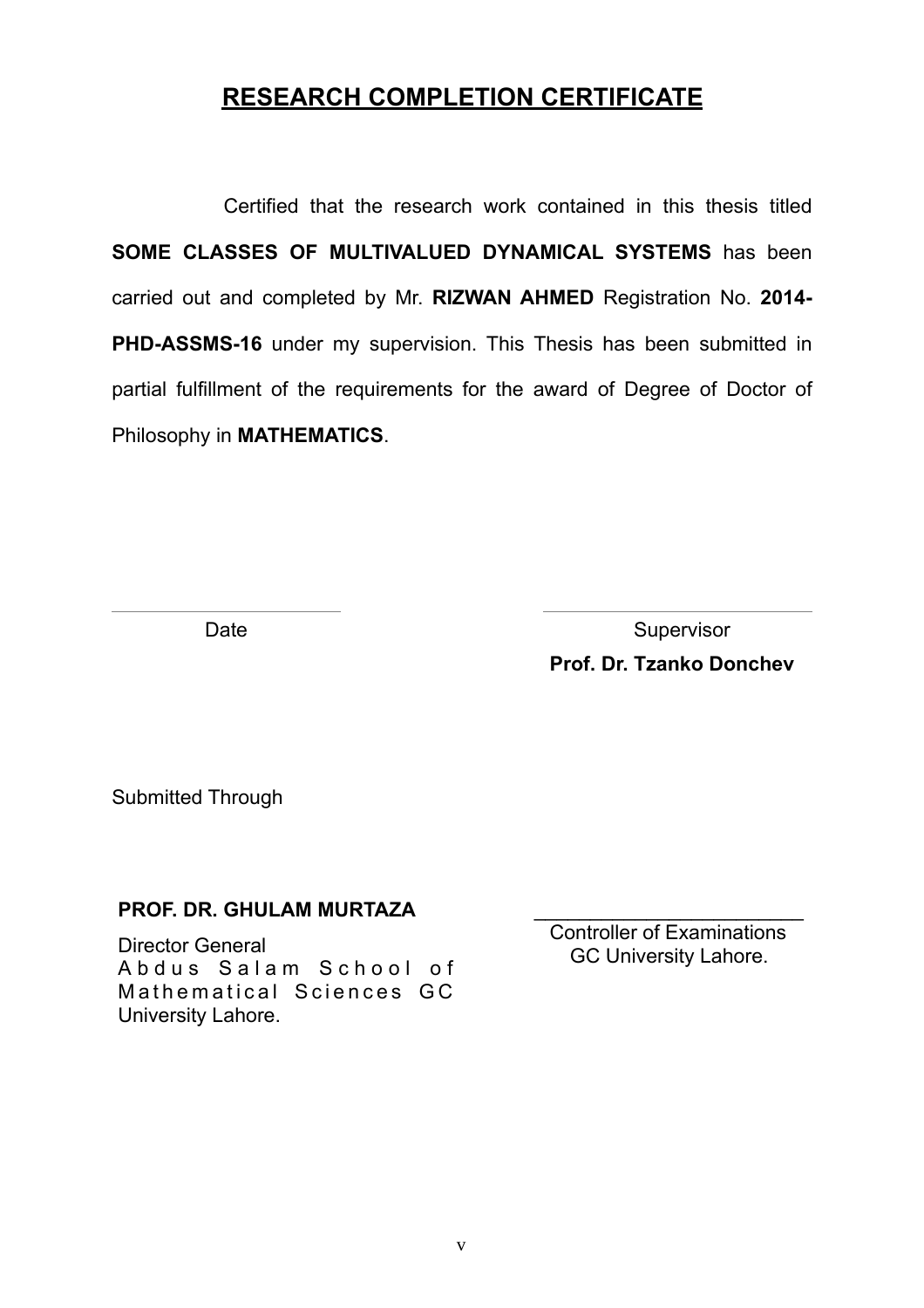# Table of Contents

| <b>Table of Contents</b><br>Abstract |                                                              |               | vii<br>viii  |
|--------------------------------------|--------------------------------------------------------------|---------------|--------------|
|                                      |                                                              |               |              |
|                                      |                                                              | Introduction  | $\mathbf{1}$ |
| $\mathbf 1$                          | Nonlocal m-dissipative evolution inclusions in Banach spaces |               | 6            |
|                                      | 1.1                                                          |               | 6            |
|                                      | 1.2                                                          |               | 11           |
| $\overline{2}$                       | Filippov-Pliss lemma for dynamical inclusions on time scale  |               | 20           |
|                                      | 2.1                                                          | Preliminaries | 20           |
|                                      | 2.2                                                          |               | 24           |
|                                      | 2.3                                                          |               | 28           |
|                                      |                                                              | 2.3.1         | 34           |
|                                      | 2.4                                                          |               | 35           |
| 3                                    | On the solution set of multivalued fuzzy fractional systems  |               | 37           |
|                                      | 3.1                                                          | Preliminaries | 37           |
|                                      | 3.2                                                          |               | 40           |
|                                      | 3.3                                                          |               | 42           |
|                                      | 3.4                                                          |               | 51           |
|                                      | 3.5                                                          |               | 54           |
|                                      | <b>Bibliography</b>                                          |               |              |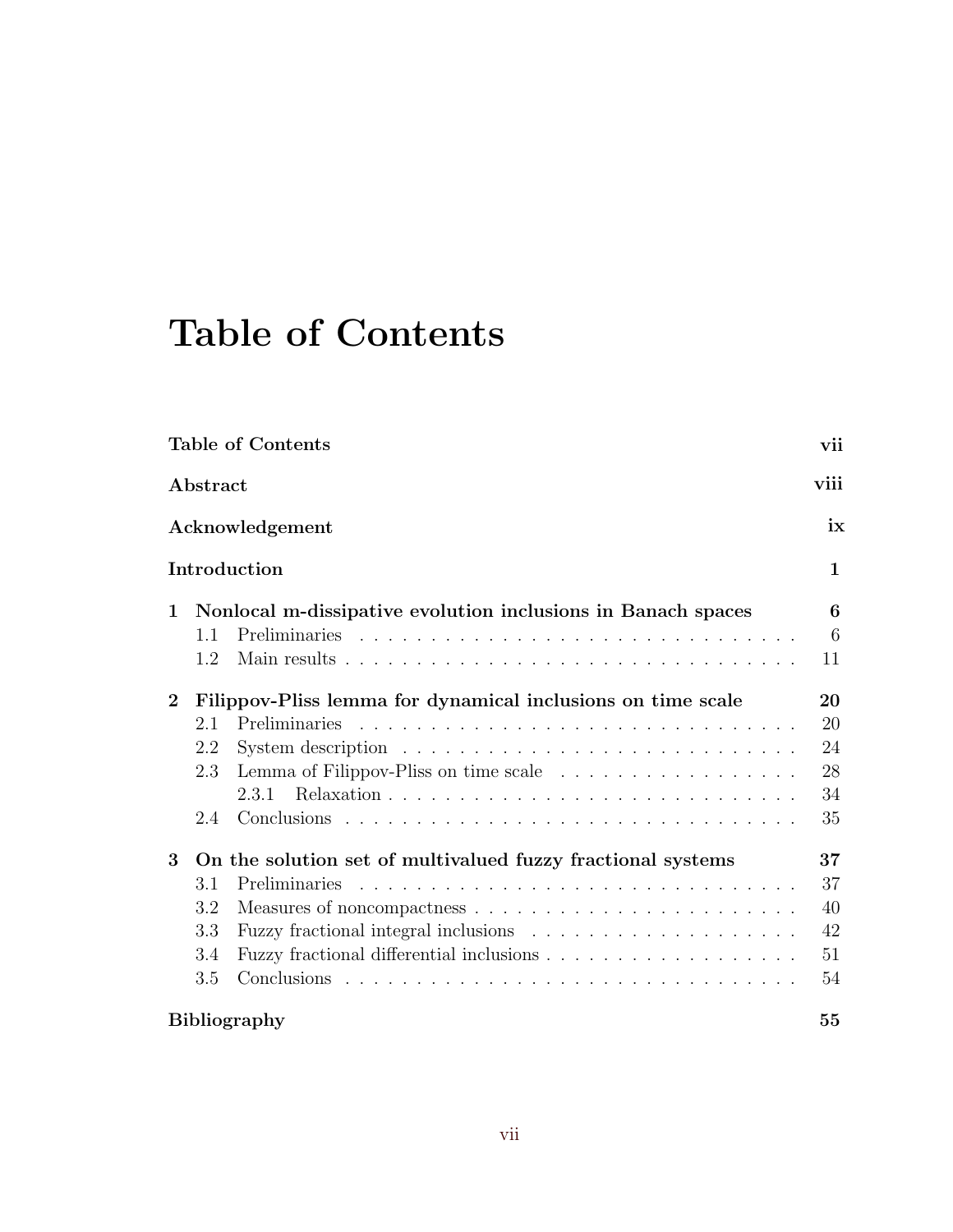## Abstract

In this thesis we study three different problems.

First, we study a class of a multivalued perturbations of m-dissipative evolution inclusions with nonlocal initial condition in arbitrary Banach spaces. We prove the existence of solutions when the multivalued right hand side is Lipschitz and admits nonempty closed bounded but, in general case, neither convex nor compact values. Illustrative example is provided.

Second, we prove two variants of the well known lemma of Filippov–Pliss in case of dynamical inclusions on time scale. The first variant is when the right-hand side is Lipschitz continuous on the state variable. Afterward we introduce one sided Perron conditions for multifunctions on time scale and prove the second variant of that lemma. Some discussions on relaxed systems is provided.

Third, we investigate fuzzy fractional integral inclusions under compactness type conditions. We prove the existence of solutions when the right-hand side is almost upper semicontinuous. We also show that the solution set is connected. Finally, an application to fuzzy fractional differential inclusions is given.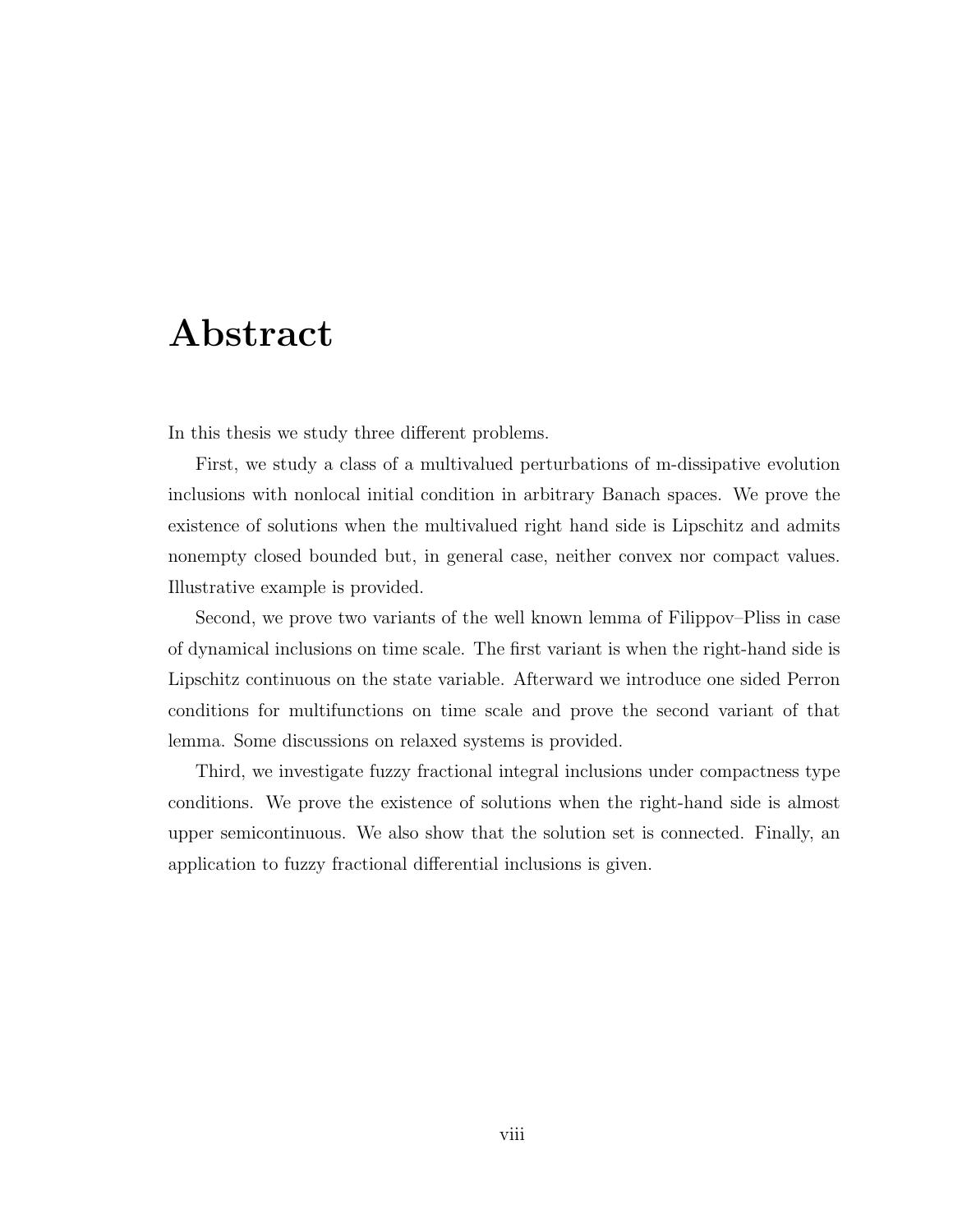## Acknowledgement

All the praises be to ALLAH, the most merciful and the entire source of knowledge and wisdom and a due respect for the Muhammad (Peace be upon him), who is forever a torch of guidance for mankind.

Firstly, I would like to express my heartiest gratitude to Prof. Dr. Tzanko Donchev, my supervisor, for his valuable suggestions and constant support during this research. I am also very grateful to him for his patience, availability and prompt reply to my e-mails. It is not possible for me to express my gratitude to him in only a few lines. Moreover, special thanks to Dr. Qamar Din, for his guidance, technical depth, attention to detail and friendly advices in the early years of chaos and confusion until the completion of this project.

I owe a debt of gratitude to Prof. Dr. Ghulam Murtaza, the Director General, Abdus Salam School of Mathematical Sciences (ASSMS), GC University Lahore, Pakistan, for his invigorating encouragement and support in various ways. I would like to thank Prof. Dr. Shahid Saeed Siddiqui(Ex. Director General ASSMS) and Prof. Alla Ditta Raza Choudary(Ex. Director General ASSMS) for their help to complete my work.

I also wish to thank all my current and extended research colleagues Dr. Ammara Nosheen, Dr. Muhammad Rafaqat, Shams Bilal and Nasir Javaid at ASSMS for creating a wonderful working atmosphere in which I could develop my research skills.

Additionally, I am most grateful to my parents, my wife and all my family for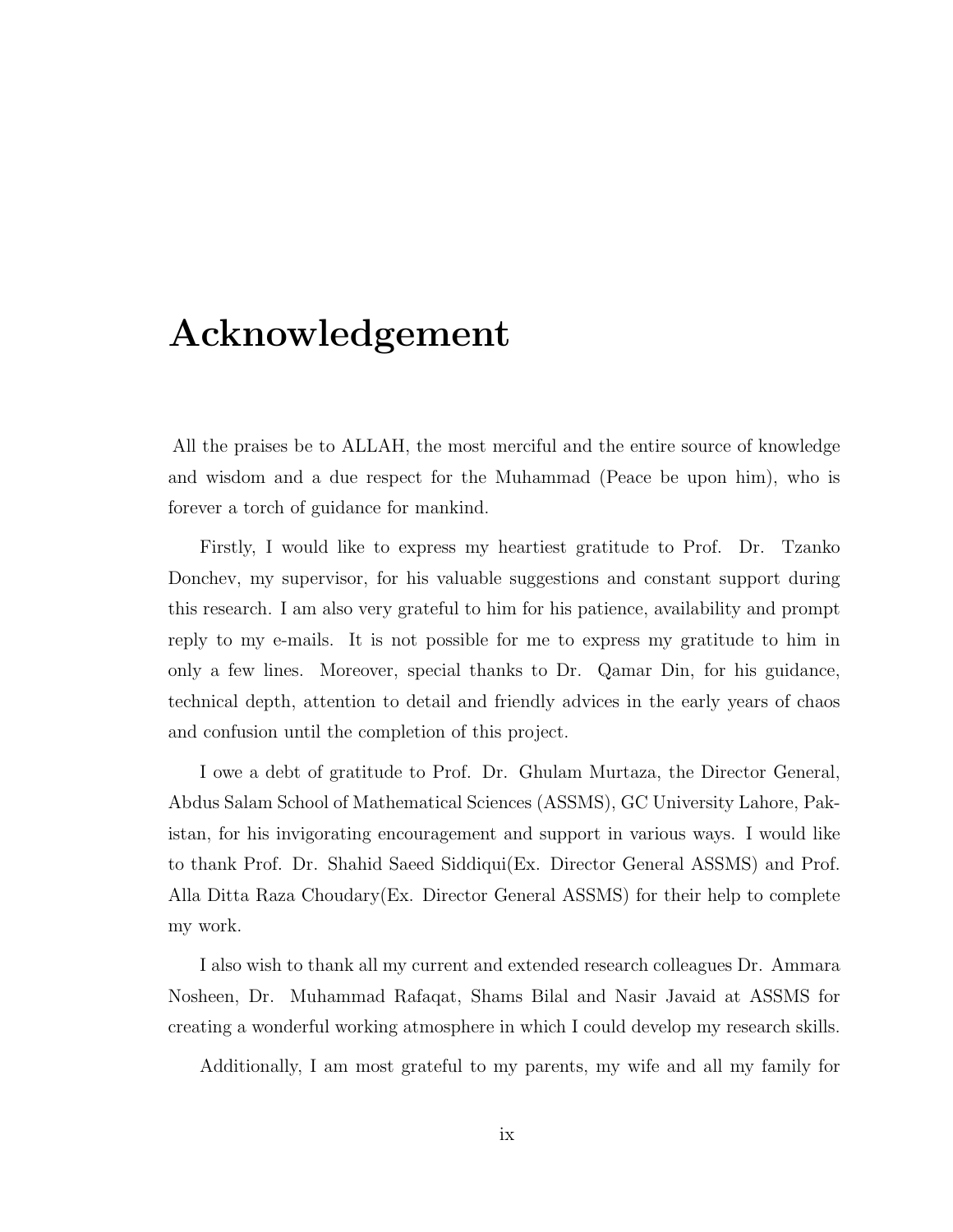instilling in me confidence, indescribable support, motivation and encouragement. Without them, I would be nothing.

Finally, I wish to thank the following: All the Teachers at ASSMS, GCU Lahore (for they made ASSMS, a real place of learning); All my colleagues of Batch 09, and my seniors and juniors for their friendship and for all the good time we had together.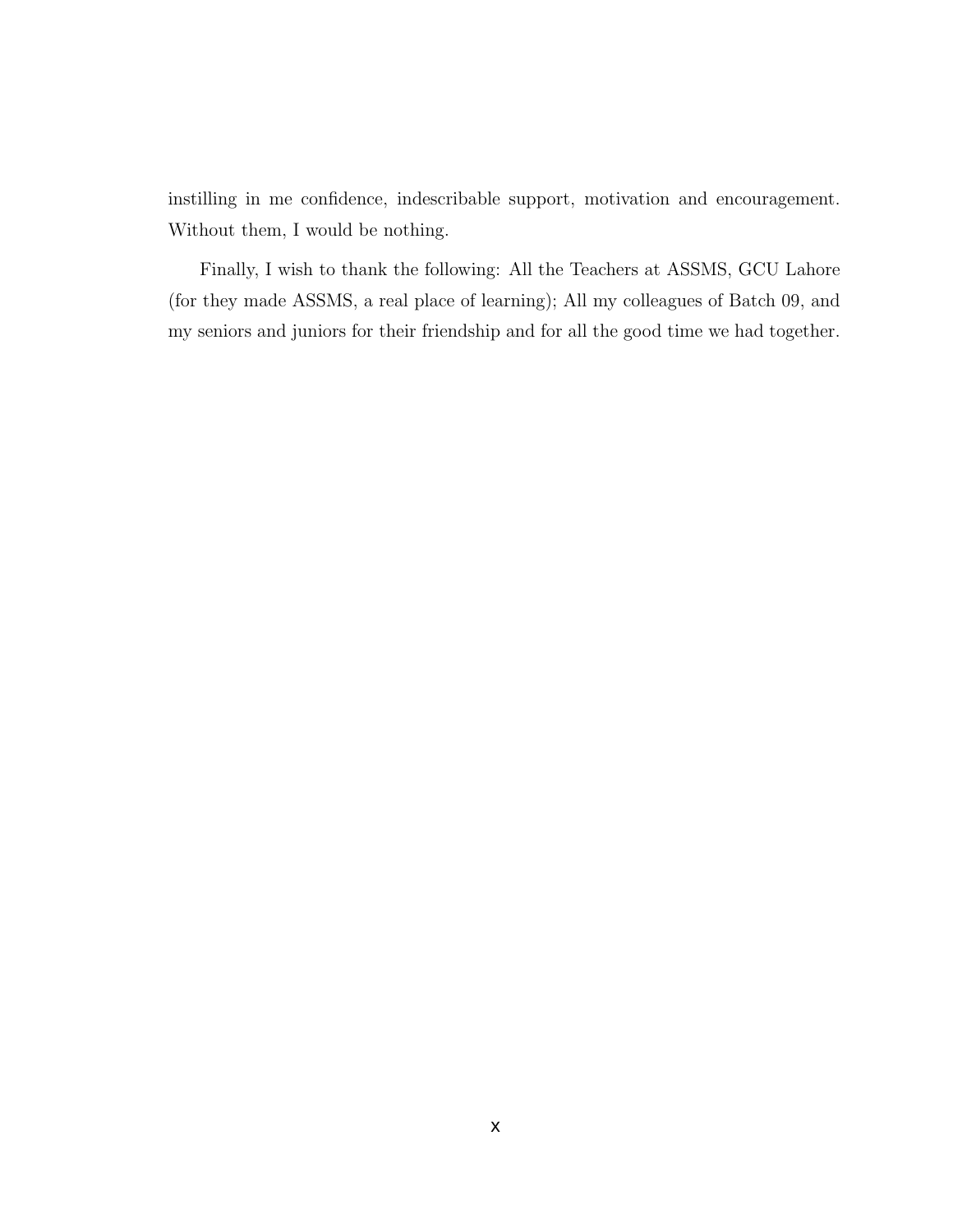## Introduction

This thesis is devoted to three different problems studied in [6, 7, 74].

In chapter I we study a class of multivalued perturbations of m-dissipative evolution inclusions with nonlocal initial condition in arbitrary Banach spaces. When somebody studies periodic problems then conditions at several different points are imposed. The nonlocal models cotain all such kinds of problems. These models are more adequate in some reaction diffusion problems, population dynamics, thermodynamics etc. We refer the interested reader to [27].

Let  $\mathfrak X$  be a Banach space,  $I = [t_0, T] \subset \mathbb R$ ,  $A : D(A) \subset \mathfrak X \rightrightarrows \mathfrak X$  an m-dissipative operator, let  $F: I \times \mathfrak{X} \rightrightarrows \mathfrak{X}$  be a multifunction with nonempty closed bounded values, and let  $g: C(I, \mathfrak{X}) \to \overline{D(A)}$  be a given function.

Consider the nonlinear evolution inclusion having the form

$$
\begin{cases}\n\dot{x} \in Ax + F(t, x) \\
x(t_0) = g(x(\cdot)).\n\end{cases} \tag{0.0.1}
$$

The problem of existence of solutions of (0.0.1) has been extensively studied by many authors under compactness or dissipative type assumptions, using appropriate approaches. We recall the paper  $[66]$ , where it is assumed that A generates a compact semigroup and  $F(\cdot,\cdot)$  has convex, weakly compact values. In this case  $g(\cdot)$  maps the bounded subsets of  $C(I, \mathfrak{X})$ , which are precompact in  $C([t_0 + \delta, T], \mathfrak{X})$  for every  $\delta > 0$ ,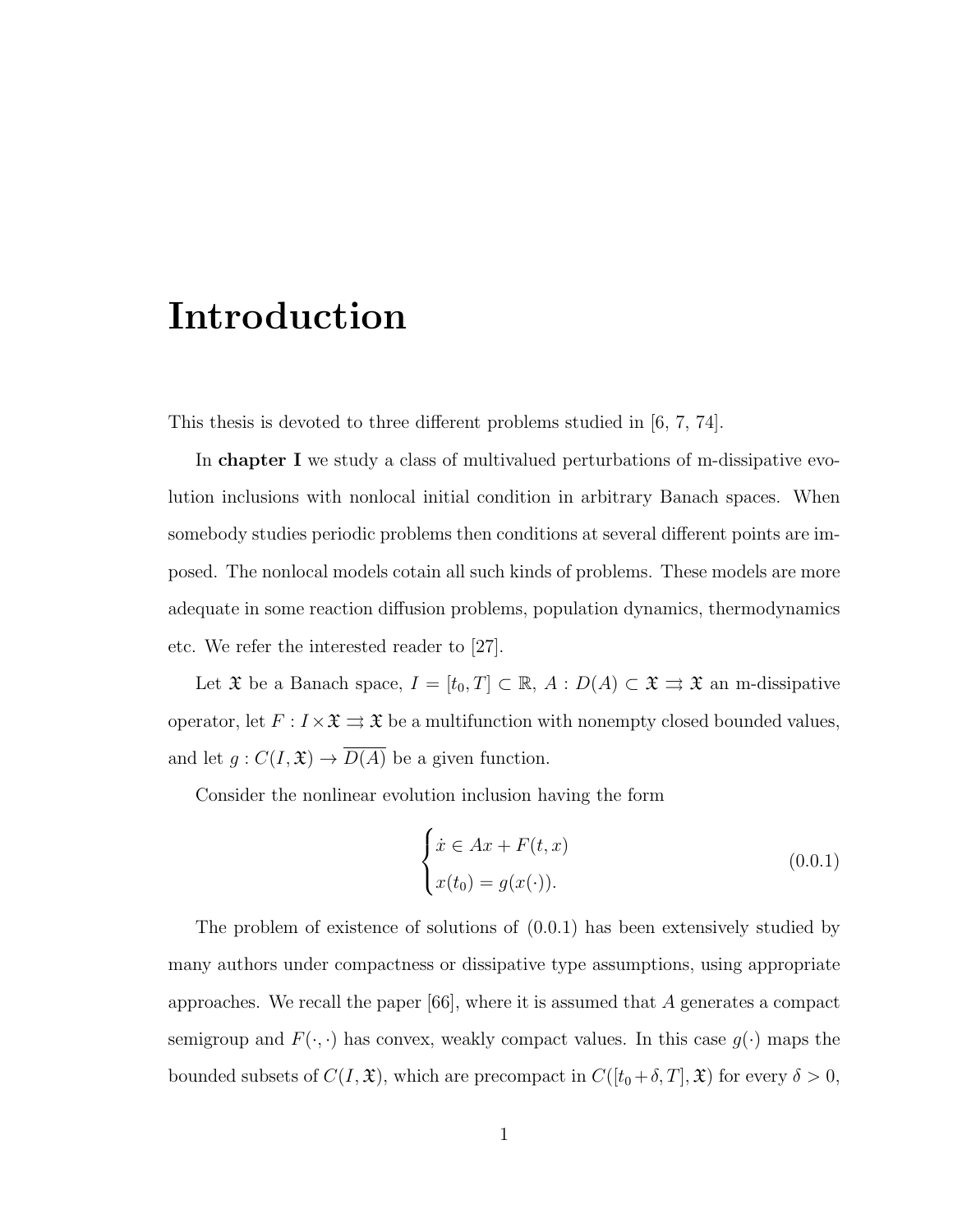into precompact sets in  $\mathfrak{X}$ . We refer the reader also to [81, 82]. Another type of assumptions used to prove the existence of solutions of  $(0.0.1)$  is that A generates an equicontinuous semigroup, while  $F(\cdot, \cdot)$  satisfies appropriate compactness type conditions. In this case the dual space  $\mathfrak{X}^*$  is commonly assumed to be uniformly convex. We refer the reader to [9, 87, 88]. When A is a general m-dissipative operator,  $F(\cdot, \cdot)$  should commonly satisfy some dissipative type conditions (see, e.g., [88]). The theory of m-dissipative differential equations is presented among others in [17, 75, 78].

Our main goal is to prove the existence of solutions of  $(0.0.1)$  when A is a general m-dissipative operator and  $F(t, \cdot)$  is Lipschitz continuous, which is the same assumption as in [88]; however, our Lipschitz constant is, in general, bigger than the one in [88]. Moreover, in our case, the Banach space  $\mathfrak X$  is arbitrary and we do not require  $F(\cdot, \cdot)$  to have convex values as in [88]. Similar problem is studied in [8] in case of non-autonomous semilinear system. The result is similar to our, however, the proof is not correct.

We first investigate the following local Cauchy problem

$$
\begin{cases} \n\dot{x} \in Ax + F(t, x) \\
x(t_0) = x_0 \in \overline{D(A)}\n\end{cases}
$$

and prove a variant of Filippov-Plis lemma, which will be the key tool in proving the existence of solutions of  $(0.0.1)$ . The reader is referred to [26, 42, 54] where local Cauchy problem is also studied. In what follows we will assume every time that the initial conditions are in  $\overline{D(A)}$  and will commonly not write explicitly that  $x_0 \in \overline{D(A)}$ . Lipschitz assumptions used here are in some sense strong (Theorem 1.2.3), however, we do not require any conditions on the dissipative operator A and on the state space.

In chapter II we discusses theory of dynamical inclusions on time scale. We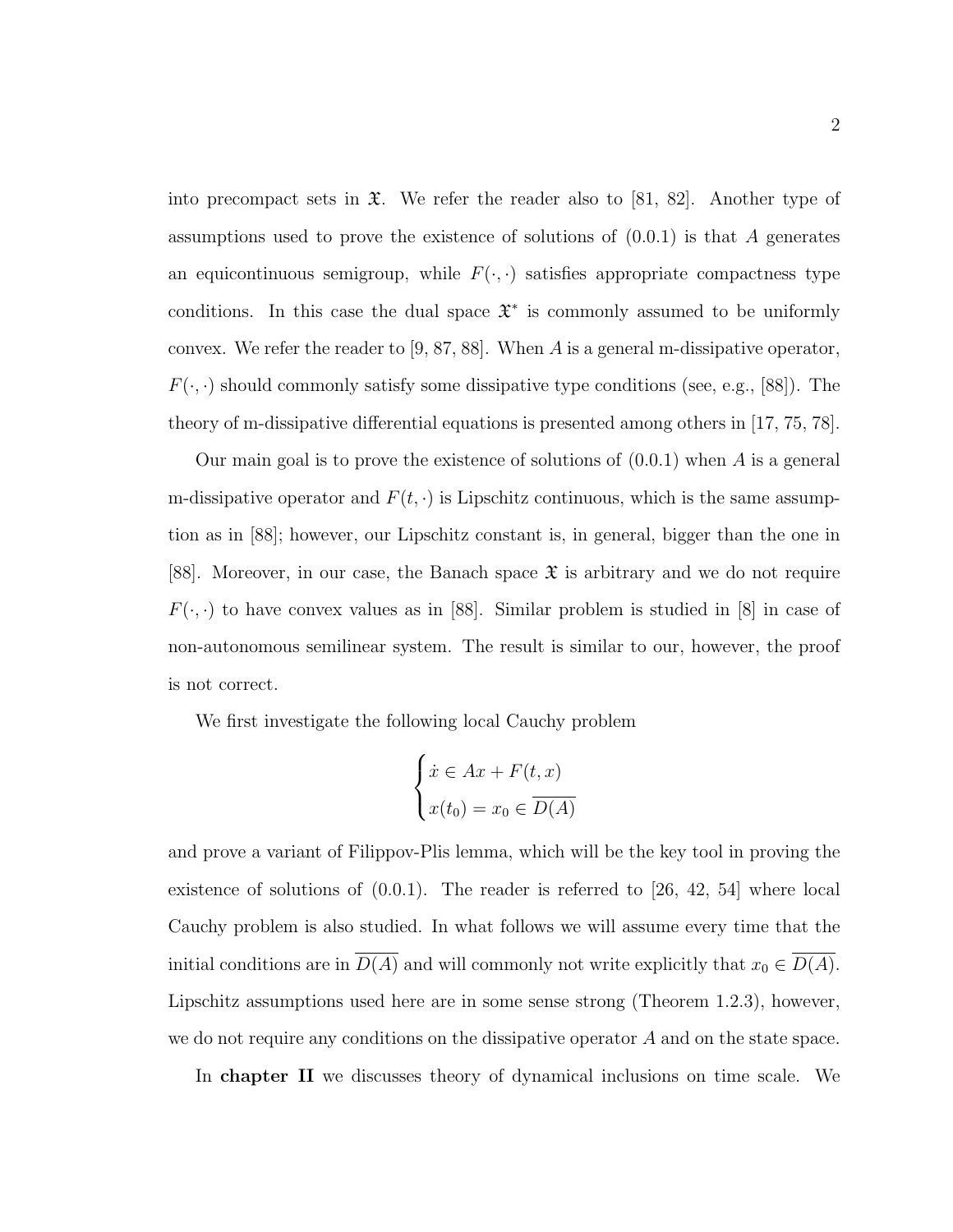study the following dynamical inclusion on time scale:

$$
x^{\Delta} \in F(t, x(t)), \ \Delta - a.e. \ t \in \mathbb{I} \ x(t_0) = x_0.
$$

where  $\mathbb{I} \subset \mathbb{R}$  is closed, bounded set. Timescale theory is introduced in [52, 53] in order to unify the continuous and discrete systems. We refer the reader to [23, 24] for the theory of dynamical equations on time scale and [3, 22], where some applications are given. Among others notice [61] where theory of dynamical systems in measure chains are studied. In [49] the integration on time scale is investigated and its connections with standard Lebesgue integral is considered in [28].

In the last years different optimization problems on time scale are studied. We refer the reader to [63, 65, 67, 68]. The theory of dynamical inclusions on time scale is presented [12, 48, 76]. In the later paper [77] the authors prove analogy of Filippov's selection theorem, which shows that the optimal control of Caratheodory controlled systems can be written equivalently as a differential inclusions.

One of the most useful result in optimal control is the significant lemma of Filippov–Pliss (see e.g. [44]). It was proved first by Filippov in case of Lipschitzian right-hand side in [47] and afterward extend by Pliss in [69] under much weaker conditions. We refer the reader to [13, 62] for the main applications of this result. Notice also [21] where the history and review of this lemma is presented. This result has been extended to the case of one sided Lipschitz differential inclusions in [43]

We refer the reader to [54, 79] for the needed facts in set-valued analysis and differential inclusions.

In the chapter II we prove a variant of Filippov–Pliss lemma in case of Lipschitz dynamical inclusion. Afterward one sided Perron condition is introduced in case of time scale and a variant of Filippov–Pliss lemma is proved in case of one sided Perron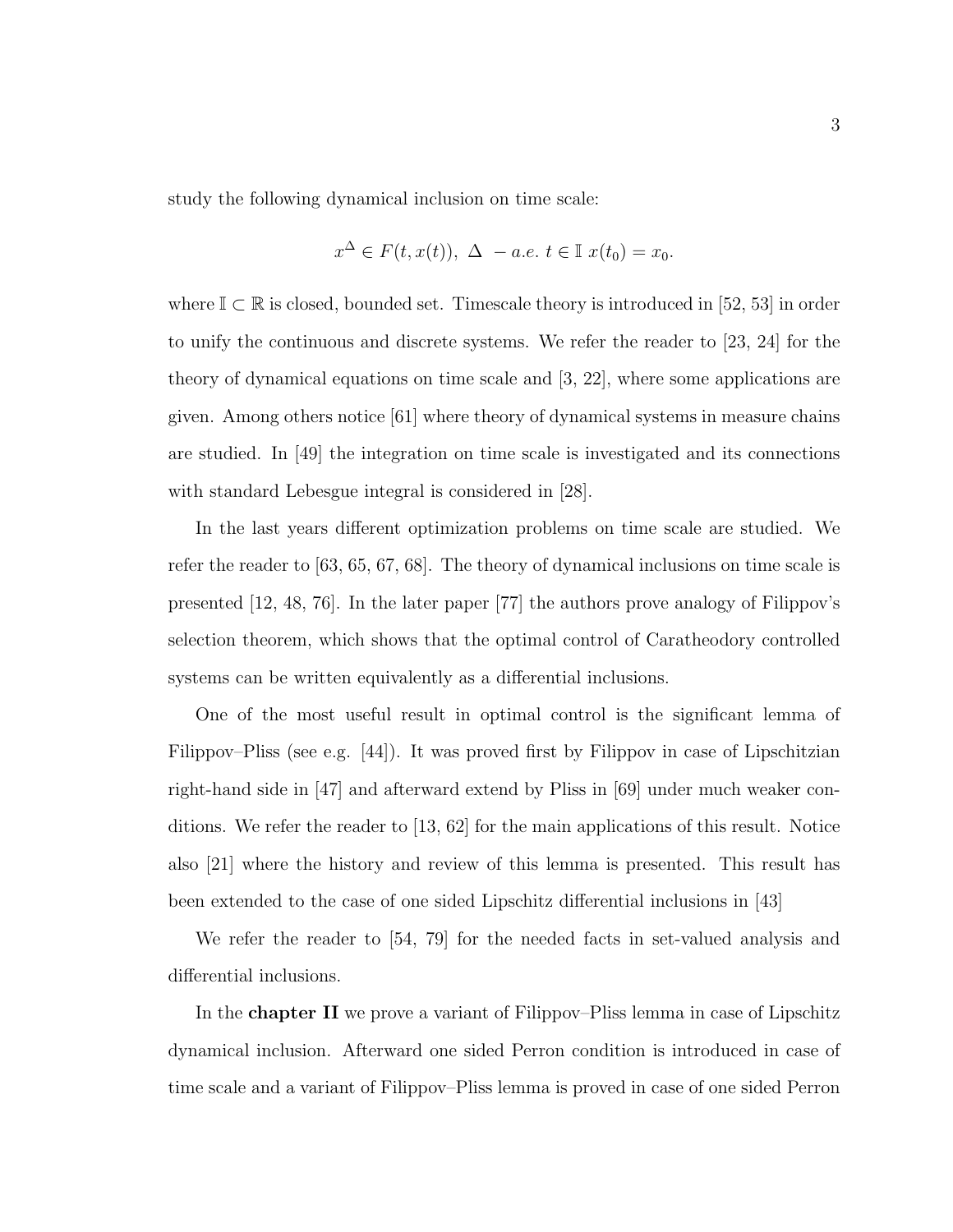inclusions on time scale. One of the most important theorems in the optimal control is that that under some additional hypotheses closure of the solution set of the original system is the solution set of the convexified one. We discuss about its extension on dynamical inclusions.

In chapter III we discuss fuzzy fractional integral and differential inclusions. The modeling of the real problems often requires some kinds of uncertainty and it is one of the main reasons to investigate the fuzzy systems and multivalued differential equations. Starting with the work of Kaleva [56], the theory of fuzzy differential and integral equations was rapidly developed. We refer the reader to [56, 60, 70, 71, 73, 86]. However, the differential inclusions (multivalued differential equations) give more adequate models of the real processes and they are extensively used in optimal control (see, e.g. [37, 55]).

In the last years several directions of the theory of fractional differential equations and inclusions has rapidly developed due to their applications in physics, biological sciences, engineering, chemistry etc. (see, e.g. [16, 51]). The main properties of the fractional differential equations are studied in [40, 57, 59, 72]. Fractional differential inclusions are considered, among others, in [2, 46, 83].

Recently, the interest for fractional differential and integral equations with uncertainty has increased (see  $[1, 4, 10, 11, 83]$  and the references therein). To the authors knowledge, there are a few papers devoted to fuzzy fractional differential and integral inclusions (see, e.g. [5]).

Our main target is to investigate the properties of the solution set of (3.3.1) under compactness type conditions. We prove a variant of Kneser's theorem with the aid of the locally Lipschitz approximations. This technique is commonly used to derive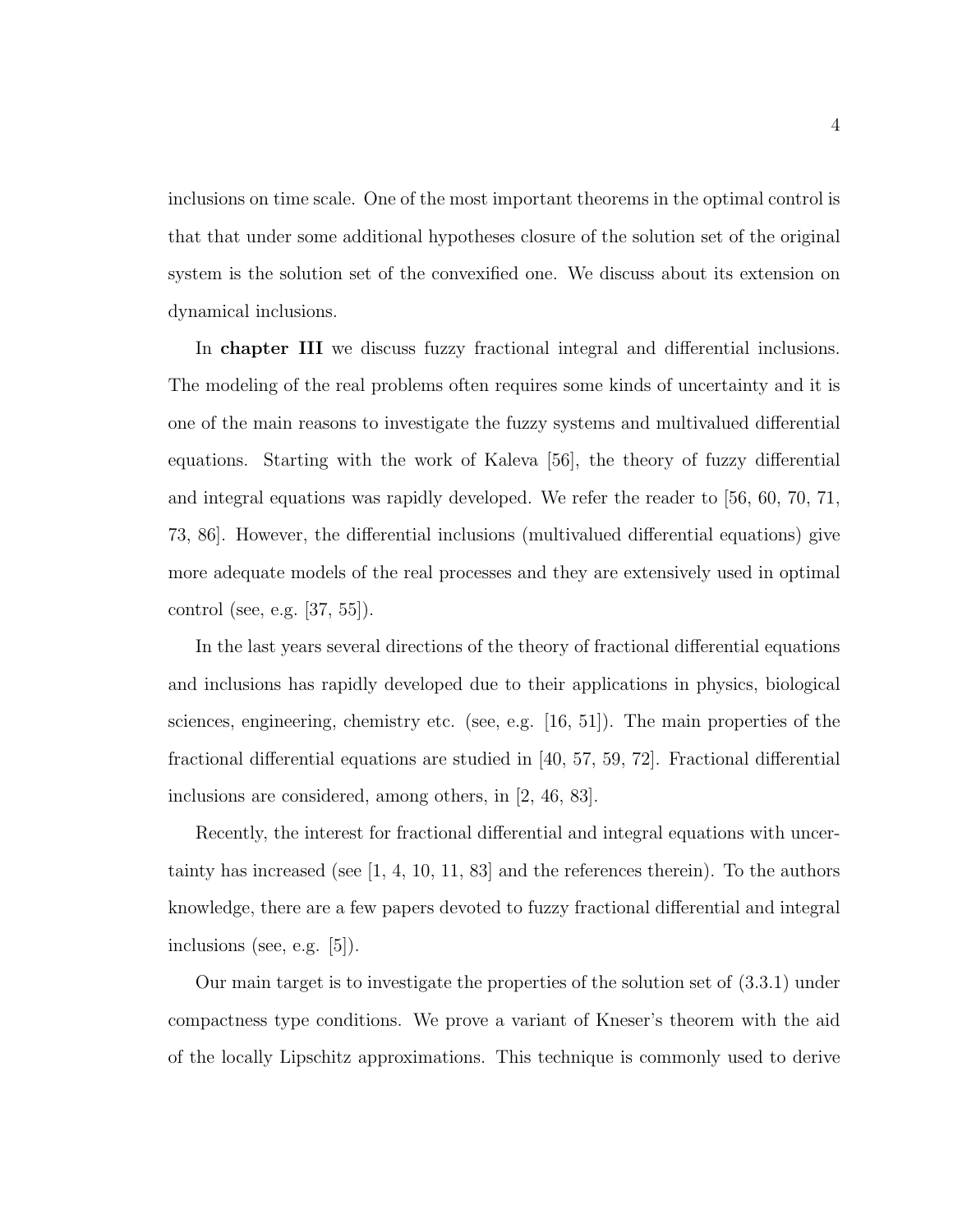some topological properties of the solution set. We refer the reader to [26, 37, 55], where the results are restricted to reflexive Banach spaces.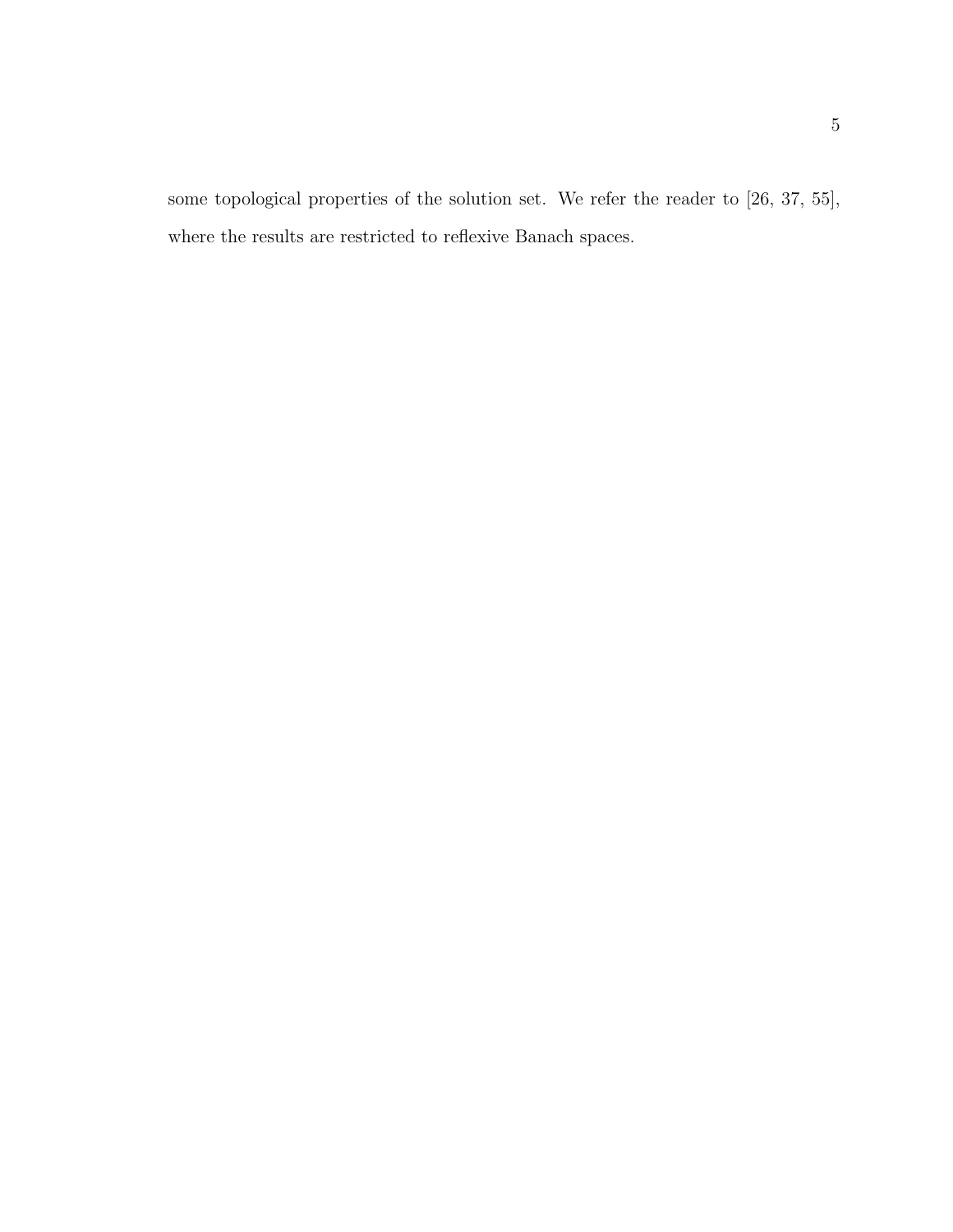## Chapter 1

# Nonlocal m-dissipative evolution inclusions in Banach spaces

In this chapter we discuss a class of a multivalued perturbations of m-dissipative evolution inclusions with nonlocal initial condition in arbitrary Banach spaces. We prove the existence of solutions when the multivalued right hand side is Lipschitz and admits nonempty closed bounded but, in general case, neither convex nor compact values. We extend an existence result from [88] and give correct proof of a result of [8]. Illustrative example is provided.

#### 1.1 Preliminaries

In this section we give the basic definitions, notations and the results used here.

**Definition 1.1.1.** Let  $\mathfrak{X}$  be a Banach space and  $\|\cdot\|$  be the norm on  $\mathfrak{X}$ . Let  $x, y \in \mathfrak{X}$ , then the right directional derivative of the norm calculated at  $x$  in the direction  $y$ , denoted by  $[x, y]_+$ , is defined by

$$
[x, y]_+ = \lim_{h \to 0^+} \frac{||x + hy|| - ||x||}{h}
$$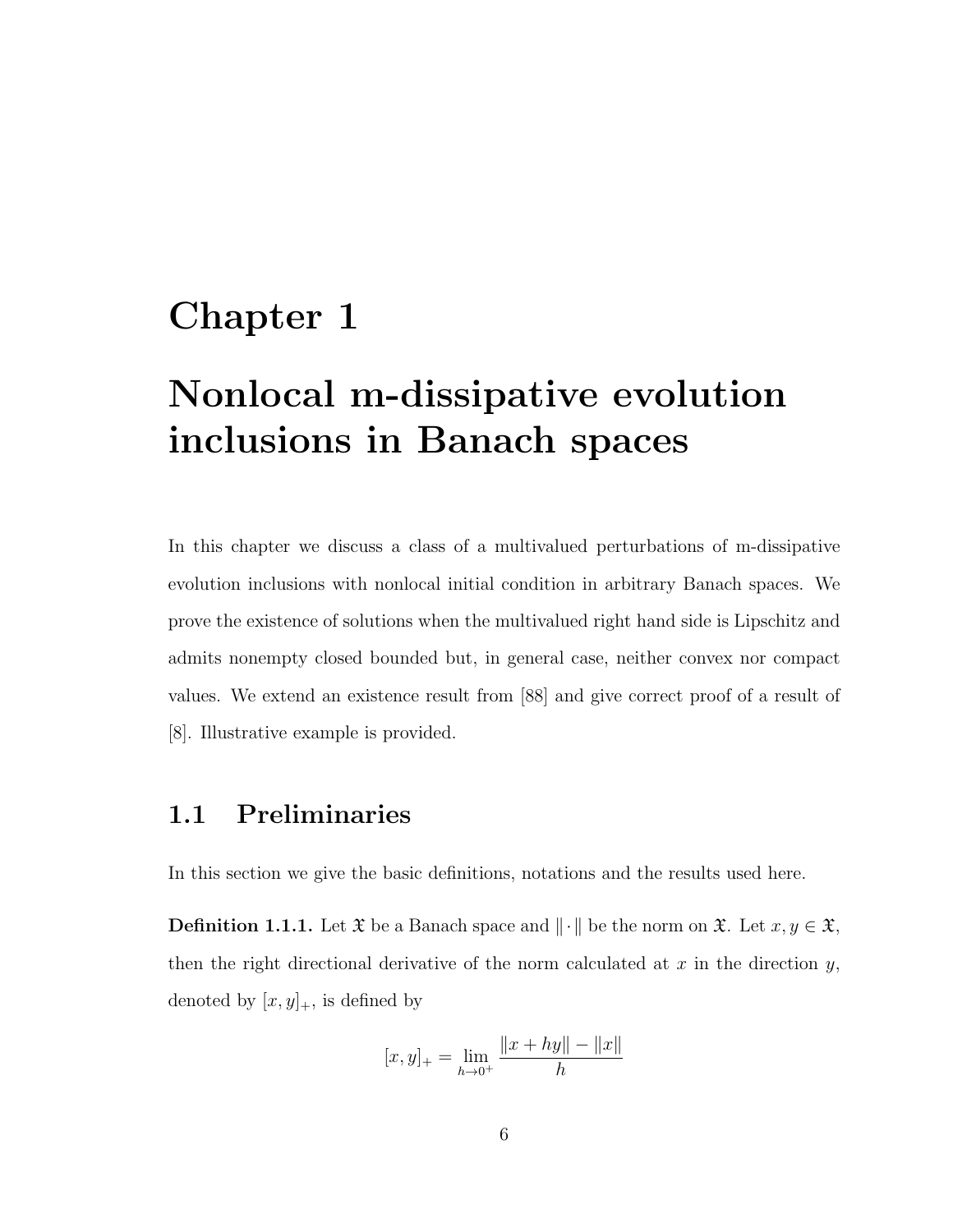and the right directional derivative of  $\frac{1}{2} \|\cdot\|^2$  calculated at x in the direction y, denoted by  $(x, y)_+$ , is defined by

$$
(x, y)_{+} = \lim_{h \to 0^{+}} \frac{\|x + hy\|^{2} - \|x\|^{2}}{2h}
$$

Analogously, the left directional derivative of the norm calculated at  $x$  in the direction y, denoted by  $[x, y]_-,$  is defined by

$$
[x, y]_{-} = \lim_{h \to 0^{-}} \frac{\|x + hy\| - \|x\|}{h}
$$

and the left directional derivative of  $\frac{1}{2} \|\cdot\|^2$  calculated at x in the direction y, denoted by  $(x, y)$ <sub>-</sub>, is defined by

$$
(x,y)_{-} = \lim_{h \to 0^{-}} \frac{\|x + hy\|^{2} - \|x\|^{2}}{2h}
$$

The mappings  $[x, y]_{\pm}$  are called the normalized semi-inner products on  $\mathfrak{X}$ , while  $(x, y)_\pm$  are called the semi-inner products on  $\mathfrak{X}$ .

**Proposition 1.1.1.** The mappings  $[x, y]_{\pm}$  and  $(x, y)_{\pm}$  satisfy the following properties:

(i) 
$$
(x, y)_{\pm} = ||x||[x, y]_{\pm}
$$
  
\n(ii)  $||[x, y]_{\pm}| \le ||y||$   
\n(iii)  $||[x, y]_{\pm} - [x, z]_{\pm}| \le ||y - z||$   
\n(iv) If  $a, b > 0$ , then  $[ax, by]_{\pm} = b[x, y]_{\pm}$   
\n(v)  $[x, y]_{+} = -[-x, y]_{-} = -[x, -y]_{-}$   
\n(vi) For  $a \in \mathbb{R}$ ,  $[x, y + ax]_{\pm} = [x, y]_{\pm} + a||x||$   
\n(vii)  $[x, y + z]_{+} \le [x, y]_{+} + [x, z]_{+}$  and  $[x, y + z]_{-} \ge [x, y]_{-} + [x, z]_{-}$   
\n(viii)  $[x, y + z]_{+} \ge [x, y]_{+} + [x, z]_{-}$  and  $[x, y + z]_{-} \le [x, y]_{-} - [x, z]_{+}$   
\n(ix)  $[\cdot, \cdot]_{\pm}$  is upper semicontinuous and  $(\cdot, \cdot)_{\pm}$  is lower semicontinuous.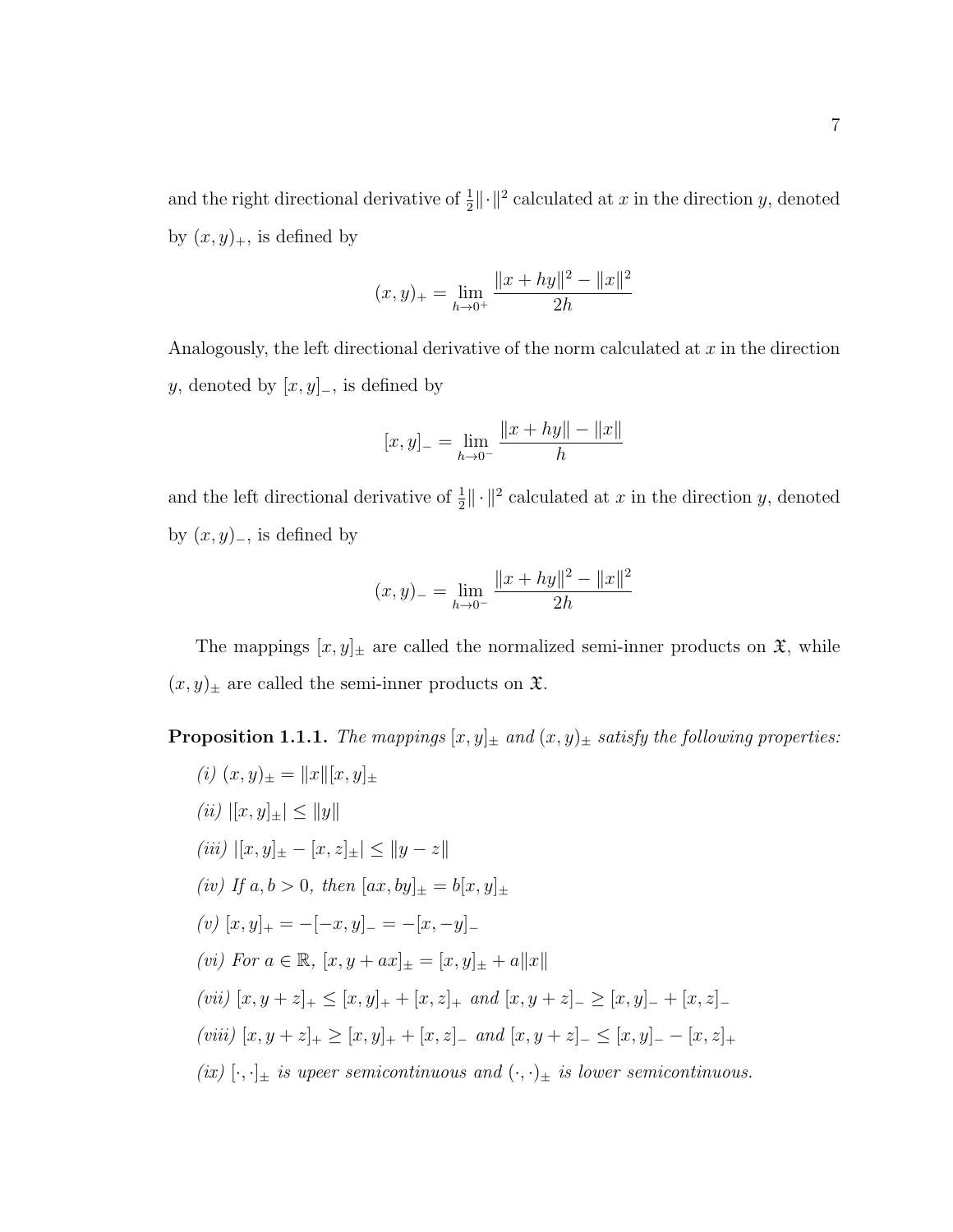**Definition 1.1.2.** Let A be operator. We define the domain and range of A as it follows:

$$
D(A) := \{ x \in \mathfrak{X} : Ax \neq \emptyset \}, R(A) := \bigcup_{x \in D(A)} Ax.
$$

We say that the operator  $A : D(A) \subset \mathfrak{X} \rightrightarrows \mathfrak{X}$  is dissipative if  $(x_1 - x_2, y_1 - x_2)$  $y_2$ )<sub>−</sub> ≤ 0 for every  $x_1, x_2 \in D(A)$  and  $y_1 \in Ax_1, y_2 \in Ax_2$ . The operator A is m-dissipative if it is dissipative and for each  $\lambda > 0$ ,  $R(I - \lambda A) = \mathfrak{X}$ .

**Definition 1.1.3.** A set  $\{S(t): t \geq 0\}$  of operators on  $\mathfrak{X}$  is said to be a semigroup if:

(i)  $S(0) = I$ . (ii)  $S(t + s) = S(t)S(s), \ \forall s, t \ge 0.$ 

It is said to be semigroup of contraction if it is semigroup and  $||S(t)|| \leq 1$ ,  $\forall t \geq 0$ .

Remark 1.1.1. Every m-dissipative operator generates a semigroup of contraction. If the operator A generates semigroup of contraction  $S(\cdot)$ , then the unique solution to

$$
\dot{x} \in Ax, x(t_0) = x_0 \in \overline{D(A)}
$$

is  $x(t) = S(t - t_0)x_0$ .

**Definition 1.1.4.** Let  $f(\cdot)$  be a Bochner integrable function and consider the problem

$$
\begin{cases}\n\dot{x}(t) \in Ax(t) + f(t), \\
x(t_0) = x_0.\n\end{cases}
$$
\n(1.1.1)

A continuous function  $x : [t_0, T] \to \overline{D(A)}$  is said to be an *integral solution* of (1.1.1) on  $[t_0, T]$  if  $x(t_0) = x_0$  and for every  $u \in D(A)$ ,  $v \in Au$  and  $t_0 \leq \tau < t \leq T$ the following inequality holds

$$
|x(t) - u| \le |x_0 - u| + \int_{\tau}^{t} [x(s) - u, f(s) + v]_{+} ds.
$$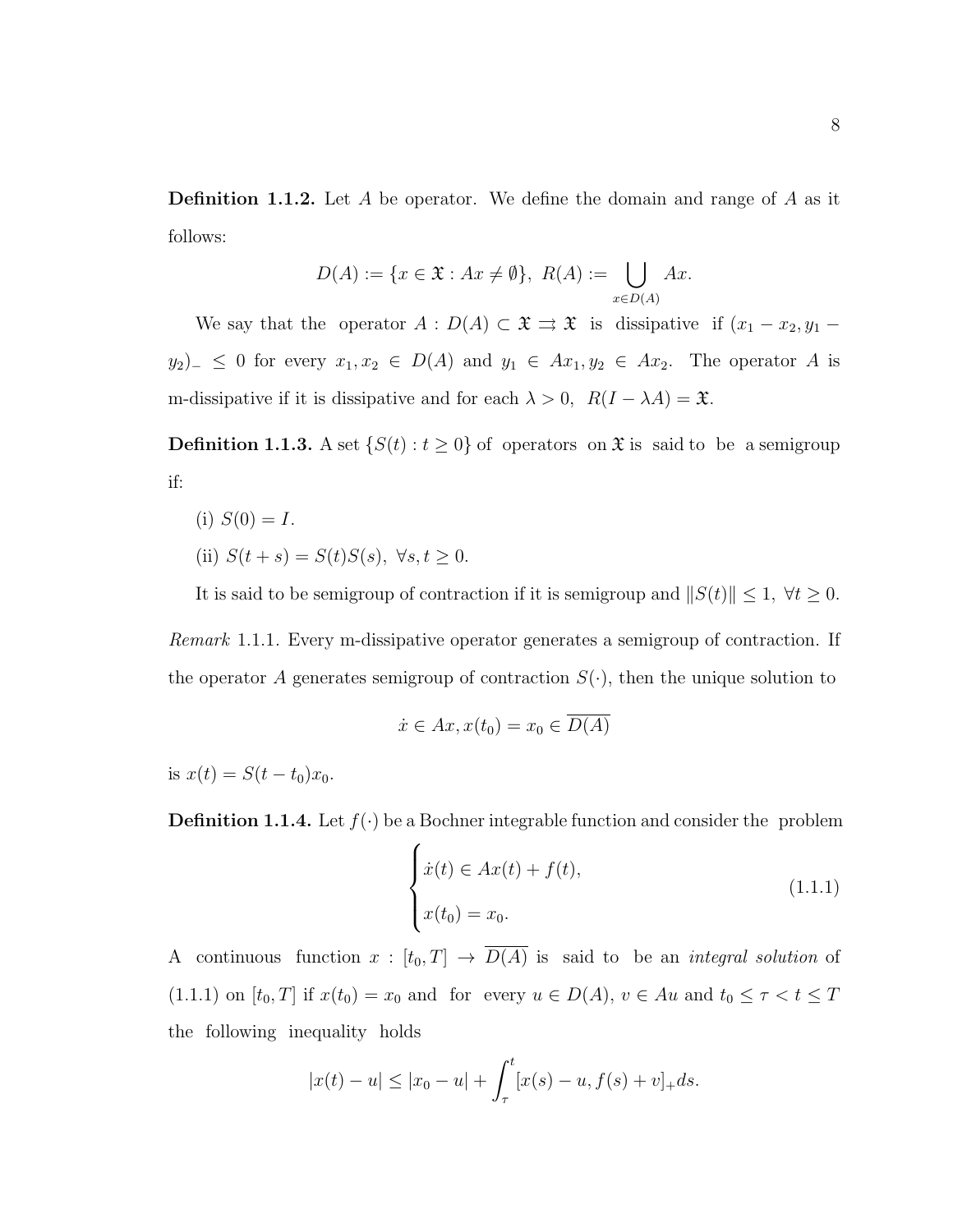The function  $f(\cdot)$  will be called the *pseudoderivative* of  $x(\cdot)$  and will be denoted by  $f_x(\cdot).$ 

The following Theorem is well known (see, e.g., [20, 58]).

**Theorem 1.1.2.** Let  $f(\cdot)$  be Bochner integrable function then the evolution equation (1.1.1) has a unique integral solution.

Let  $\mathfrak X$  be a general Banach space,  $I = [t_0, T] \subset \mathbb R$ ,  $A : D(A) \subset \mathfrak X \rightrightarrows \mathfrak X$  an mdissipative operator, let  $F : I \times \mathfrak{X} \Rightarrow \mathfrak{X}$  be a multifunction with nonempty closed bounded values, and let  $g: C(I, \mathfrak{X}) \to \overline{D(A)}$  be a given function.

Consider the nonlinear evolution inclusion having the form

$$
\begin{cases}\n\dot{x} \in Ax + F(t, x) \\
x(t_0) = g(x(\cdot)).\n\end{cases} (1.1.2)
$$

The problem of existence of solutions of (1.1.2) has been extensively studied by many authors under compactness or dissipative type assumptions, using appropriate approaches. We proved the existence of solutions of  $(1.1.2)$  when A is a general mdissipative operator and  $F(t, \cdot)$  is Lipschitz continuous, which is the same assumption as in [88]; however, our Lipschitz constant is, in general, bigger than the one in [88]. Moreover, in our case, the Banach space  $\mathfrak X$  is arbitrary and we do not require  $F(\cdot, \cdot)$  to be convex valued as in [88]. We first investigated the following local Cauchy iproblem

$$
\begin{cases}\n\dot{x} \in Ax + F(t, x) \\
x(t_0) = x_0 \in \overline{D(A)}\n\end{cases} (1.1.3)
$$

and proved a variant of Filippov-Plis lemma, which will be the key tool in proving the existence of solutions of (1.1.2).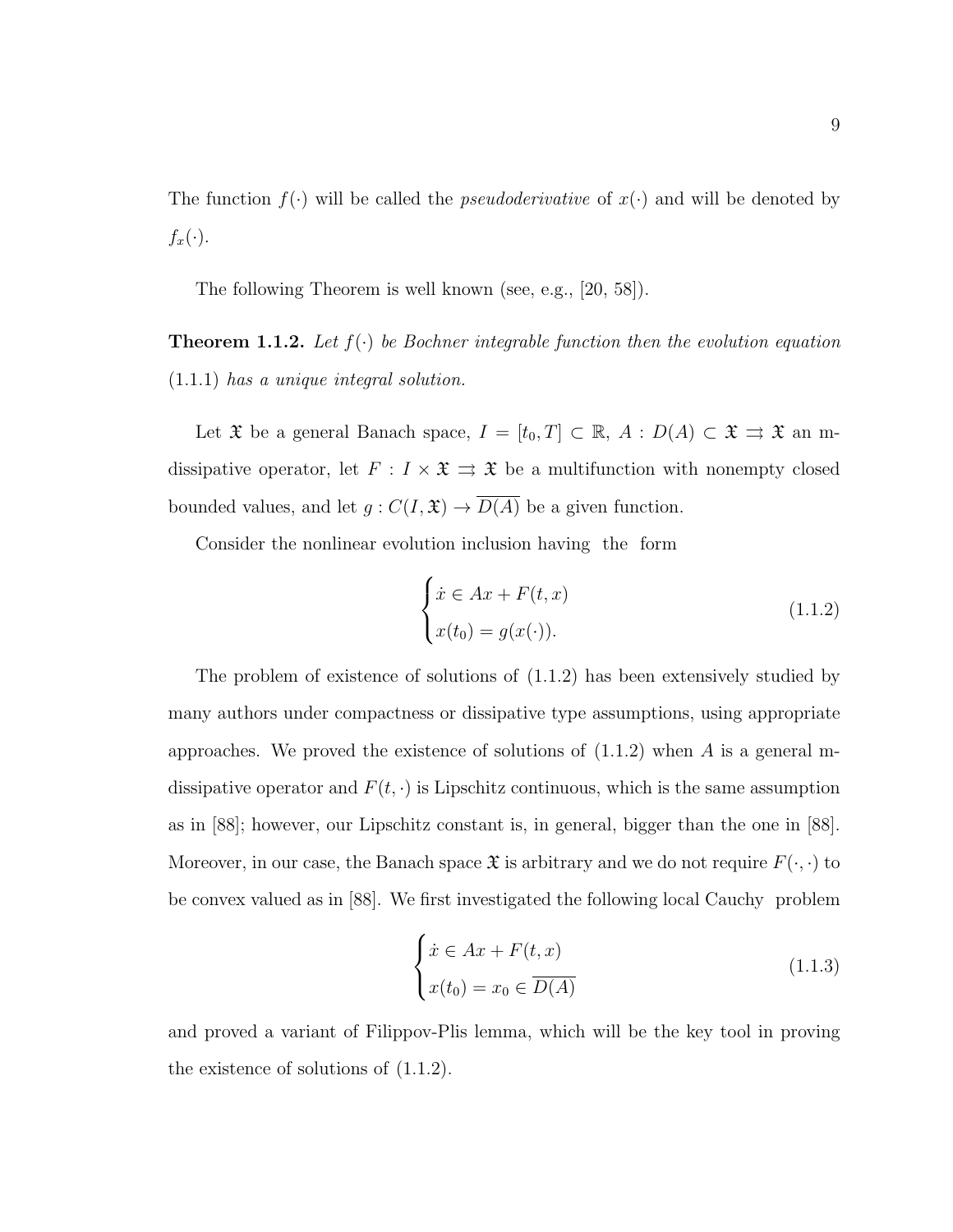**Definition 1.1.5.** The continuous function  $x(\cdot)$  is said to be a solution of (1.1.3) if its pseudoderivative  $f_x(t) \in F(t, x(t))$ . Notice that the pseudoderivative  $f_x(\cdot)$  of  $x(\cdot)$  is associated to A, i.e.  $f_x(\cdot)$  depends also on A. In this thesis the operator A is fixed and the dependence of A is not written explicitly.

**Theorem 1.1.3.** ([20]) If  $x(\cdot), y(\cdot)$  are solutions of (1.1.1) with the pseudoderivatives  $f_x(\cdot), f_y(\cdot)$  and  $x(t_0) = x_0, y(t_0) = y_0$ , then

$$
|x(t) - y(t)| \le |x_0 - y_0| + \int_{t_0}^t |f_x(\tau) - f_y(\tau)| d\tau \tag{1.1.4}
$$

for any  $t \in [t_0, T]$ .

Remark 1.1.2. Let  $\{x_n(\cdot)\}_{n=1}^{\infty}$  be a sequence of integrable solutions to the problem

$$
\dot{x}_n(t) \in Ax_n(t) + f_n(t), \ x(t_0) = x_0.
$$

As it is shown in [25], it is possible that  $x_n(\cdot)$  converges uniformly to  $x(\cdot)$  and  $f_n(\cdot)$ converges  $L_1$ -weakly to  $f(\cdot)$ , but  $x(\cdot)$  is not a solution to

$$
\dot{x}(t) \in Ax(t) + f(t), \ x(t_0) = x_0.
$$

even in finite dimensional space. Consequently the local problem (1.1.3) may have no solution even if A generates compact semigroup.

**Lemma 1.1.4.** Let  $(f_k(\cdot))_k$  be a sequence of Bochner integrable functions with  $f_n(\cdot) \to$  $f(\cdot)$  strongly in  $L_1(I, \mathfrak{X})$ . If  $x_n(\cdot)$  is the unique solution of  $(1.1.1)$  with  $f(\cdot)$  replaced by  $f_n(\cdot)$  then  $x_n(\cdot) \to x(\cdot)$  uniformly on I and  $x(\cdot)$  is the solution of (1.1.1).

*Proof.* Let  $x(\cdot)$  be the unique solution of (1.1.1) exists. Due to (1.1.4) we have that

$$
|x(t) - x_n(t)| \leq \int_{t_0}^t |f(\tau) - f_n(\tau)| d\tau
$$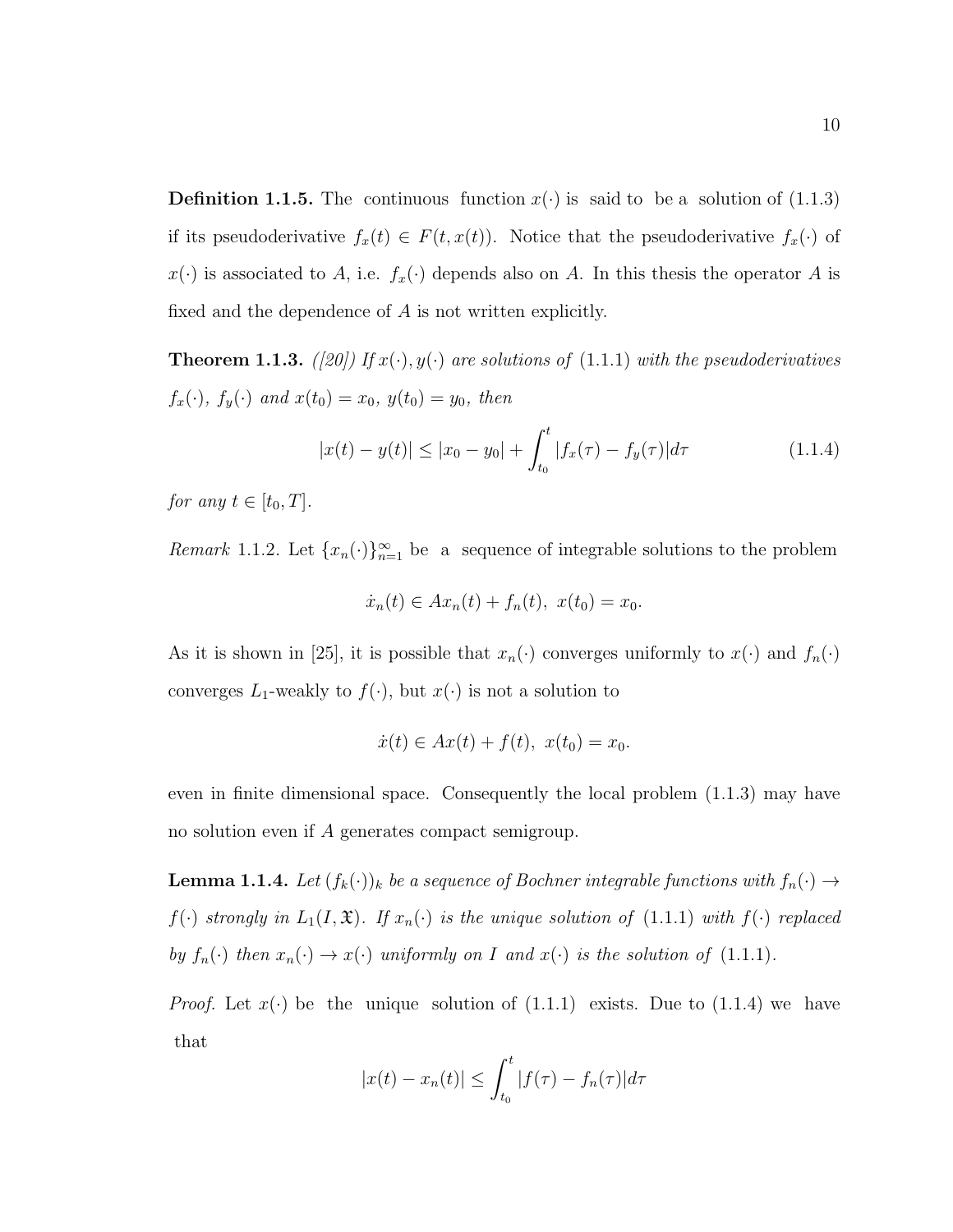for any  $t \in I$ , which, under our hypotheses, leads to  $x_n(\cdot) \to x(\cdot)$  uniformly on I. The proof is complete.  $\Box$ 

**Definition 1.1.6.** The Hausdorff distance between the bounded subsets B and C of  $\mathfrak X$  is defined by  $D_H(B;C) = \max\{e(B;C), e(C;B)\}\$ , where  $e(B;C)$  is the excess of B to C, defined by  $e(B;C) = \sup$ x∈B  $dist(x; C)$ .

#### 1.2 Main results

In this section we prove the main results. We will use the following standing hypotheses.

**F1.** a) For every  $x \in \overline{D(A)}$  there exists a strongly measurable function  $f_x(\cdot)$ such that  $f_x(t) \in F(t, x)$  for a.e.  $t \in I$ .

b) Let  $x_0 \in \overline{D(A)}$ . There exists a Lebesgue integrable function  $\alpha(\cdot)$  such that  $||F(t, x_0)|| := \max{|v|; v \in F(t, x_0)} \le \alpha(t)$  for any  $t \in I$ .

**F2.** There exists a Lebesgue integrable function  $L : I \to \mathbb{R}_+$  such that for every  $\varepsilon > 0$ , every  $y, z \in \overline{D(A)}$  and every strongly measurable function  $f_y(\cdot)$  with  $f_y(t) \in F(t, y)$  a.e. on I, there exists a strongly measurable selection  $f_z(t) \in F(t, z)$ such that

$$
|f_y(t) - f_z(t)| \le L(t)|y - z| + \varepsilon,
$$

for a.a.  $t \in I$ .

**Proposition 1.2.1.** Suppose that there exists a Lebesgue integrable function  $L$ :  $I \to \mathbb{R}_+$  such that  $D_H(F(t, x), F(t, y)) \leq L(t)|x-y|$  for any  $x, y \in \mathfrak{X}$  and any  $t \in I$ . Then  $F2$  is satisfied if one of the following conditions holds: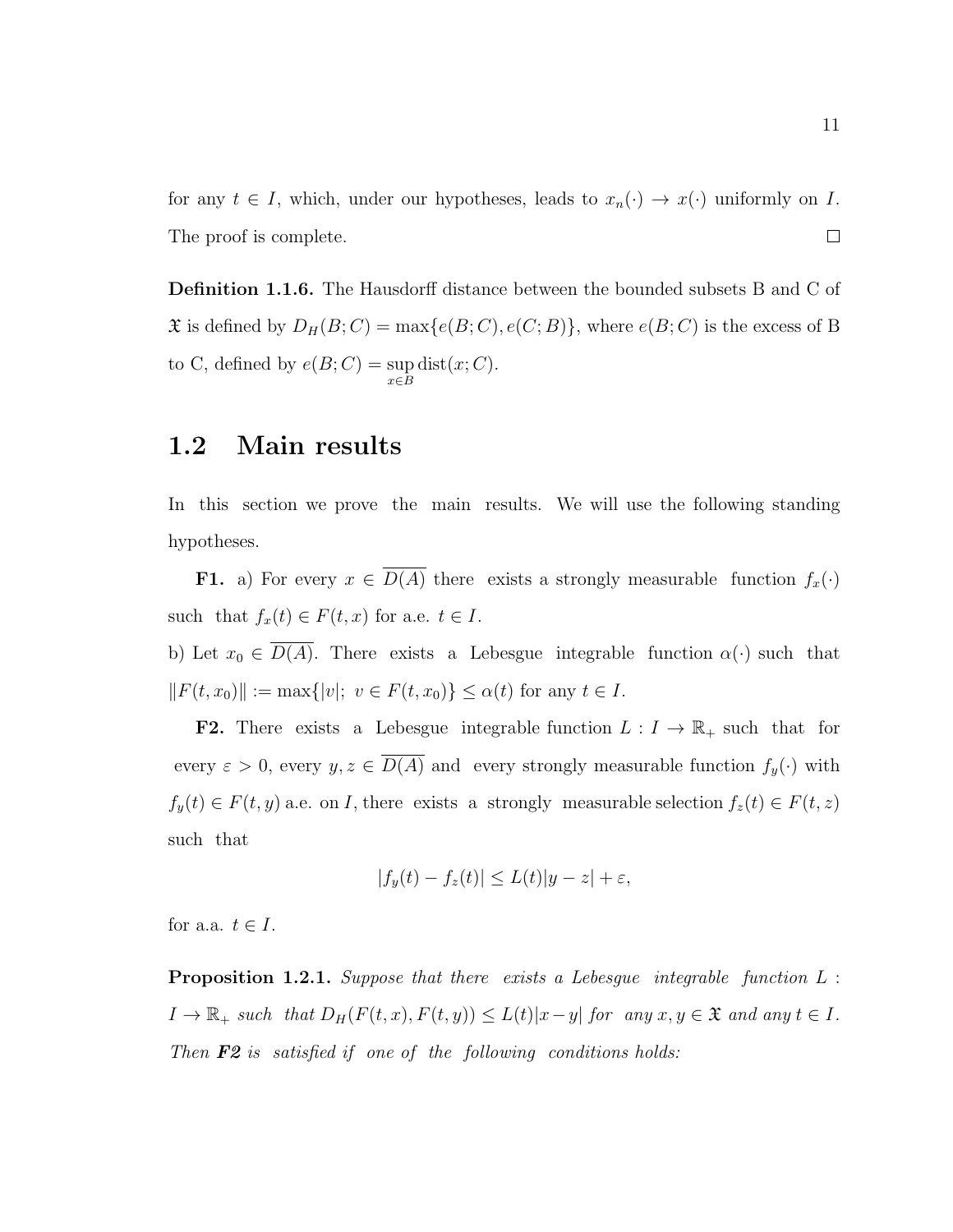(i)  $\mathfrak X$  is separable and  $F(\cdot, x)$  is measurable for any  $x \in \overline{D(A)}$ ; (ii)  $F(\cdot, x)$  is strongly measurable for any  $x \in \overline{D(A)}$ .

*Proof.* It is enough to prove in both cases that for every  $y \in \overline{D(A)}$ , every strongly measurable  $f_x(\cdot)$  with  $f_x(t) \in F(t, x)$  and every  $\varepsilon > 0$  there exists a strongly measurable  $f_y(\cdot)$  such that  $f_y(t) \in F(t, y)$  and  $|f_x(t) - f_y(t)| < dist(f_x(t), F(t, y)) + \varepsilon$ .

Let  $g(t) := dist(f_x(t), F(t, y))$  and define the multifunction  $G(t) = f_x(t) + (g(t) + g(t))$  $\varepsilon$ )B. Notice that in both cases the function  $g(\cdot)$  is strongly measurable (see, e.g., [13, Corollary 8.2.13 for the separable case see). For the nonseparable case, since  $g(\cdot)$  is a step function when  $f_x(\cdot)$  and  $F(\cdot, y)$  are, then  $g(\cdot)$  is strongly measurable. Moreover, the multifunction  $G(\cdot)$  is strongly measurable.

Let us consider the first case. The intersection  $G(t) \cap F(t, y)$  is graph measurable (see Theorem 8.2.4 in [13]) and hence there exists a measurable selection  $f_y(t)$  (see Theorem III.6 in [35]), which completes the proof in the case of separable  $\mathfrak{X}$ .

Let  $F(\cdot, x)$  be strongly measurable. Then  $F(\cdot, x)$  and  $G(\cdot)$  are limits of step (simple) functions. The nonempty intersection of step functions is also a step function. Thus,  $H(t) := G(t) \cap F(t, x) \neq \emptyset$  is strongly measurable and hence there exists a strongly measurable selection  $h(\cdot)$  of  $H(\cdot)$ .  $\Box$ 

**Definition 1.2.1.** Let  $\varepsilon > 0$ . The continuous function  $x(\cdot)$  is said to be  $\varepsilon$ -solution of (1.1.3) if its pseudoderivative  $f_x(t) \in F(t, x(t) + \varepsilon \mathbb{B})$  for a.e.  $t \in I$ , where  $\mathbb{B}$  is the closed unit ball in  $\mathfrak{X}$ . If  $\varepsilon = 0$  then it is a solution of (1.1.3).

The following variant of Filippov-Pliss lemma is crucial in order to prove the existence of solution of  $(1.1.2)$ .

**Theorem 1.2.2.** Under **F1–F2**, for every  $\varepsilon > 0$  and  $\delta > 0$ , every  $x_0, y_0 \in D(A)$ and every solution  $x(\cdot)$  of (1.1.3) with  $x(t_0) = x_0$ , there exists a solution  $y(\cdot)$  of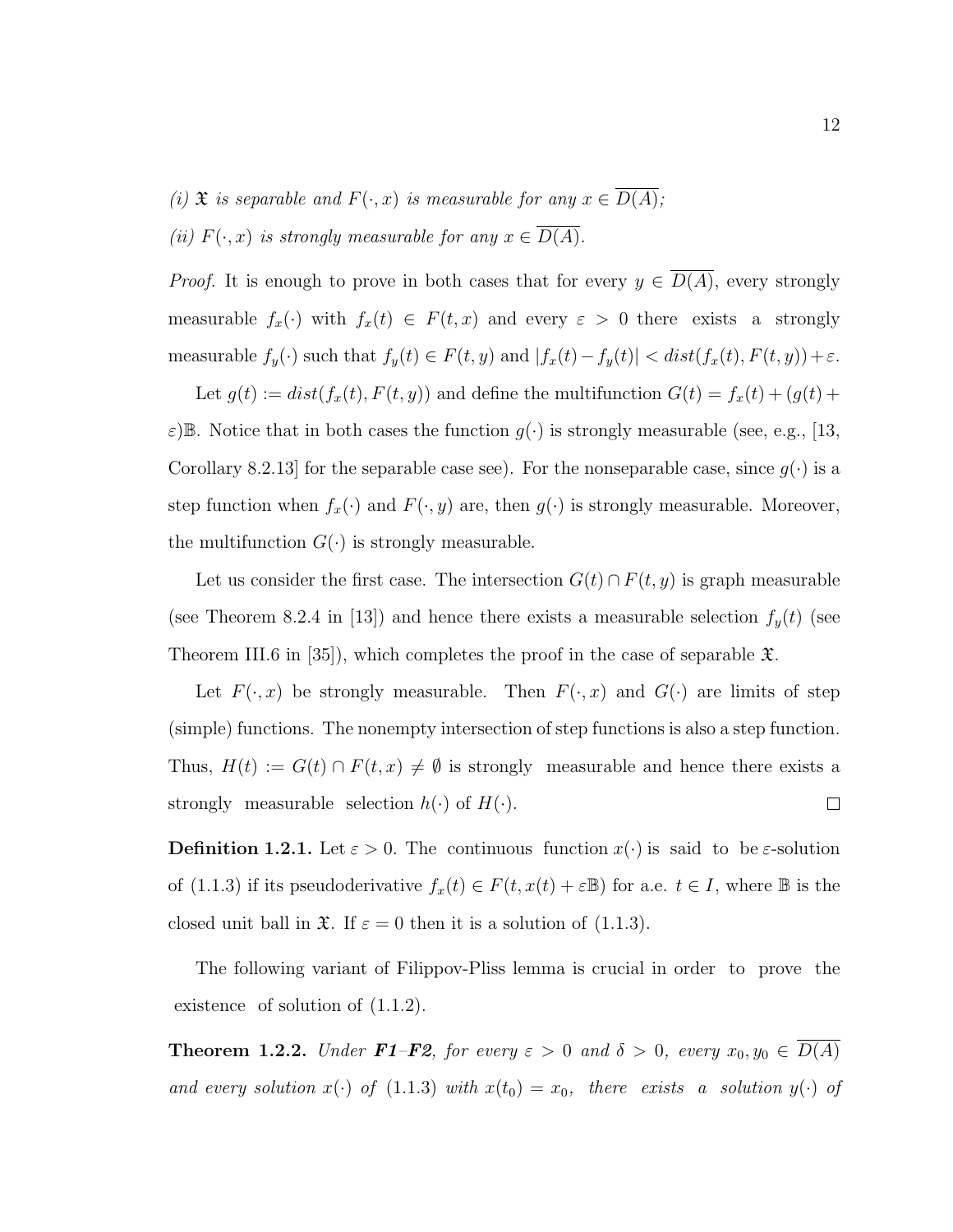(1.1.3) with  $y(t_0) = y_0$  such that

$$
|x(t) - y(t)| \le \left(\exp\left(\int_{t_0}^t L(s)ds\right) + \varepsilon\right)|x_0 - y_0|,\tag{1.2.1}
$$

and, moreover,

$$
|f_x(t) - f_y(t)| \le L(t) \left( \exp \left( \int_{t_0}^t L(s) ds \right) + \varepsilon \right) |x_0 - y_0| + \delta. \tag{1.2.2}
$$

*Proof.* Let  $x(\cdot)$  be a solution of (1.1.3) with the pseudoderivative  $f_x(\cdot)$ . Fix  $\nu > 0$ and denote  $C := \int_0^T$  $t_0$  $L(s)ds$ .

Let  $\delta > 0$ . We will construct a  $\delta$ -solution  $y_1(\cdot)$  of  $(1.1.3)$  with  $y_1(t_0) = y_0$  such that

$$
|x(t) - y_1(t)| \le \left(\exp\left(\int_{t_0}^t L(s)ds\right) + \nu\right)|x_0 - y_0| \tag{1.2.3}
$$

and

$$
|f_x(t) - f_1(t)| \le L(t) \left( |x(t) - y_1(t)| + \frac{\nu}{2C} \right) + \frac{\nu}{2T}, \tag{1.2.4}
$$

where  $f_1(\cdot)$  is the pseudoderivative of  $y_1(\cdot)$ . Let  $y_1(\cdot)$  be already defined on some interval  $[t_0, \tau]$ ,  $\tau < T$ . Let  $\mu > 0$ . Due to **F2**, there exists a strongly measurable function  $f_1(\cdot)$  such that  $f_1(t) \in F(t, y_1(\tau))$  and

 $|f_x(t) - f_1(t)| \le L(t)|x(t) - y_1(\tau)| + \mu$ 

for a.e.  $t \in I$ . There exists  $\lambda > 0$  such that if an extension of  $y_1(\cdot)$  on  $[\tau, \tau + \lambda]$ , denoted also by  $y_1(\cdot)$ , such that  $\dot{y}_1(t) \in Ay_1(t) + f_1(t)$ , then  $|y_1(t) - y_1(\tau)| \leq \delta$  for any  $t \in [\tau, \tau + \lambda]$ . Therefore,

$$
|f_x(t) - f_1(t)| \le L(t)(|x(t) - y_1(t)| + |y_1(t) - y_1(\tau)|) + \mu
$$
  

$$
\le L(t)(|x(t) - y_1(t)| + \delta) + \mu,
$$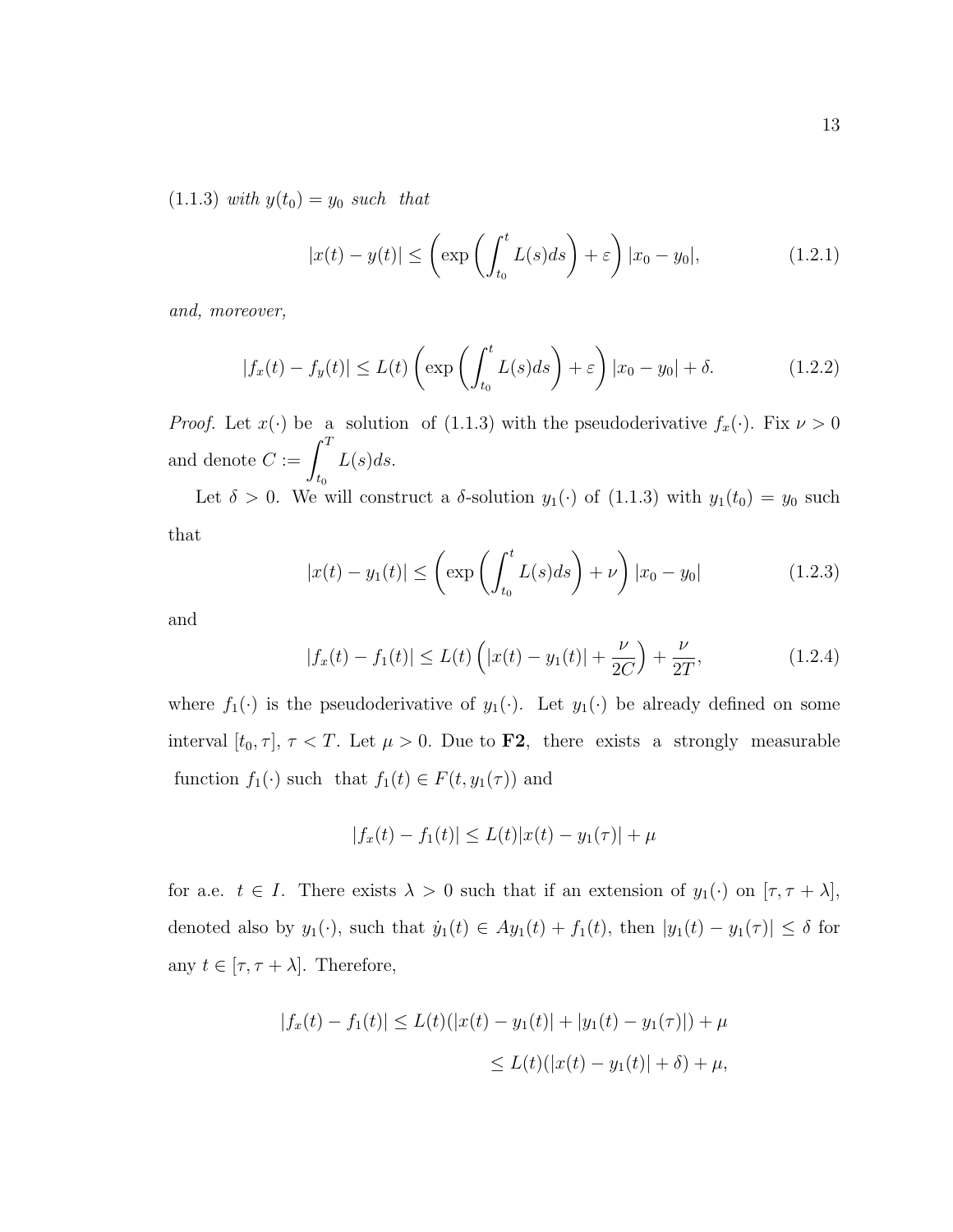for a.e.  $t \in [\tau, \tau + \lambda]$ . Then, using Theorem 1.1.3, we derive

$$
|x(t) - y_1(t)| \le |x_0 - y_0| + \int_{t_0}^t [L(s)(|x(s) - y_1(s)| + \delta) + \mu] ds,
$$
  

$$
\le \int_{t_0}^t L(s)|x(s) - y_1(s)|ds + |x_0 - y_0| + \delta C + \mu T, \ i.e.,
$$
  

$$
|x(t) - y_1(t)| \le \left(\exp\left(\int_{t_0}^t L(s)ds\right) + \nu\right) (|x_0 - y_0| + \delta C + \mu T).
$$

Clearly, we can choose  $\delta > 0$  and  $\mu > 0$  such that  $(\delta C + \mu T) \exp(C) < \nu |x_0 - y_0|$ . By Zorn's lemma, we can define the  $\delta$ -solution  $y_1(\cdot)$  on the whole I with  $y_1(t_0) = y_0$ satisfying  $(1.2.3)$  and  $(1.2.4)$ .

Let  $\alpha > 0$ . Using the same method, we construct a sequence of  $(\alpha/(2^kC))$ -solutions  $y_k(\cdot)$  of (1.1.3), for  $k \geq 2$ , with the pseudoderivatives  $f_k(\cdot)$  such that  $y_k(t_0) = y_0$ ,

$$
|y_k(t) - y_{k+1}(t)| \le \frac{\alpha}{2^k} \exp\left(\int_{t_0}^t L(s)ds\right) \text{ and}
$$
  

$$
|f_k(t) - f_{k+1}(t)| \le \frac{\alpha}{2^k} \left[L(t) \left(\exp\left(\left(\int_{t_0}^t L(s)ds\right) + \frac{1}{2C}\right) + \frac{1}{2T}\right].
$$

Consequently  $y_k(t) \to y(t)$  uniformly on I and  $f_k(t) \to f(t)$  in  $L_1(I, \mathfrak{X})$ . Thus, by Lemma 1.1.4,  $y(\cdot)$  is the solution of

$$
\begin{cases}\n\dot{y}(t) \in Ay + f(t), \ f(t) \in F(t, y(t)) \\
y(t_0) = y_0.\n\end{cases} \tag{1.2.5}
$$

Furthermore,

$$
|x(t) - y(t)| \le |x(t) - y_1(t)| + |y_1(t) - y_2(t)| + \dots + |y_k(t) - y_{k+1}(t)|
$$
  
+|y\_{k+1}(t) - y(t)| \le \left(\exp\left(\int\_{t\_0}^t L(s)ds\right) + \nu\right)|x\_0 - y\_0|  
+ $\alpha \exp\left(\int_{t_0}^t L(s)ds\right) \sum_{k=1}^{\infty} \frac{1}{2^k} + |y_{k+1}(t) - y(t)|$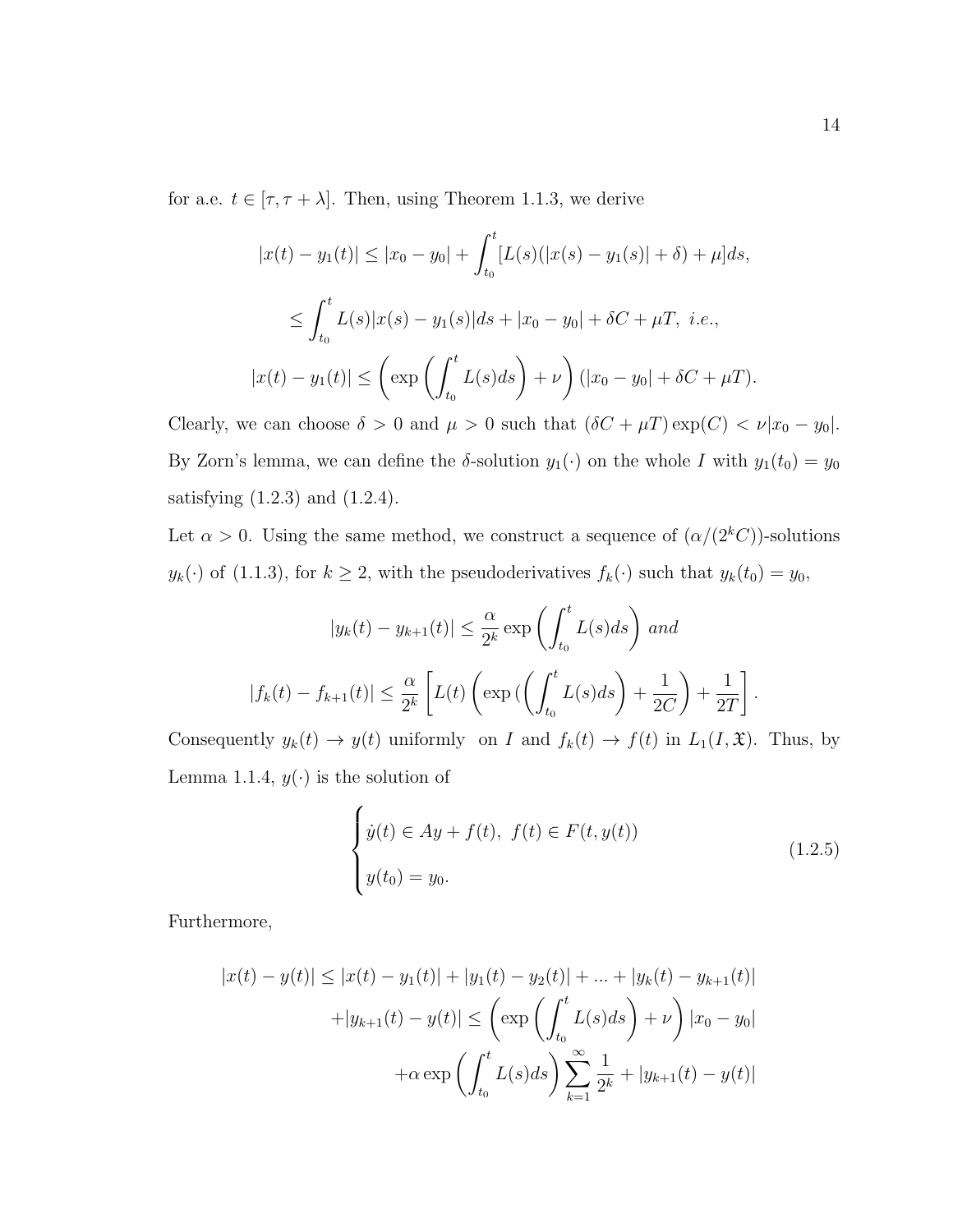and hence

$$
|x(t) - y(t)| \le (\exp\left(\int_{t_0}^t L(s)ds\right) + \nu)|x_0 - y_0| + \alpha \exp\left(\int_{t_0}^t L(s)ds\right)
$$

$$
\le (\exp\left(\int_{t_0}^t L(s)ds\right) + \nu + \bar{\alpha})|x_0 - y_0|,
$$

where  $\bar{\alpha} = \alpha \exp \left( \int_0^t$  $t_0$  $L(s)ds$  //x<sub>0</sub> - y<sub>0</sub>|. Moreover,

$$
|f_x(t) - f(t)| \le L(t) [(\exp \left( \int_{t_0}^t L(s) ds \right) + \nu + \bar{\alpha}) |x_0 - y_0| + \frac{\nu + \alpha}{2C} + \frac{\nu + \alpha}{2T}.
$$

Clearly, we can choose  $\nu > 0$  and  $\alpha > 0$  such that (1.2.1) and (1.2.2) hold.

$$
\qquad \qquad \Box
$$

Remark 1.2.1. We have also proved that the problem (1.1.3) has a solution.

**Theorem 1.2.3.** Assume that **F1–F2** are satisfied. Let  $g: C(I, \mathfrak{X}) \to \overline{D(A)}$  be a Lipschitz continuous function with the Lipschitz constant K. If

$$
K \exp(C) < 1\tag{1.2.6}
$$

then the nonlocal problem  $(1.1.2)$  has a solution.

*Proof.* Let  $x_0(\cdot) : I \to \overline{D(A)}$  be a continuous function. We consider the evolution inclusion

$$
\begin{cases}\n\dot{x}(t) \in Ax(t) + F(t, x(t)) \\
x(t_0) = g(x_0(\cdot)).\n\end{cases}
$$
\n(1.2.7)

Let  $x(\cdot)$  be a solution of (1.2.7) with the pseudoderivative  $f_x(\cdot)$ .

Let  $\varepsilon > 0$  be such that  $\alpha := K(\varepsilon + \exp(C)) < 1$ . Let  $\delta_n =$ ε  $\frac{c}{2^n}$ . Due to Theorem 1.2.2 there exists a solution  $y_1(\cdot)$  of

$$
\begin{cases} \dot{y}(t) \in Ay(t) + F(t, y(t)) \\ y(t_0) = g(x(\cdot)) \end{cases}
$$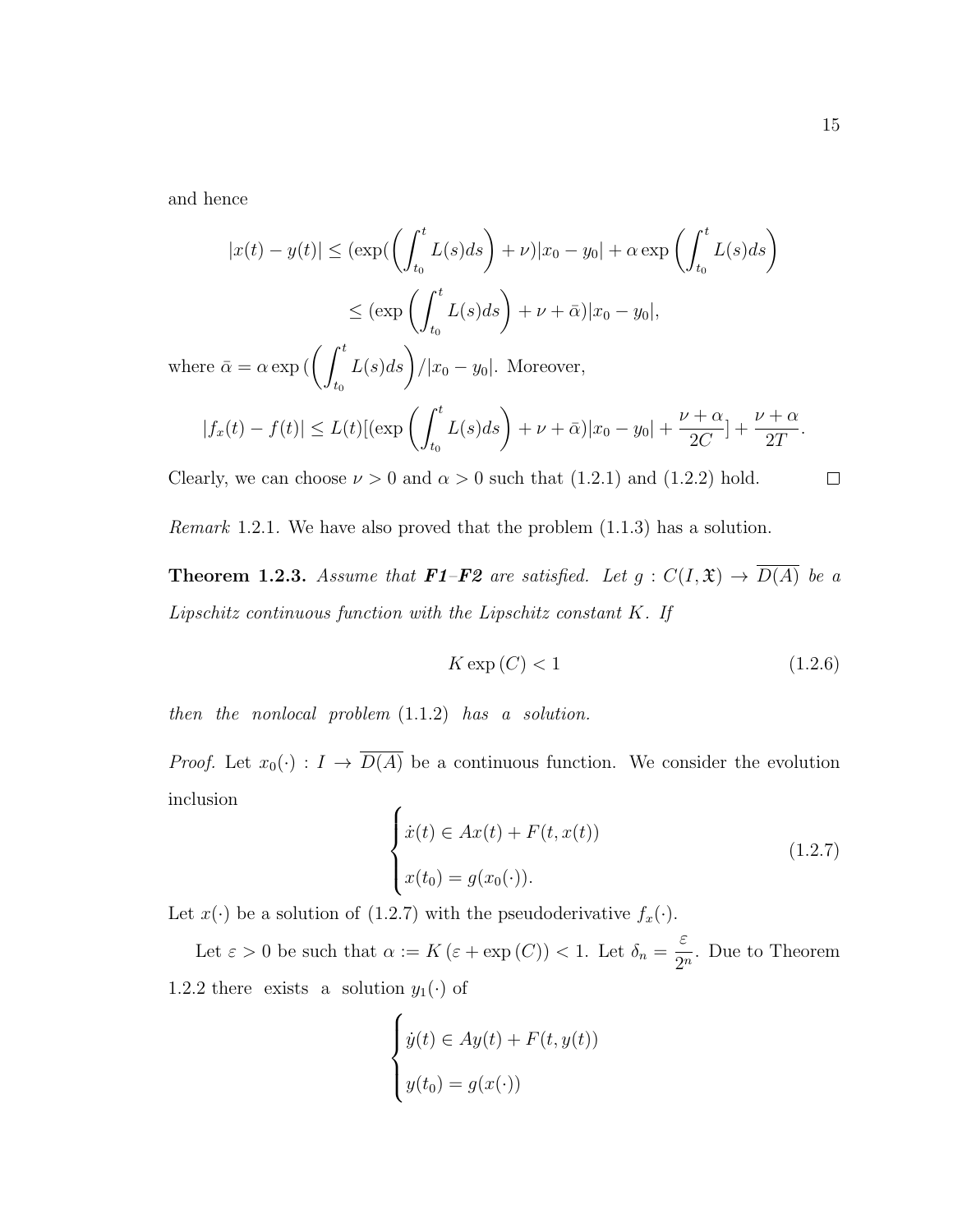such that

$$
|x(t) - y_1(t)| \leq \left(\varepsilon + \exp\left(\int_{t_0}^t L(s)ds\right)\right)|g(x_0(\cdot)) - g(x(\cdot))|
$$
  

$$
|f_x(t) - f_1(t)| \leq L(t)\left(\varepsilon + \exp\left(\int_{t_0}^t L(s)ds\right)\right)|g(x_0(\cdot)) - g(x(\cdot))| + \delta_1,
$$

where  $f_1(\cdot)$  is the pseudoderivative of  $y_1(\cdot)$ . Since  $g(\cdot)$  is K–Lipschitz, then

$$
|x(t) - y_1(t)| \le K\left(\varepsilon + \exp\left(\int_{t_0}^t L(s)ds\right)\right)|x_0(\cdot) - x(\cdot)|_{\infty} \text{ and}
$$
  

$$
|f_x(t) - f_1(t)| \le L(t)K\left(\varepsilon + \exp\left(\int_{t_0}^t L(s)ds\right)\right)|x_0(\cdot) - x(\cdot)|_{\infty} + \delta_1.
$$

We continue by induction and define a sequence  $(y_n(\cdot))$  of solutions of the problem

$$
\begin{cases}\n\dot{y}(t) \in Ay(t) + F(t, y(t)), \\
y(t_0) = g(y_{n-1}(\cdot)),\n\end{cases}
$$
\n(1.2.8)

with pseudoderivatives  $f_n(\cdot)$ , for any  $n \geq 2$ ,

$$
|y_n(t) - y_{n+1}(t)| \le \left(\varepsilon + \exp\left(\int_{t_0}^t L(s)ds\right)\right) |g(y_{n-1}(\cdot)) - g(y_n(\cdot))|
$$
  

$$
\le K\left(\varepsilon + \exp\left(\int_{t_0}^t L(s)ds\right)\right) |y_{n-1}(\cdot) - y_n(\cdot)|_{\infty} \le \alpha |y_{n-1}(\cdot) - y_n(\cdot)|_{\infty}
$$

and

$$
|f_n(t) - f_{n+1}(t)| \le L(t)K\left(\varepsilon + \exp\left(\int_{t_0}^t L(s)ds\right)\right)|y_{n-1}(\cdot) - y_n(\cdot)|_{\infty} + \delta_{n+1}
$$
  

$$
\le L(t)\alpha|y_{n-1}(\cdot) - y_n(\cdot)|_{\infty} + \delta_{n+1},
$$

for any  $n\geq 1.$ 

Since  $\alpha$  < 1, we get that  $\lim_{n\to\infty} y_n(t) = y(t)$  uniformly on I and  $f_n(\cdot) \to f(\cdot)$ strongly  $L_1(I, \mathfrak{X})$ . Lemma 1.1.4 then applies and we get the conclusion.  $\Box$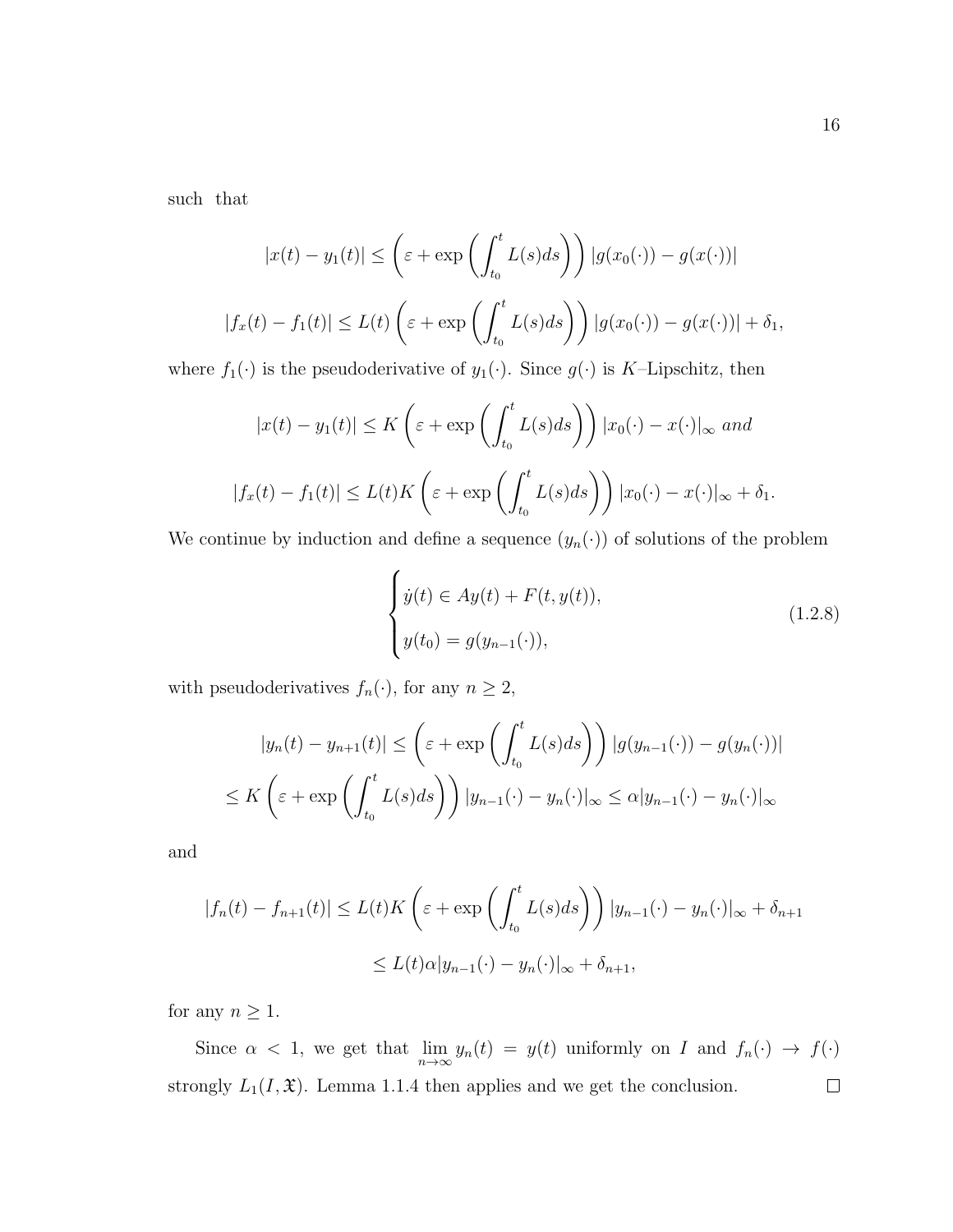Remark 1.2.2. The proof of Theorem 1.2.3 is more complicated than the proof of the corresponding result in [88]. However, our conditions are weaker due to the following lemma.

Lemma 1.2.4. Let  $K + C < 1$ . Then  $Ke^C \leq K + C$ .

*Proof.* Let  $K = \mu - C$  with  $\mu < 1$ , i.e.  $Ke^C = (\mu - C)e^C$ . Consider the function  $h(C) = (\mu - C)e^C$ ,  $C \in [0, \mu]$ . Clearly  $h(0) = \mu$ ,  $h(\mu) = 0$ . Furthermore,  $\dot{h}(C) =$  $(\mu - C - 1)e^{C} < 0$ . Thus  $h(C) \le \mu = K + C$ .  $\Box$ 

Remark 1.2.3. Notice that it is impossible to prove existence of solutions under the assumptions in this chapter by using multivalued contraction fixed points. Indeed let  $Sol(x(\cdot)) = \{y(\cdot) \in C(I, \mathfrak{X}) : y \in Ax + F(t, x(t)), y(t_0) = g(x_0)\}.$  This operator is set valued contraction, however its graph is not closed. In [8] the author does not take in account the last fact and the result (Theorem 3.5) is not true. Notice that standard modification of the proof of Theorem 1.2.2 gives correct proof of Theorem 3.5 of [8].

Example 1.2.5. Let  $\Omega \subset \mathbb{R}^n$ , with  $n \geq 4$ , be a domain with smooth boundary  $\partial \Omega$ . Define  $\varphi(r) = |r|^{\gamma-1}r$  for  $r \neq 0$  and  $0 < \gamma <$  $n-2$ n . We consider the following system:

$$
\begin{cases}\n\begin{pmatrix}\nu_t \\ \dot{v} \end{pmatrix} \in \begin{pmatrix}\n\Delta \varphi(u) \\ 0 \end{pmatrix} + G(t, u, v) \text{ on } (0, T) \times \Omega \\
-\frac{\partial \varphi(u)}{\partial \nu} \in \beta(u) \text{ on } (0, T) \times \partial \Omega \\
u(0, x) = \int_{\Omega} \int_0^T h(s, x, \lambda, u(s, \lambda)) ds d\lambda, x \in \Omega \\
v(0) = v_0.\n\end{cases}
$$
\n(1.2.9)

Here  $\beta(\cdot)$  is a maximal monotone graph in  $\mathbb R$  with  $\beta(0) \ni 0$  and  $G : [0, T] \times \mathbb R^2 \rightrightarrows \mathbb R^2$ is a given multifunction.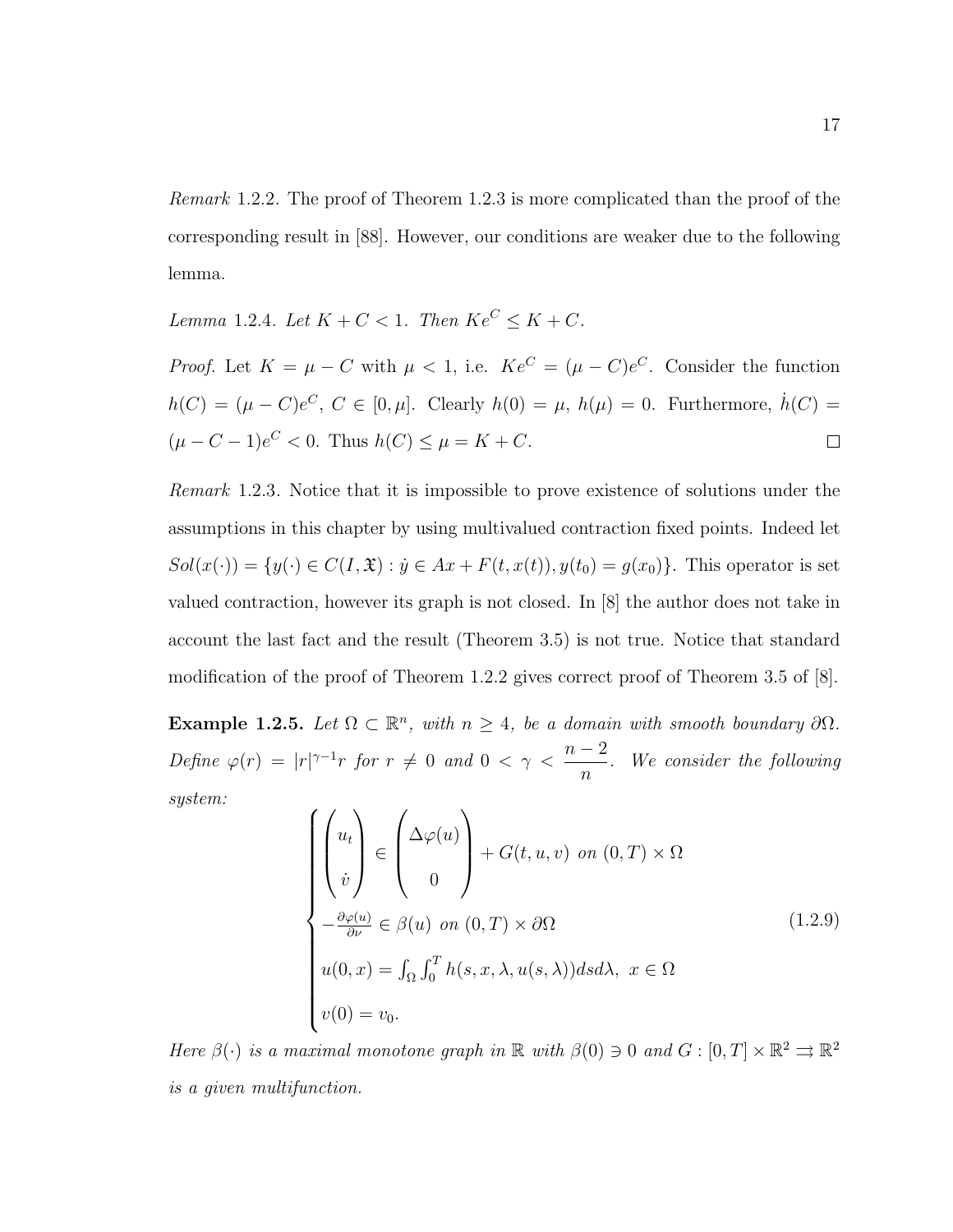Define the operator  $B$  in  $L_1(\Omega)$  as follows:

$$
Bu = \Delta \varphi(u), \text{ for } u \in D(B), \text{ where}
$$
  

$$
D(B) = \{u \in L_1(\Omega) : \varphi(u) \in W^{1,1}(\Omega), \Delta \varphi(u) \in L_1(\Omega),
$$
  

$$
-\frac{\partial \varphi(u)}{\partial \nu} \in \beta(u) \text{ on } \partial \Omega\}.
$$

Here, the derivatives are understood in the sense of distributions.

As it is shown in [26, p. 97], the operator  $B = \Delta \varphi(u)$  is m-dissipative in  $L_1(\Omega)$ and generates a noncompact semigroup. Notice that in [26] the author works with m-accretive operators, however B is m-dissipative iff  $-B$  is m-accretive. The operator 0 is linear continuous and generates a semigroup  $S(t) = I$ , where I is the identity operator in  $L_1([0,T], \mathbb{R})$ . Consequently, the operator  $A := (B, 0)$  is also m-dissipative and generates a noncompact semigroup.

Let  $(u, v) \in \mathfrak{X} := L_1(\Omega) \times W^{1,1}[0,T]$ . The considered problem (1.2.9) can be rewritten in the abstract form (1.1.2). Namely, we set

$$
g(u, v)(x) = \left(\int_{\Omega} \int_0^T h(s, x, \lambda, u(s)(\lambda)) ds d\lambda, v_0\right), \text{ for } x \in \Omega,
$$

and

 $F(t, u(\cdot), v) = \{(y_1(\cdot), y_2) \in \mathfrak{X}; (y_1(x), y_2) \in G(t, u(x), v) \text{ for a.e. } x \in \Omega\}.$ 

We suppose that:

**G.** the multifunction G has nonempty closed values,  $G(\cdot, u, v)$  is measurable,  $||G(\cdot, u, v)||$  is Lebesgue integrable and there exists a Lebesgue integrable  $L(\cdot)$  such that  $D_H(G(t, z_1), G(t, z_2)) \le L(t) |z_1 - z_2|$ , where  $z_i = (u_i, v_i) \in \mathbb{R}^2$ , for  $i = 1, 2$ .

**H.** the function  $h(t, x, \lambda, r)$  is measurable in  $(t, x, \lambda)$  for all  $r \in \mathbb{R}$ , there exist a function  $H(\cdot) \in C(\Omega, \mathbb{R}_+)$  and a positive Lebesgue integrable function  $\nu(\cdot)$  such that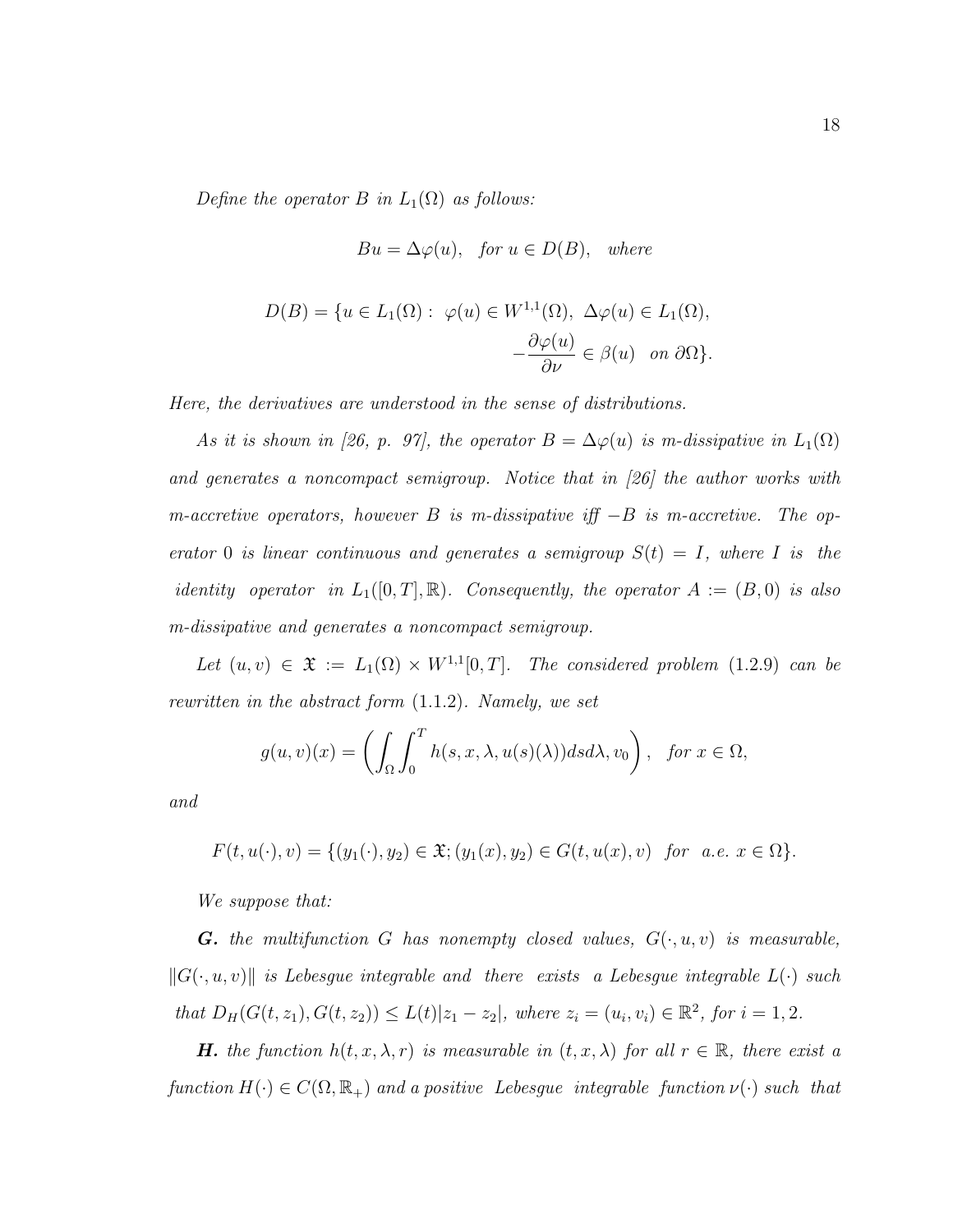$|h(t, x, \lambda, r)| \leq \nu(t)H(\lambda)$  for any  $(t, x, \lambda, r) \in [0, T] \times \Omega \times \Omega \times \mathbb{R}$ , and  $|h(t, x, \lambda, u) |h(t, x, \lambda, v)| \leq \frac{K}{T\mu(\Omega)}|u - v|$  for all  $(t, x, \lambda, u), (t, x, \lambda, v) \in [0, T] \times \Omega \times \Omega \times \mathbb{R}$ .

It is standard to prove, in view of hypothesis  $G$ , that the multifunction F satisfies **F1–F2.** From **H** it follows that  $g(\cdot)$  is well defined and

$$
|g(u_1) - g(u_2)|_{L^2(\Omega)} \le K|u_1(\cdot) - u_2(\cdot)|_{\infty},
$$

for any  $u_1, u_2 \in C([0, T]; L^2(\Omega))$ .

Then, due to Theorem 1.2.3, we have the following result.

**Theorem 1.2.6.** Under the assumptions  $G$  and  $H$ , the nonlocal problem (1.2.9) has a solution when

$$
K \exp\left(\int_0^T L(s)ds\right) < 1.
$$

Remark 1.2.4. Most of the results of this chapter are published in [7].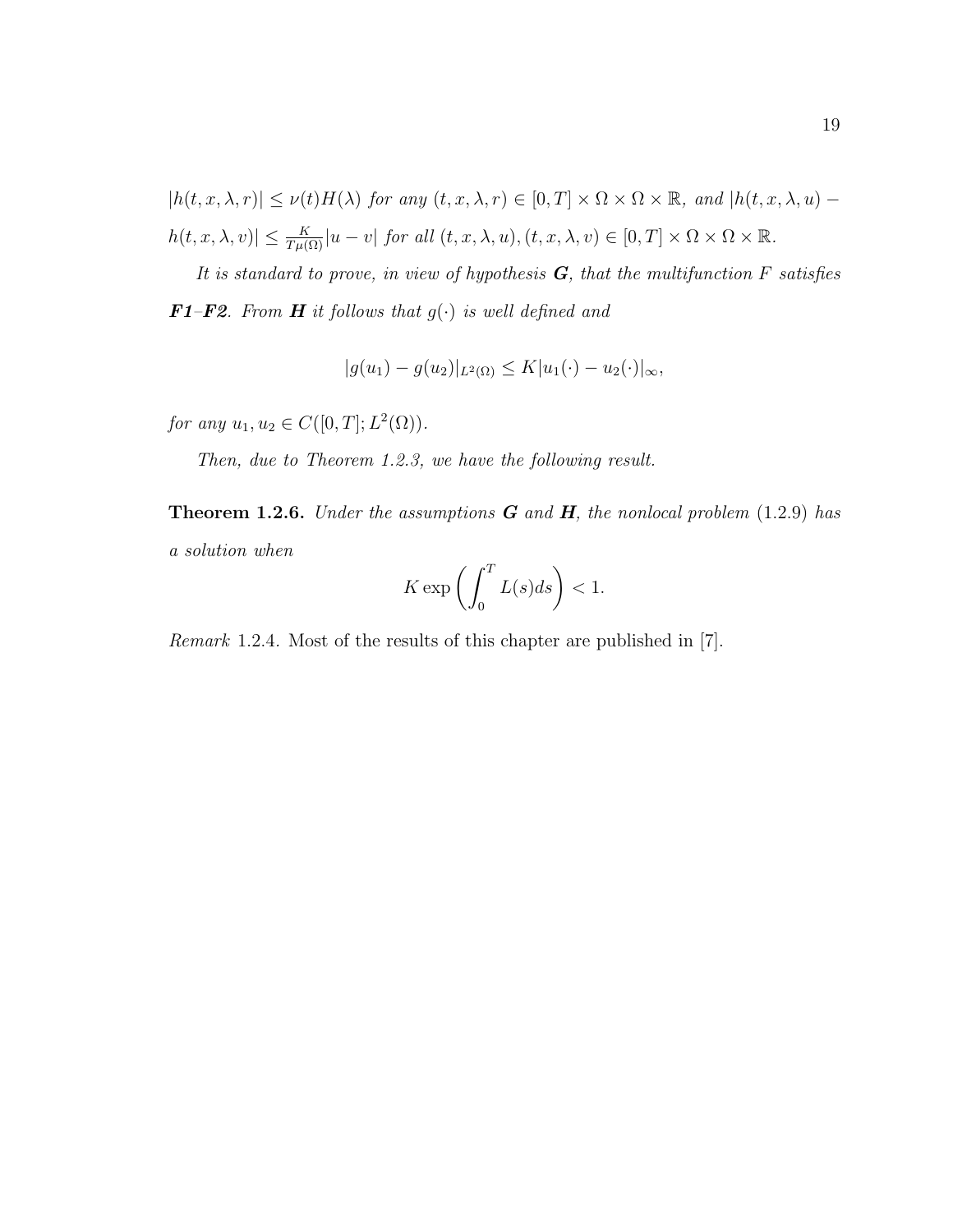## Chapter 2

# Filippov-Pliss lemma for dynamical inclusions on time scale

In this chapter we study the dynamical inclusions on time scale and their solutions. We refer the interested reader to the fundamental book [23, 24], where dynamical equations on time scale are comprehensively studied. We prove two variants of the well known lemma of Filippov–Pliss in case of dynamical inclusions on time scale. The first variant is when the right-hand side is Lipschitz continuous on the state variable. Afterward we introduce one sided Perron conditions for multifunctions on time scale and prove the second variant of that lemma. Some discussions on relaxed systems is provided.

#### 2.1 Preliminaries

In this section we give the basic definitions, notations and the results used here. Every nonempty closed set  $\mathbb{T} \subset \mathbb{R}$  is called time scale. Therefore the time scale  $\mathbb{T}$  is a complete metric space with the usual metric on R. Furthermore, the intersection of T with any closed bounded interval is a compact set. The calculus of time scales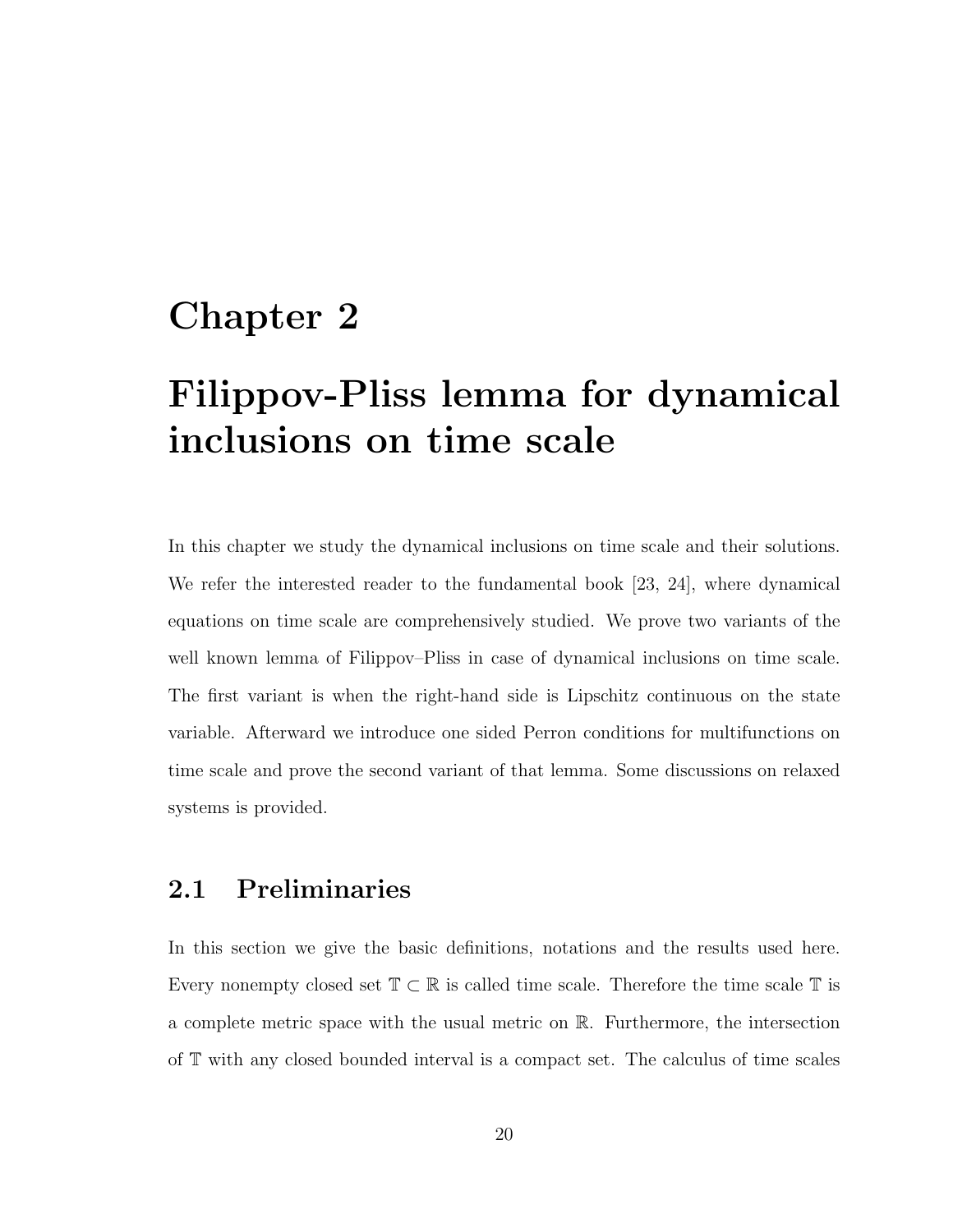was initiated by Stefan Hilger [52] in order to unify the continuous and discrete analysis.

**Definition 2.1.1.** Let T be any time scale then for any  $t \in T$  the forward jump operator  $\sigma : \mathbb{T} \to \mathbb{T}$  is defined as follows

$$
\sigma(t) := \inf\{s \in \mathbb{T} : s > t\}.
$$

while the backward jump operator  $\rho : \mathbb{T} \to \mathbb{T}$  is defined as follows

$$
\rho(t) := \sup\{s \in \mathbb{T} : s < t\}.
$$

In this definition we define  $\sigma(M) = M$  if T has a maximum M and  $\rho(m) = m$  if  $\mathbb T$  has a minimum m.

We classify the points in time scale as follows:

i)  $t \in \mathbb{T}$  is left dense if  $t > \inf \mathbb{T}$  and  $\rho(t) = t$ . ii)  $t \in \mathbb{T}$  is right dense if  $t > \sup \mathbb{T}$  and  $\sigma(t) = t$ . iii)  $t \in \mathbb{T}$  is left scattered if  $\rho(t) < t$ . iv)  $t \in \mathbb{T}$  is right scattered if  $\sigma(t) > t$ . v)  $t \in \mathbb{T}$  is dense if it is both right dense and left dense. vi)  $t \in \mathbb{T}$  is isolated if it is both right scattered and left scattered.

**Definition 2.1.2.** For any  $t \in \mathbb{T}$  the graininess function  $\mu : \mathbb{T} \to [0, \infty)$  is defined by  $\mu(t) = \sigma(t) - t$ . Clearly  $\mu(t) = 0$  if t is right dense point, the point  $t \in \mathbb{T}$  is right scattered if  $\mu(t) > 0$ .

Denote by  $\mathbb{T}_{rd}$  the right dense and by  $\mathbb{T}_{rs}$  the right scattered points of  $\mathbb{T}$ , then  $\mathbb{T}_{rd} \bigcap \mathbb{T}_{rs} = \emptyset$ . The set  $\mathbb{T}^{\kappa}$  is defined as follows: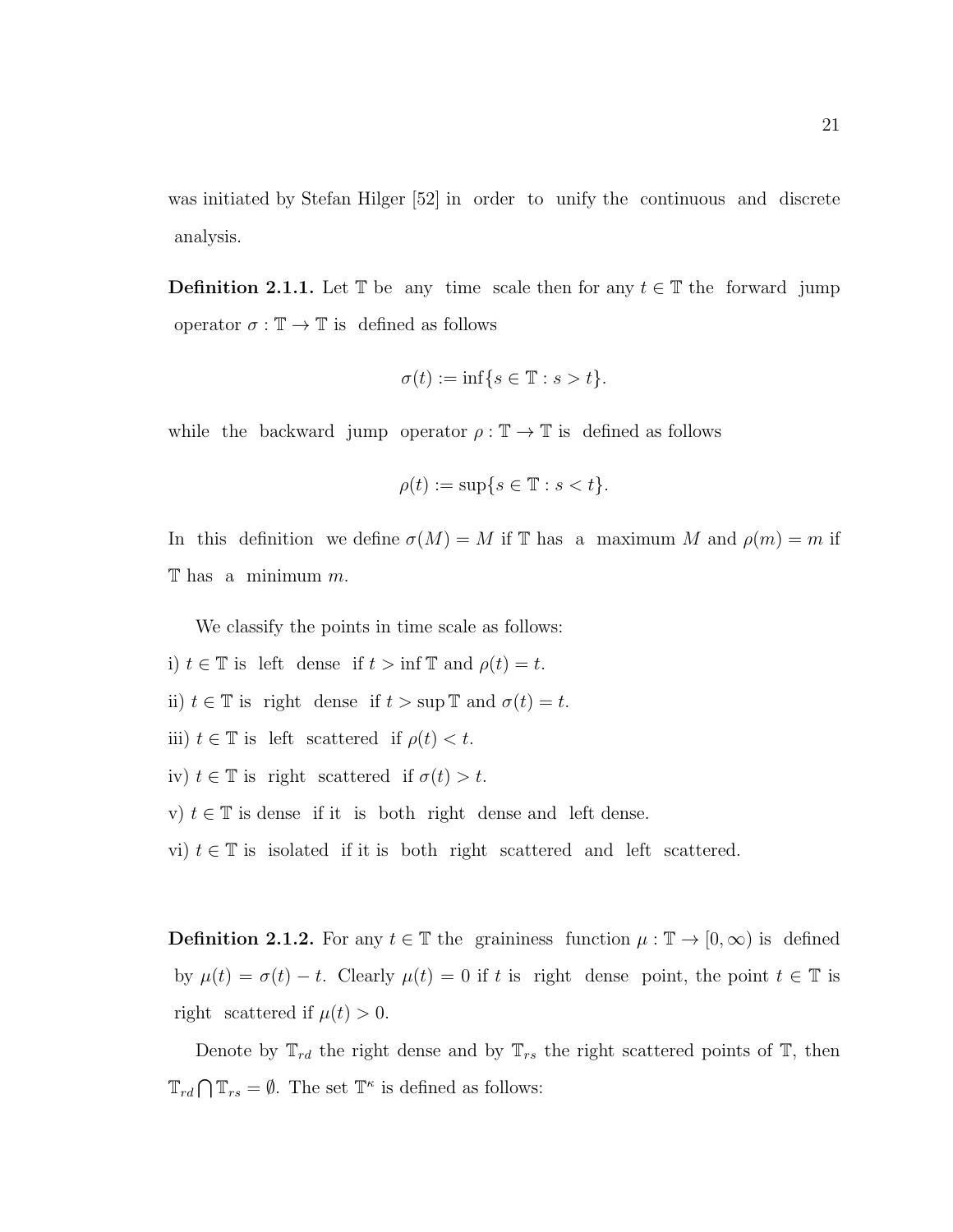If T has a left scattered maximum S then  $\mathbb{T}^k = \mathbb{T} \setminus \{S\}$ , otherwise it coincides with T.

Now consider the function  $f : \mathbb{T} \longrightarrow \mathbb{R}^n$  and we will define the  $\Delta$ -derivative (Hilger derivative).

**Definition 2.1.3.** Let  $f : \mathbb{T} \longrightarrow \mathbb{R}^n$  and let  $t \in \mathbb{T}$ . Suppose there exists  $A \in \mathbb{R}^n$  with the property: for every  $\epsilon > 0$  there exists  $\delta > 0$  such that

$$
|f(\sigma(t)) - f(s) - A(\sigma(t) - s)| \le \epsilon |\sigma(t) - s|
$$

for every  $s \in (t - \delta, t + \delta) \cap \mathbb{T}$ . The vector A is called  $\triangle$ -derivative and is denoted by  $f^{\Delta}(t)$ .

Some properties of the  $\Delta$ -derivative are:

**Proposition 2.1.1.** Let  $f: \mathbb{T} \to \mathbb{R}^n$  and  $t \in \mathbb{T}^k$ .

a) If f is  $\Delta$  - differentiable at t, then  $f$  is continuous at t.

b) If f is continuous at  $t \in \mathbb{T}_{rs}$  then

$$
f^{\Delta}(t) = \frac{f(\sigma(t)) - f(t)}{\mu(t)}.
$$

c) The map f is  $\Delta$ - differentiable at  $t \in \mathbb{T}^k \backslash \mathbb{T}_{rs}$  if and only if

$$
f^{\Delta}(t) = \lim_{s \to t} \frac{f(t) - f(s)}{t - s}.
$$

d) Let  $f, g : \mathbb{T} \to \mathbb{R}^n$  be  $\Delta$ -differentiable, then the scalar product  $\langle f, g \rangle$  is also  $\Delta$ differentiable and

$$
\langle f(t), g(t) \rangle^{\Delta} = \langle f(t), g^{\Delta}(t) \rangle + \langle f^{\Delta}(t), g(t + \mu(t)) \rangle.
$$

In particular,

$$
\langle f^2(t) \rangle^{\Delta} = \langle f(t) + f(t + \mu(t)), f^{\Delta}(t) \rangle.
$$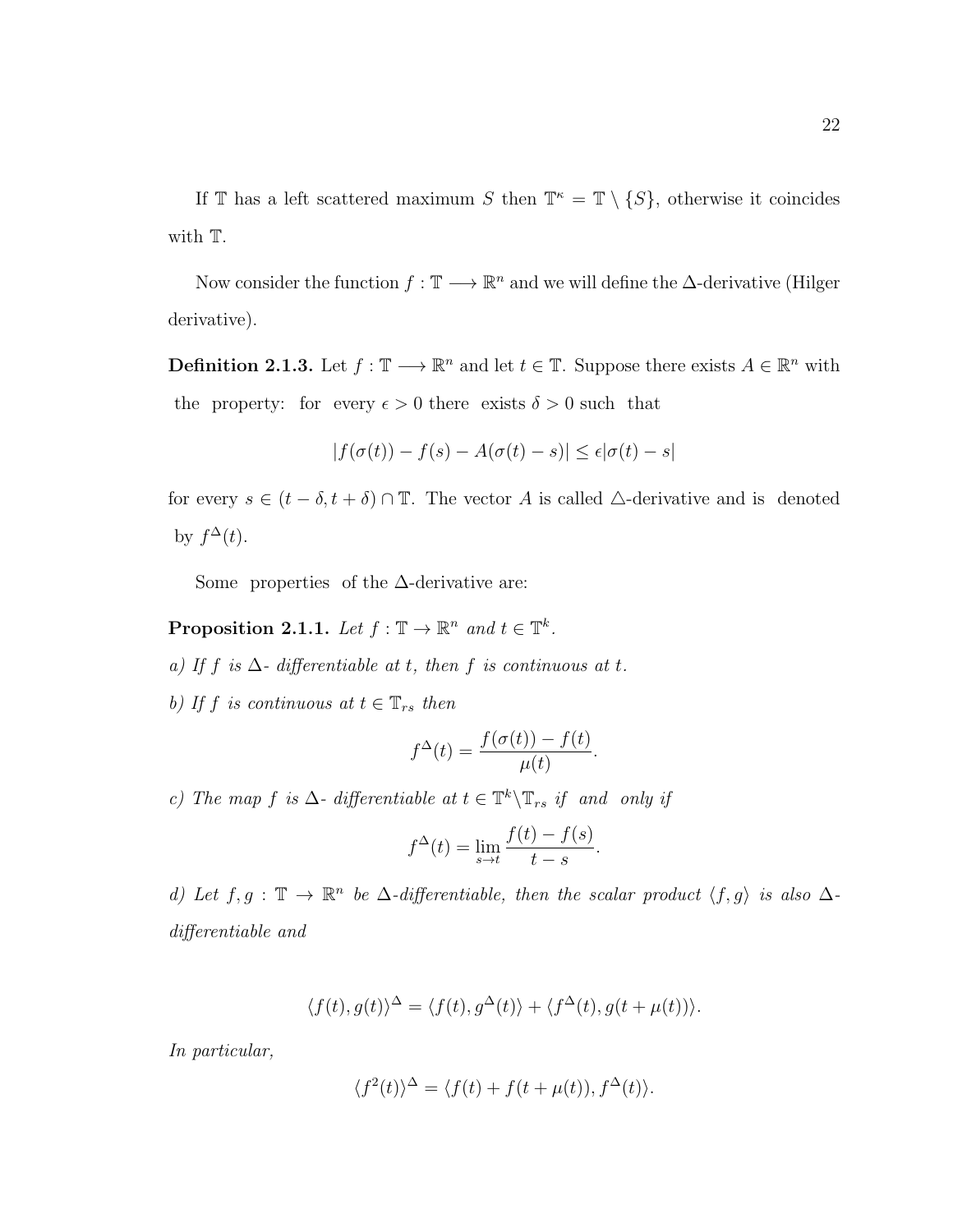It follows from Proposition 2.1.1 that  $f(\sigma(t)) = f(t) + \mu(t)f^{\Delta}(t)$ . Evidently vector valued function  $f(\cdot)$  is  $\Delta$ -differentiable at t iff every coordinate function  $f_i(.)$  is  $\Delta$ differentiable at t and  $f^{\Delta}(t) = (f_1^{\Delta}(t), \ldots, f_n^{\Delta}(t)).$ 

(i) if  $\mathbb{T} = \mathbb{Z}$ , then in this case by proposition 2.1.1(b) we have

$$
f^{\Delta}(t) = \frac{f(\sigma(t)) - f(t)}{\mu(t)} = f(t+1) - f(t) = \Delta f(t)
$$

(ii) if  $\mathbb{T} = \mathbb{R}$ , then in this case by proposition 2.1.1(c) we have

$$
f^{\Delta}(t) = \lim_{s \to t} \frac{f(t) - f(s)}{t - s} = f'(t).
$$

**Definition 2.1.4.** Denote the interval  $\mathbb{I} = [t_0, T)_{\mathbb{T}} = {\tau \in \mathbb{T} : a \leq \tau < b}.$  The outer measure of the set  $A\subset \mathbb{T}$  is

$$
m^*(A) = \inf \{ \sum_{i=1}^{\infty} (b_i - a_i) : A \subset \bigcup_i [a_i, b_i) \}.
$$

The set  $A \subset \mathbb{T}$  is said to be  $\Delta$ -measurable if

$$
m^*(A) = m^*(A \bigcap B) + m^*(A \bigcap (\mathbb{T} \setminus B))
$$

for every subset  $B \subset \mathbb{T}$ .

**Definition 2.1.5.** The function  $f : \mathbb{T} \to \mathbb{R}^n$  is said to be  $\Delta$ -measurable if for every open set  $B \subset \mathbb{R}^n$  the set

$$
f^{-1}(B) = \{ t \in \mathbb{T} : f(t) \in B \}
$$

is  $\Delta$ -measurable.

The multifunction  $F: \mathbb{T} \rightrightarrows \mathbb{R}^n$  is said to be  $\Delta$ -measurable if for every compact set  $B \subset \mathbb{R}^n$ 

$$
F^{-1}(B) = \{ t \in \mathbb{T} : F(t) \cap B \neq \emptyset \}
$$

is  $\Delta$ -measurable.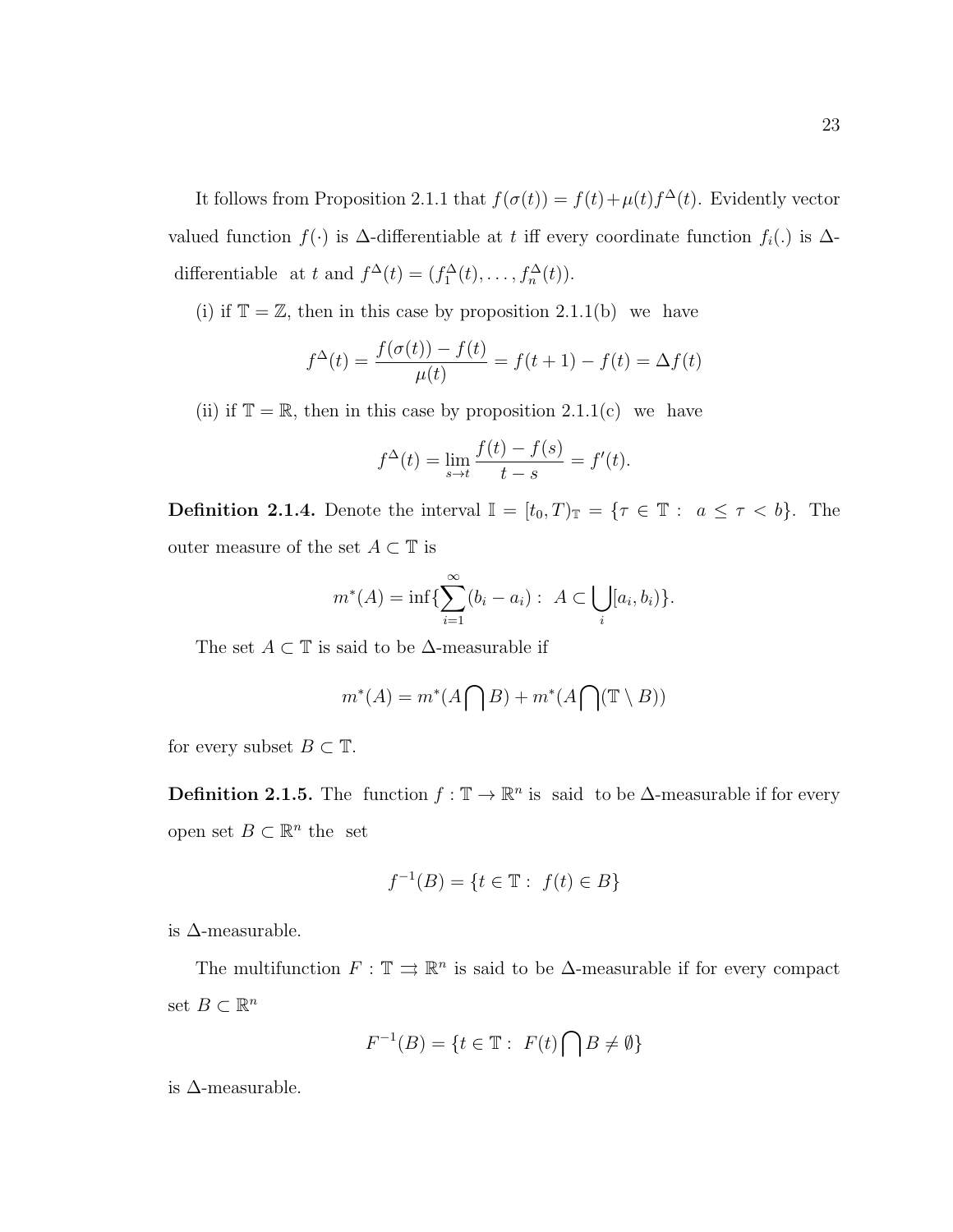We notice the following property:

If  $A_1, A_2$  are  $\Delta$ -measurable with  $A_1 \cap A_2 = \emptyset$  and  $A = A_1 \bigcup A_2$ , then the multifunction  $H: A \rightrightarrows \mathbb{R}^n$  is  $\Delta$ -measurable if and only if H is  $\Delta$ -measurable as a map from  $A_i$  into  $\mathbb{R}^n$  for  $i = 1, 2$ .

Furthermore, every  $\Delta$ -measurable function  $f(\cdot)$  satisfies Lusin's property, i.e. there exists sequence of pairwise disjoint closed sets  $\mathbb{I}_n \subset \mathbb{I}$  such that  $\Delta$  measure of  $\mathbb{I} \setminus \bigcup^{\infty}$  $m=1$  $\mathbb{I}_m$  is 0 and f is continuous on  $\mathbb{I}_k \times \mathbb{R}^n$  for every  $k \geq 1$ .

**Proposition 2.1.2.** (Proposition 2.13 in [48]). If the function  $f : \mathbb{I} \to \mathbb{R}^n$  is absolutely continuous, then the  $\Delta$ -measure of the set  $\{t \in \mathbb{I}_{rd} : f(t) = 0 \text{ and } f^{\Delta}(t) \neq 0\}$  is zero.

As it is well known every  $\Delta$ -measurable multifunction  $F(\cdot)$  admits  $\Delta$ -measurable selection  $f(t) \in F(t)$ . (see e.g. [79])

**Definition 2.1.6.** The multifunction  $F: \mathbb{I} \times \mathbb{R}^n \Rightarrow \mathbb{R}^n$  is said to be

– Upper semi continuous (USC) at  $(\tau, y)$  if for every  $\varepsilon > 0$  there exists  $\delta$  such that  $F((\tau - \delta, \tau + \delta) \cap \mathbb{I}, x + \delta \mathbb{B}) \subset F(\tau, y) + \varepsilon \mathbb{B}$ , where  $\mathbb B$  is the closed unit ball.

– Lower semi continuous (LSC) at  $(\tau, y)$  if for every  $\mathbb{I} \ni t_i \to \tau$ ,  $x_i \to y$  and  $f \in F(\tau, y)$  there exists  $f_i \in F(t_i, x_i)$  with  $f_i \to f$ .

– Continuous if it is simultaneously USL and LSC.

#### 2.2 System description

We study the following dynamical inclusion on time scale:

$$
\begin{cases}\nx^{\Delta} \in F(t, x(t)), \ \Delta \ -a.e. \ t \in \mathbb{I} \\
x(t_0) = x_0.\n\end{cases}
$$
\n(2.2.1)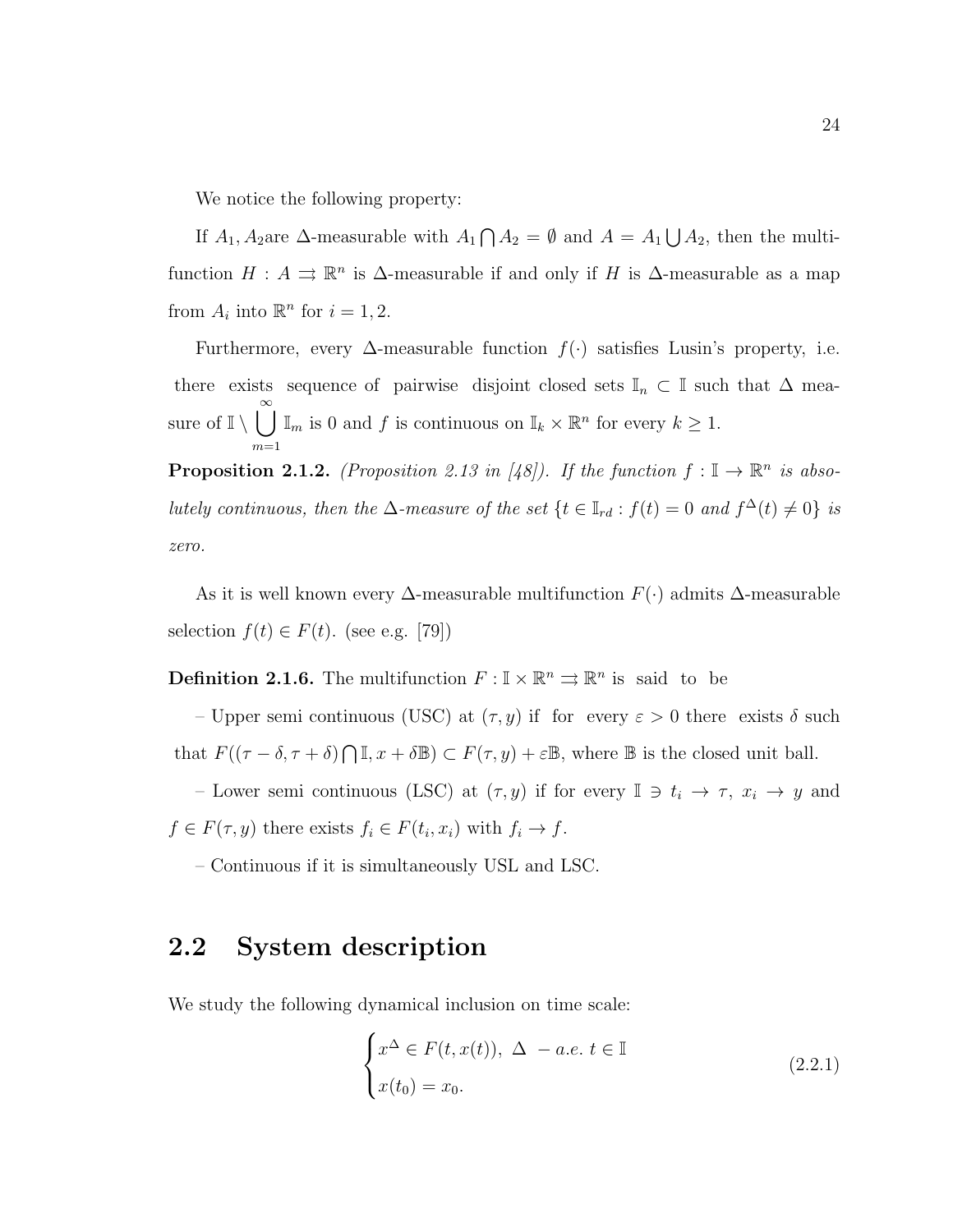where I is bounded time scale,  $F: \mathbb{I} \times \mathbb{R}^n \Rightarrow \mathbb{R}^n$  is with nonempty convex compact values. Notice that  $\mathbb{I} = \mathbb{I}_{rd} \bigcup \mathbb{I}_{rs}$ .

**Definition 2.2.1.** The  $\Delta$ -absolute continuous function  $x(\cdot)$  is said to be a solution of (2.2.1) if it satisfies the inclusion (2.2.1) for  $\Delta$  a.a.  $t \in \mathbb{I}$ .

Denote by  $\mathcal B$  the Borel  $\sigma$  algebra on  $\mathbb{R}^n$ .

**Definition 2.2.2.** The multivalued map  $F : \mathbb{I} \times \mathbb{R}^n \implies \mathbb{R}^n$  is said to be  $\Delta \times \mathcal{B}$ measurable if for every open set (and hence  $\mathcal{B}$  measurable)  $B \subset \mathbb{R}^n$  the set

$$
F^{-1}(B) = \{(t, u) \in \mathbb{I} \times \mathbb{R}^n : F(t, u) \cap B \neq \emptyset\} \text{ is } \Delta \times \mathcal{B} \text{ measurable.}
$$

**F1.**  $|F(t, x)| \leq \lambda(1+|x|)$  (sub linear growth), where  $\lambda$  is positive constant.

**Remark 2.2.1.** It is standard to show that under  $F1$  there exist constants M and N such that  $|x(t)| \leq M$  and  $||F(t, x(t) + \mathbb{B}) + \mathbb{B}|| \leq N$  for every  $t \in \mathbb{T}$  and for every solution  $x(\cdot)$  of

$$
x^{\Delta}(t) \in F(t, x(t) + \mathbb{B}) + \mathbb{B}, x(t_0) = x_0
$$

when such a solution exists. Here  $\mathbb B$  is the unit ball in  $\mathbb R^n$ .

**F2.** The map  $F(\cdot, \cdot)$  is  $\Delta \times \mathcal{B}$  measurable and for every  $t \in \mathbb{I}$  the map  $F(t, \cdot)$  is USC.

We prove the existence theorem, because we didn't see the following variant of it. For other existence results we refer the reader to [48, 76].

**Theorem 2.2.2.** Under  $F1$ ,  $F2$  the system  $(2.2.1)$  has a solution. The solution set is  $C(I_{\mathbb{I}}, \mathbb{R}^n)$  compact.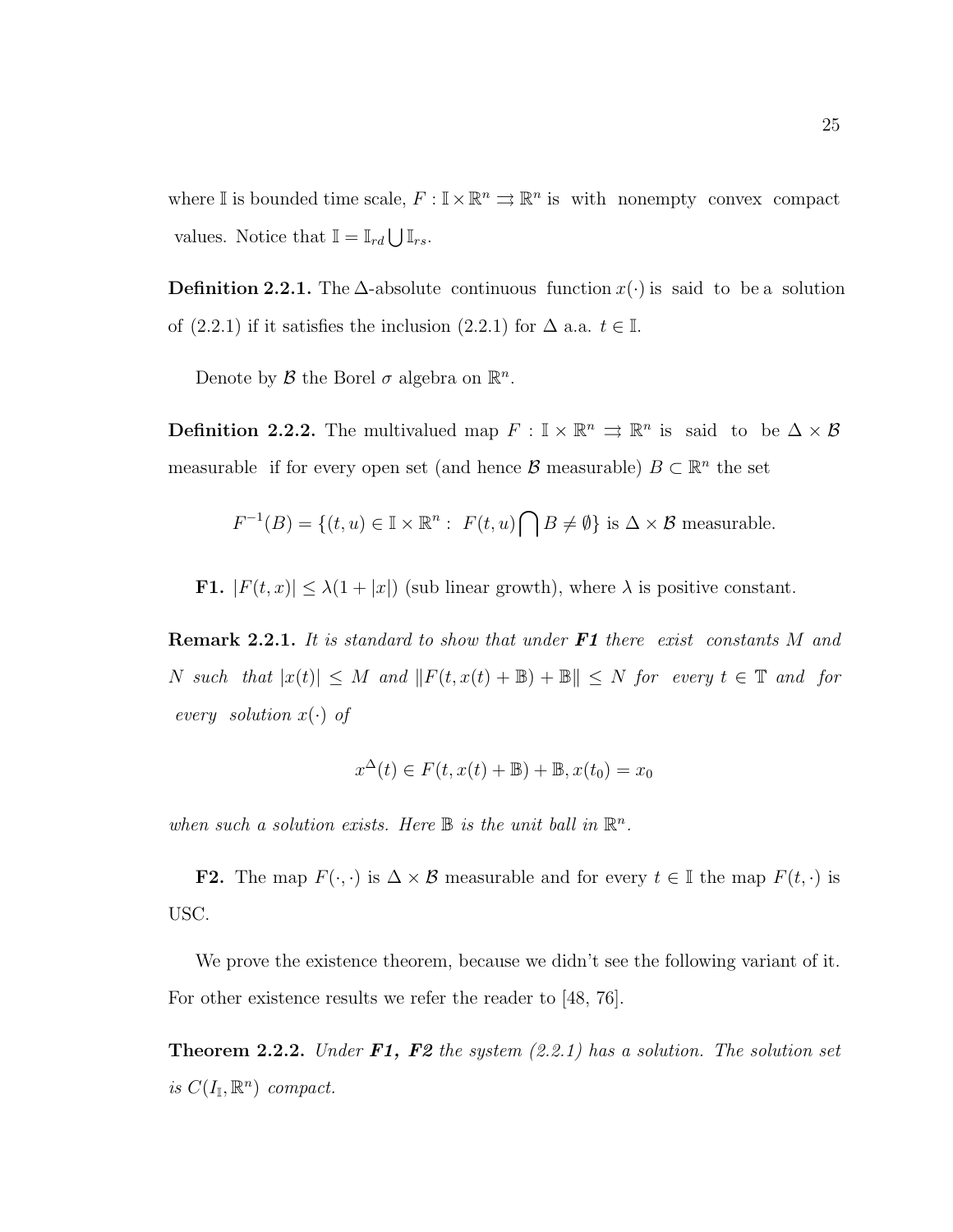*Proof.* Fix  $h_n > 0$ . For  $t > t_0$  we define the approximate solution  $x_n(\cdot)$  as it follows:

$$
x_n(t) = x(t_0) + \int_{t_0}^t f_n(s)ds
$$
\n(2.2.2)

Where  $f_n(t) \in F(t, x_n(t_0))$ . If  $t_0 + h_n \in \mathbb{I}$ , then we replace  $t_0$  by  $t_0 + h_n$  when it is less than T and continue as in (2.2.2) for  $t > t_0 + h_n$ . If  $t_0 + h_n \notin I$ , then there exists  $\tau \in \mathbb{I}$  such that  $t_0 + h_n \in (\tau, \sigma(\tau))$ . then we take  $x_n(\sigma(\tau)) = x_n(\tau) + x_n^{\Delta}(\tau) \cdot \mu(\tau)$ , where  $x_n^{\Delta} \in F(\tau, x_n(\tau))$ . Then we replace  $t_0$  by  $\sigma(\tau)$  and continue as in (2.2.2) for  $t > \sigma(\tau)$ . Clearly one can define  $x_n(\cdot)$  on the whole interval I, thanks to the growth condition **F1**. The sequence  $\{x_n(\cdot)\}_{n=1}^{\infty}$  is uniformly bounded and equicontinuous. In fact we have  $x_n^{\Delta}(t) \in F(t, x_n(t) + \mathbb{B})$  and  $||x_n^{\Delta}(t)|| \leq N$  (see Remark 2.2.1 mentioned above). We claim that  $x_n^{\Delta} \in F(t, x_n(t) + \varphi_n(t) \mathbb{B})$ , where  $\varphi_n \to 0$   $\Delta$  a.e. on  $[t_0, T)$ <sub>T</sub>. Due to our construction  $t \in [\tau, \tau']_{\mathbb{T}}$ 

$$
x_n(t) = x_n(\tau) + \int_{\tau}^{t} f_n(s)ds
$$

where  $f_n(s) \in F(s, x_n(\tau))$ . We have two cases:

Case(i): If  $\tau \in \mathbb{T}_{rd}$ , then  $\tau' - \tau \leq h_n$ , i.e.  $|x(t) - x(\tau)| \leq Nh_n$ , where N is the constant from Remark 2.2.1. Therefore  $x_n^{\Delta}(t) \in F(t, x_n(t) + Nh_n)$ 

Case(ii): If  $\tau \in \mathbb{T}_{rs}$ , then  $\tau' = \sigma(\tau)$ . In this case  $[\tau, \tau') \cap \mathbb{T} = \tau$  and hence  $t = \tau$ . However  $x_n^{\Delta}(t) \in F(t, x_n^{\Delta}(t))$ . The claim is proved, because  $\lim_{h_n \to 0} Nh_n = 0$ .

From Theorem 3.5 of [77] we know that there exists a subsequence  $x_{n_k}(\cdot)$  which converge uniformally to a solution  $x(\cdot)$  of (2.2.1). The proof is therefore complete.  $\Box$ 

**Definition 2.2.3.** The multimap  $F(\cdot, \cdot)$  is said to be almost USC (LSC, continuous) if for every  $\varepsilon > 0$  there exists a set  $N_{\varepsilon} \subset \mathbb{I}$  with  $\Delta$  measure less than  $\varepsilon$  and such that  $F(\cdot, \cdot)$  is USC (LSC, continuous) on  $(\mathbb{I} \setminus I_{\varepsilon}) \times \mathbb{R}^n$ .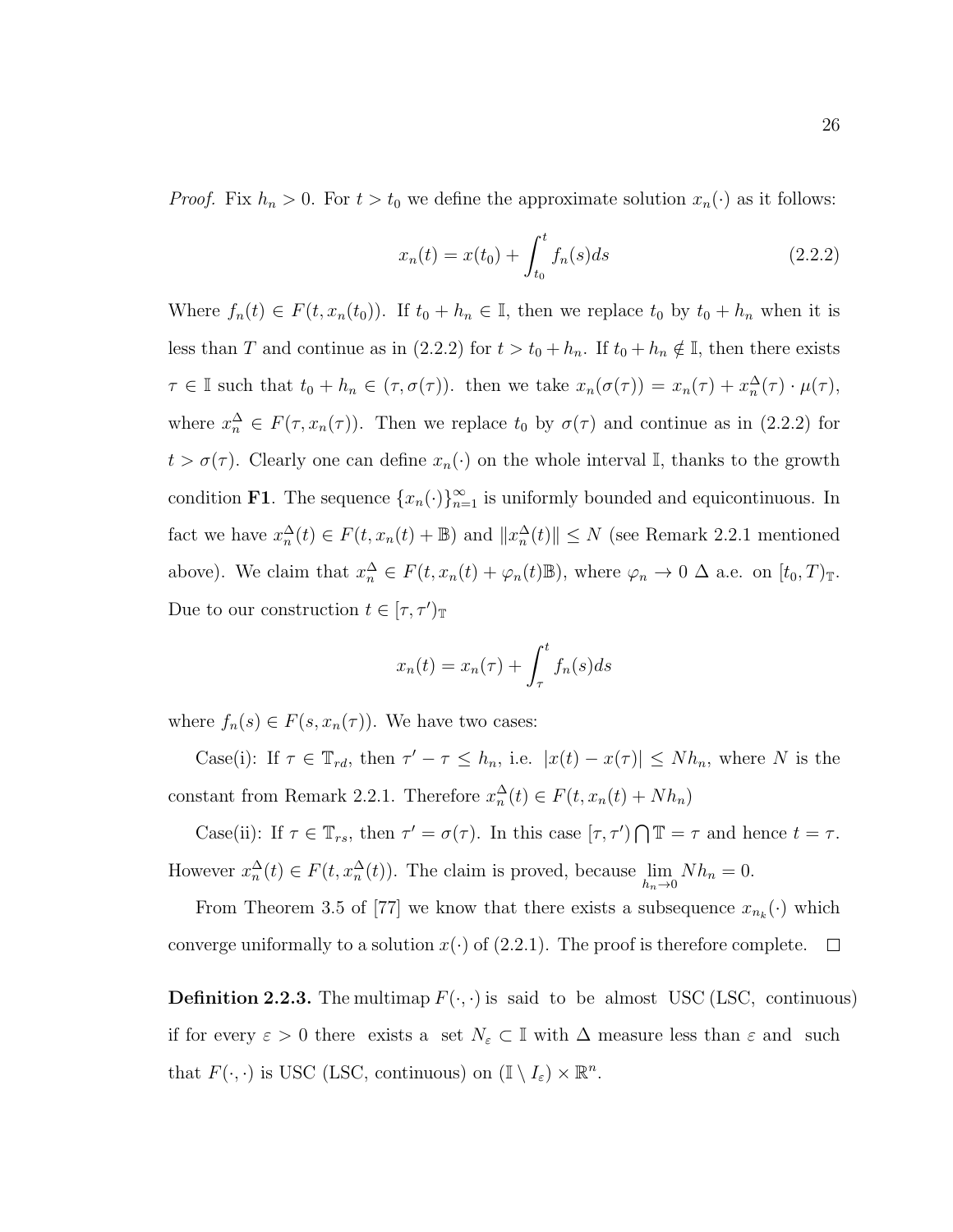**Proposition 2.2.3.** Let  $F(\cdot, \cdot)$  have nonempty convex compact values and let it be almost USC, then F is  $\Delta \times \mathcal{B}$  measurable and  $F(t, \cdot)$  is USC for  $\Delta$  a.a.  $t \in \mathbb{I}$ .

*Proof.* It is easy to see that  $F(\cdot, \cdot)$  is almost USC iff there exists sequence of pairwise disjoint closed sets  $\mathbb{I}_n \subset \mathbb{I}$  such that  $\Delta$  measure of  $\mathbb{I} \setminus \bigcup_{m=1}^{\infty} \mathbb{I}_m$  is 0 and F is USC on  $\mathbb{I}_k \times \mathbb{R}^n$  for every  $k \geq 1$ . Therefore F is  $\Delta \times \mathfrak{B}$  measurable on  $\mathbb{I}_k \times \mathbb{R}^n$  for every  $k \geq 1$  and hence on  $\mathbb{I} \times \mathbb{R}^n$ . Also  $F(t, \cdot)$  is USC for  $\Delta$  a.e. t.  $\Box$ 

Now we are to prove that the dynamical inclusion (2.2.1) has a solution if the right-hand side is almost LSC.

**Proposition 2.2.4.** Let  $F(\cdot, \cdot)$  be almost LSC with closed nonempty values. Under **F1** the dynamical inclusion  $(2.2.1)$  admits a solution.

*Proof.* Consider the compacts  $\mathbb{I}_k$  as in the previous proof, where  $F(\cdot, \cdot)$  is LSC on  $\mathbb{I}_k \times \mathbb{R}^n$ . Let N be from Remark 2.2.1. Consider the cone  $K_N = \{(t,x) \in \mathbb{I} \times \mathbb{R}^k :$  $|x| \leq (N+1)t$ .

It is well known that every LSC multifunction has a  $\Gamma^{N+1}$  continuous selection, i.e. selection  $f(t,x) \in F(t,x)$  such that  $f_k(t_i,x_i) \to f_k(t,x)$  if  $\mathbb{I}_k \ni t_i \to t$  and  $|x_i - x| \le (N + 1)(t_i - t)$  (see e.g. Lemma 6.2 in [37]).

Define the multifunction  $G_k(t, x) = \bigcap \overline{co} f_k((t - \varepsilon, t + \varepsilon) \bigcap \mathbb{I}_k, x + \varepsilon \mathbb{B})$ . Clearly  $G_k(\cdot, \cdot)$  is USC on  $\mathbb{I}_k \times \mathbb{R}^n$ . Let  $G(t, x) = G_k(t, x)$  as  $t \in \mathbb{I}_k$ ,  $k = 1, 2...$  and  $G(t, x) = \{0\}$  otherwise (see e.g. [36]). Consequently  $G(\cdot, \cdot)$  is almost USC and hence the dynamical inclusion

$$
x^{\Delta}(t) \in G(t, x(t)), \ \Delta - a.e. \ t \in \mathbb{I} \ x(t_0) = x_0.
$$

has a solution  $y(\cdot)$ .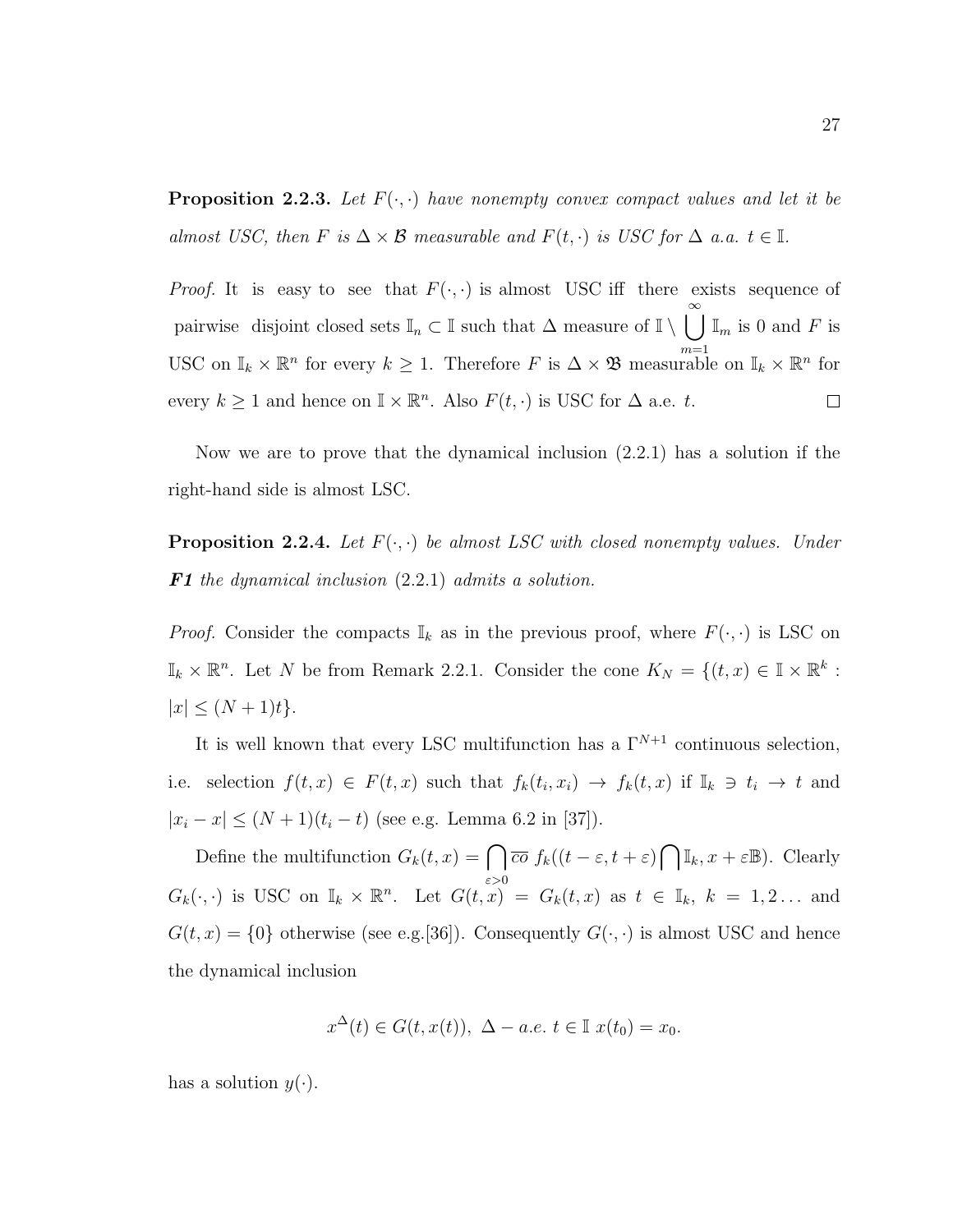Dealing as in the proof of Lemma 6.1 of [37] (see also [36]) that  $y(\cdot)$  is also a solution  $(2.2.1)$ .  $\Box$ 

### 2.3 Lemma of Filippov-Pliss on time scale

In this section we prove two variants of the lemma of Filippov–Pliss which have many applications in optimal control (cf.  $|44|$ ). The first variant deals with Lipschitz condition on the right-hand side. In second variant we relax Lipschitz condition to the much weaker one sided Perron condition.

We need the following result, which is a particular case of Proposition 1.43 of [54].

**Proposition 2.3.1.** Let  $F, G : \mathbb{I} \times \mathbb{R}^n \implies \mathbb{R}^n$  be  $\Delta \times \mathcal{B}$  measurable and at least one with compact values. Then the map  $H(t, x) = F(t, x) \bigcap G(t, x)$  is also  $\Delta \times \mathcal{B}$  measurable.

Now we will prove two variant of theorem of Filippov–Pliss for dynamical inclusion on time scale. The first proof deals with Lipschitz right hand side.

**Theorem 2.3.2.** Let  $F(\cdot, \cdot)$  satisfy **F1, F2** and let  $F(t, \cdot)$  be L-Lipschitz. If  $f(\cdot)$  is  $\Delta$ -integrable function on I and if  $y(\cdot)$  is AC function with

$$
dist(y^{\Delta}(t), F(t, y(t))) \le f(t),
$$

then there exists a solution  $x(\cdot)$  of (2.2.1) such that  $|x(t) - y(t)| \le r(t)$ , where  $r^{\Delta}(t) = Lr(t) + f(t)$  and  $r(t_0) = |x_0 - y_0|$ . Furthermore  $|x^{\Delta}(t) - y^{\Delta}(t)| \leq Lr(t) + f(t)$ .

*Proof.* Define the map

$$
G(t, u) = \{v \in F(t, u) : |y^{\Delta}(t) - v| \le L|y(t) - u| + f(t)\}
$$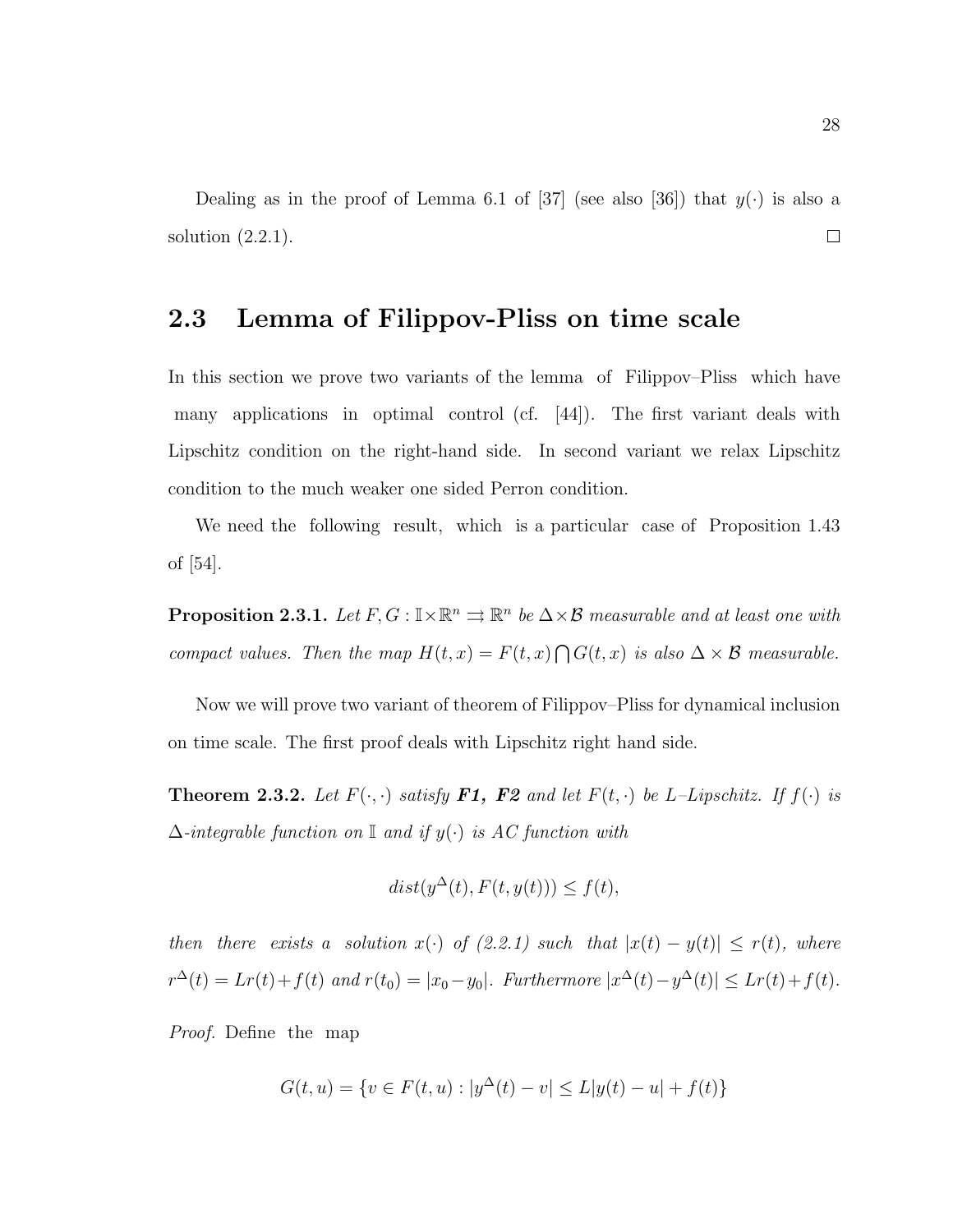We claim that  $G(\cdot, \cdot)$  satisfies **F1** and **F2**.

Namely  $G(t, u)$  admits nonempty values because  $F(t, \cdot)$  is Lipschitz and it is with nonempty convex compact values. We are going to prove that  $G(t, u)$  is closed and convex. Indeed if  $v_i \in F(t, u)$  and  $v_i \to v$ , we know that  $|v - y^{\Delta}(t)| = \lim_{i \to \infty} |v_i - y^{\Delta}(t)|$ . Therefore if  $v_1, v_2 \in G(t, u)$  then we have that  $|y^{\Delta}(t) - \lambda v_1 - (1 - \lambda)v_2| \leq \lambda |y^{\Delta}(t) - \lambda v_2|$  $|v_1| + (1 - \lambda)|y^{\Delta}(t) - v_2| \le L|y(t) - u| + f(t), \quad \forall \lambda \in (0, 1).$  Also  $G(t, u)$  is USC. For this it is enough to see that  $G(t, \cdot)$  has closed graph. Let  $v_i \in G(t, u_i)$ ,  $u_i \to u$ and  $v_i \to v$ . Since  $F(t,.)$  is USC, one has that  $\lim_{i\to\infty} v_i = v \in F(t, u)$ . Furthermore,  $|v_i - y^{\Delta}(t)| \le L|y(t) - u_i| + f(t)$  and hence  $|v - y^{\Delta}(t)| \le L|y(t) - u| + f(t)$ .

Now, we have to show that  $G(\cdot, \cdot)$  is  $\Delta \times \mathcal{B}$  measurable. Let  $X \in \mathbb{R}^n$ . Since y(.) is AC, then  $y^{\Delta}$ (.) is  $\Delta$ -measurable and hence the multimap  $H(t, X) = \{(t, z) \in$  $[t_0, T]_{\mathbb{T}} \times \mathbb{R}^n : |z - y^{\Delta}(t)| \leq L|y(t) - X| + f(t)$  is  $\Delta \times \mathcal{B}$  measurable. Due to Proposition 2.3.1 the map  $G(t, X) = H(t, X) \cap F(t, X)$  is also  $\Delta \times \mathcal{B}$  measurable. The claim is therefore proved. It follows from Theorem 2.2.2 that  $x^{\Delta} \in G(t, x(t)),$  $x(t_0) = x_0$  admits a solution  $x(\cdot)$ .

From Theorem 1.67 of [23] we know that  $|x(t) - y(t)| = r(t)$ , where  $r^{\Delta}(t) \leq$  $Lr(t) + f(t)$  for  $\Delta$ -a.e. t and  $r(t_0) = |x_0 - y_0|$ .

The definition of  $G(\cdot, \cdot)$  then implies the last statement of the theorem.

Now we will prove a Filippov–Pliss type theorem under much weaker condition, which gives the estimation only of the difference between  $x(\cdot)$  and  $y(\cdot)$  but not between their derivatives.

**Definition 2.3.1.** The multivalued map  $F : \mathbb{I} \times \mathbb{R}^n \implies \mathbb{R}^n$  is said to be OSP (one-sided Perron) (on the state variable) if there exists a Perron function  $w(\cdot, \cdot)$ such that:

 $\Box$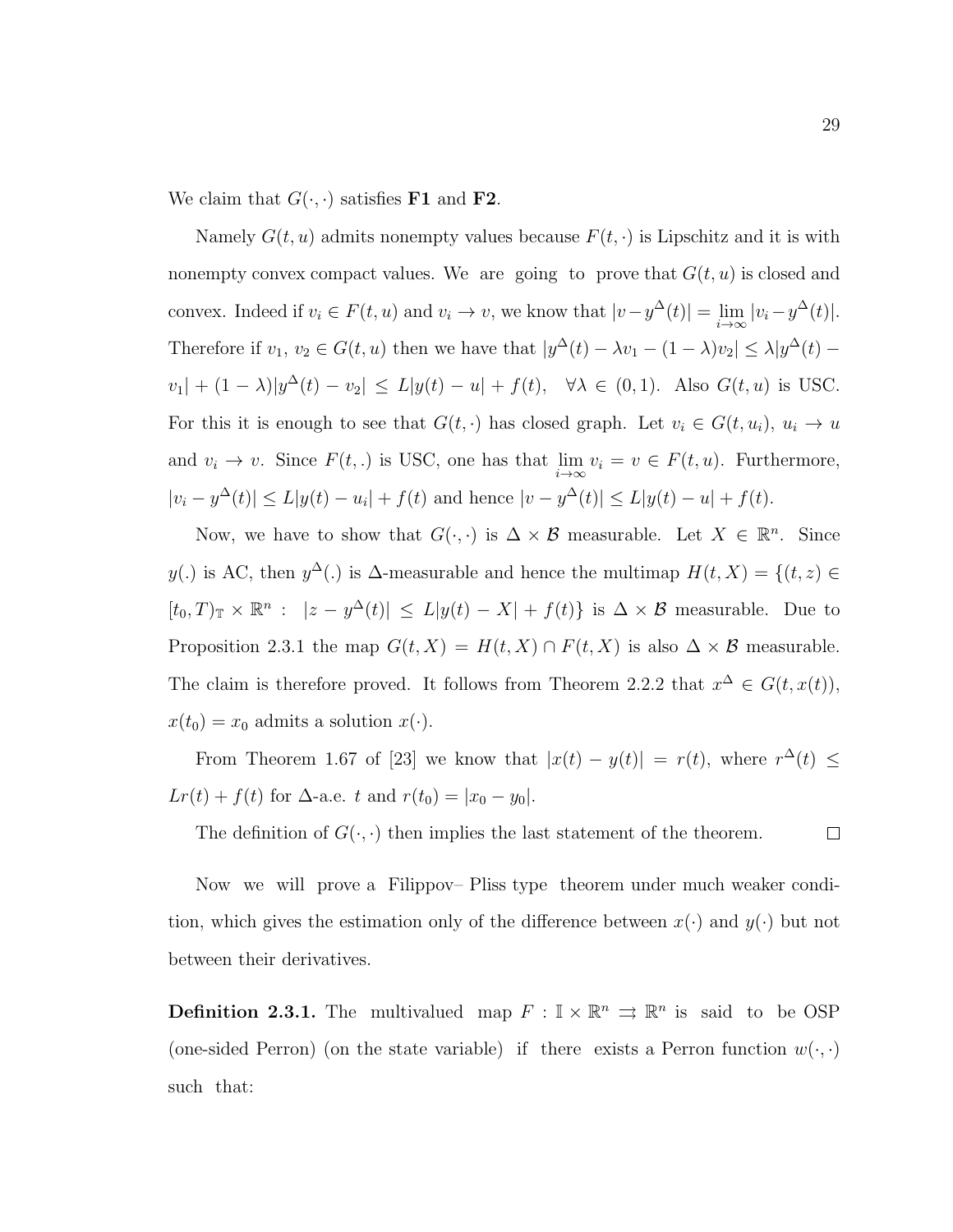For every  $x, y \in \mathbb{R}^n$ , almost every  $t \in \mathbb{I}$  and every  $f_x \in F(t, x)$  there exists  $f_y \in F(t, y)$  such that

$$
\langle x - y, f_x - f_y \rangle \le \frac{1}{2} w(t, |x - y|) |x - y|, \text{ if } t \in \mathbb{T}_{rd}
$$
  

$$
|f_x - f_y| \le w(t, |x - y|), \text{ if } t \in \mathbb{T}_{rs}.
$$

 $F(t, \cdot)$  is called full Perron w.r.t  $w(\cdot, \cdot)$  if  $D_H(F(t, x), F(t, y)) \leq w(t, |x - y|)$ . Clearly every full Perron  $F(t, \cdot)$  is OSP.

Recall that the function  $v(\cdot, \cdot)$  is said to be Perron function if

–  $v(·, ·)$  is  $\Delta \times \mathcal{B}$  measurable,  $v(t, ·)$  is continuous.

–  $v(·, ·)$  is Δ-integrally bounded on the bounded sets and  $v(t, 0) = 0$ 

- the unique solution of  $r^{\Delta}(t) = v(t, r(t)), r(t_0) = 0$  is  $r(t) = 0$ .

 $v(\cdot, \cdot)$  is called module if it satisfies only the first two conditions, but not necessarily the third one.

The definition of OSP condition on time scale is different than in ordinary differential inclusions. Here it depends also on the point t.

Now we extend the previous theorem to the case of OSP multifunctions.

**Theorem 2.3.3.** Let  $F(\cdot, \cdot)$  satisfy **F1, F2** and let  $F(t, \cdot)$  be OSP w.r.t. a Perron function  $w(\cdot, \cdot)$ . If  $f(\cdot)$  is a  $\Delta$ -integrable function on  $\mathbb I$  and if  $y(\cdot)$  is AC function with  $dist(y^{\Delta}(t), F(t, y(t))) \leq f(t)$ , then there exists a solution  $x(\cdot)$  of (2.2.1) such that  $|x(t) - y(t)| \le r(t)$ , where  $r^{\Delta}(t) = w(t, r(t)) + f(t)$  and  $r(t_0) = |x_0 - y_0|$ .

*Proof.* Clearly the set valued map  $t \to y^{\Delta}(t) + f(t) \mathbb{B}$  is  $\Delta$ -measurable. Therefore  $H(t) = F(t, y(t)) \bigcap (y^{\Delta}(t) + f(t)\mathbb{B})$  is also  $\Delta - \text{measurable}$  and hence  $t \to F(t, y(t))$  is  $\Delta-measurable$  Thus there exists a  $\Delta$ -measurable selection  $h(t) \in H(t)$ . Evidently  $h(t) \in F(t, y(t)).$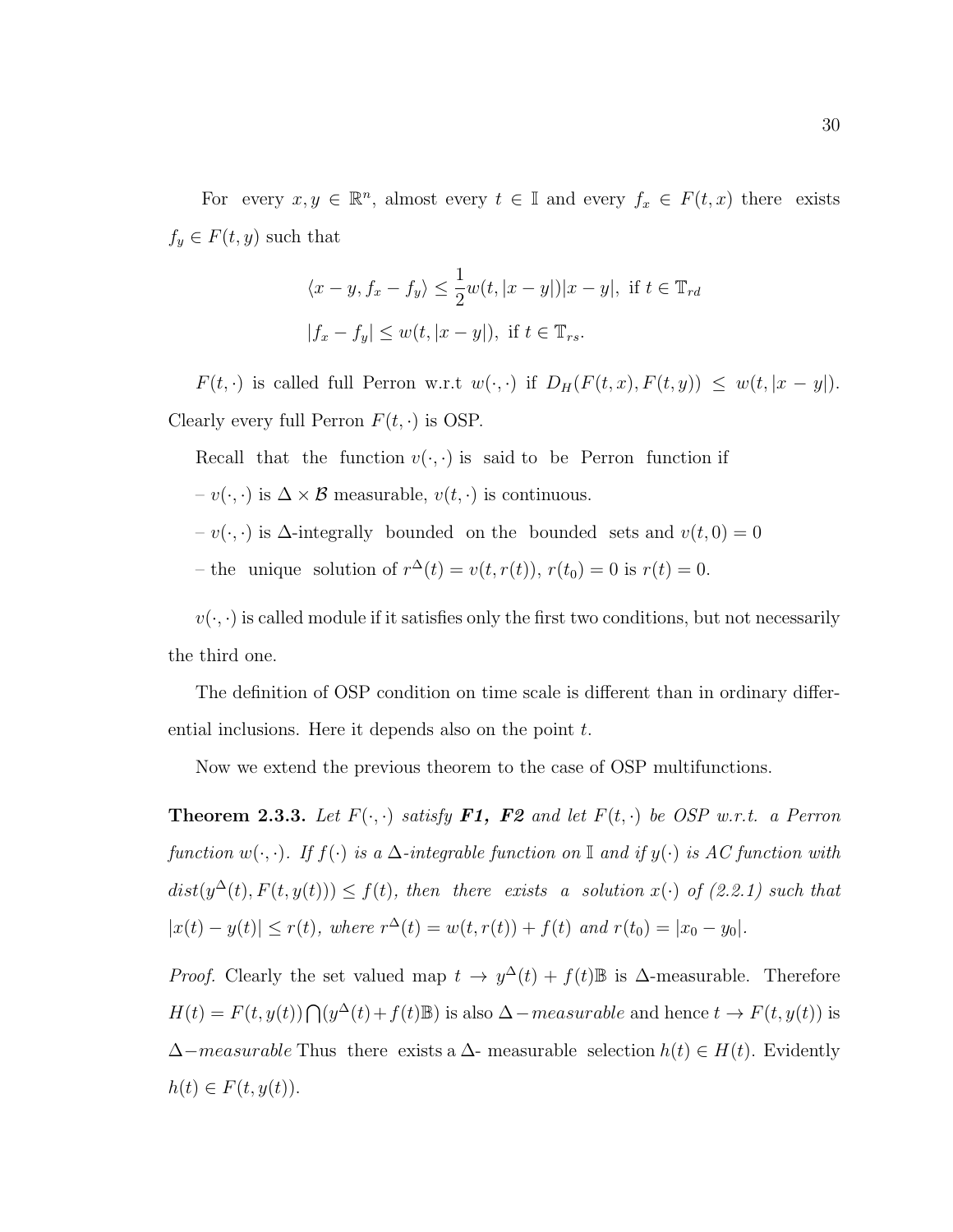Now we define the following multifunction:

$$
G(t, u) = \{v \in F(t, u)\}\n\text{ such that }\n\tag{2.3.1}
$$
\n
$$
\begin{cases}\n\langle y(t) - u, h(t) - v \rangle \le w(t, |x - y|)|x - y|, \ t \text{ is right dense} \\
|h(t) - v| \le w(t, |x - y|), \ t \text{ is right scattered.}\n\end{cases}
$$

We claim that  $G(t, \cdot)$  is upper-semi-continuous for every  $t \in \mathbb{I}$ . Indeed we have to prove that the graph of  $G(t, \cdot)$  is compact. However, the graph is bounded and hence it remains to show that it is closed.

Let  $u_i \to u$ ,  $v_i \in G(t, u_i)$  and  $v_i \to v$  We have to show that  $v \in G(t, u)$ . Clearly  $v \in F(t, u)$  because  $F(t, \cdot)$  is USC. If t is right dense, then  $\langle y(t) - u_i, h(t) - v_i \rangle \rightarrow$  $\langle y(t) - u, h(t) - v \rangle$ ,  $|y(t) - u_i| \rightarrow |y(t) - u|$  and  $w(|y(t) - u_i|) \rightarrow w(t, |y(t) - u|)$ . Thus  $\langle y(t) - u, h(t) - v \rangle \leq w(t, |y(t) - u|) |y(t) - u|$ , i.e  $v \in G(t, u)$  If t is right scattered, then  $|h(t) - v| \leq w(t, |y(t) - u|)$ . because  $\lim_{i \to \infty} |h(t) - v_i| = |h(t) - v|$ .

We have to prove that  $G(\cdot, \cdot)$  is  $\Delta \times \mathcal{B}$  measurable.

Consider first the case  $G: \mathbb{T}_{rs} \times \mathbb{R}^n \Rightarrow \mathbb{R}^n$ . Since  $w(t, \cdot)$  and  $y(\cdot)$  are continuous as well as  $h(\cdot)$  is  $\Delta$ -measurable, one has that  $S(t, u) = \{v \in \mathbb{R}^n : |h(t) - v| \leq$  $w(t, |y(t) - u|)$  is  $\Delta \times \mathcal{B}$  measurable. Then  $\overline{G}(t, u) = F(t, u) \cap \overline{S}(t, u)$  is  $\Delta \times \mathcal{B}$ measurable.

Let  $G: \mathbb{T}_{rd} \times \mathbb{R}^n \rightrightarrows \mathbb{R}^n$ . It is easy to see that the map:

$$
S(t, u) = \{v \in \mathbb{R}^n : \langle y(t) - u, h(t) - v \rangle \le w(t, |y(t) - u|) |y(t) - u|\}
$$

is  $\Delta \times \mathcal{B}$  measurable.

Therefore  $\overline{G}(t, u) = F(t, u) \cap \overline{S}(t, u)$  is also  $\Delta$ -measurable. Consequently  $G(\cdot, \cdot)$ is  $\Delta \times \mathcal{B}$  measurable.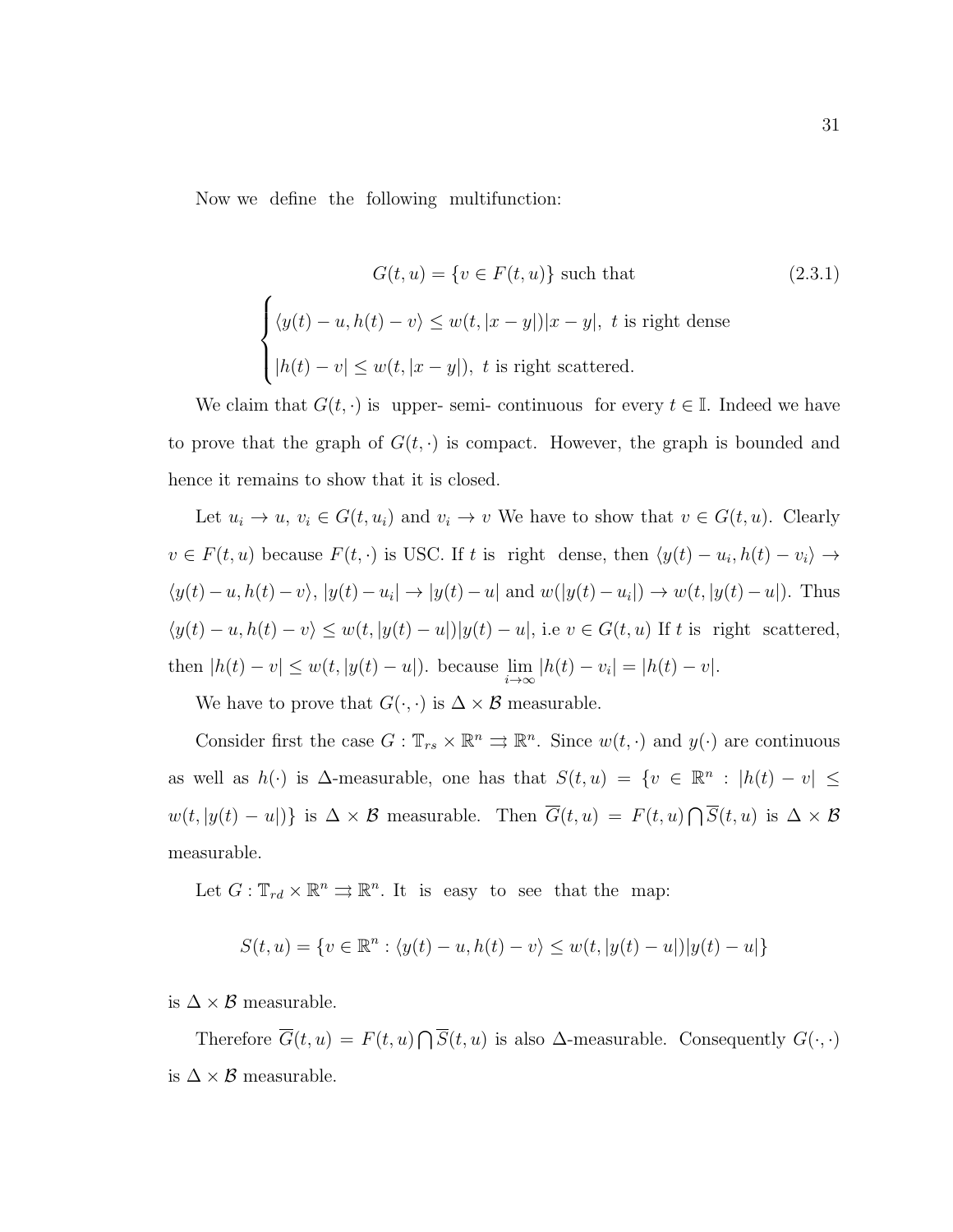Due to Theorem 2.2.2 the system

$$
\dot{x} \in G(t, x(t)), x(t_0) = x_0
$$

has a solution  $x(\cdot)$ . Therefore

$$
\langle y(t) - x(t), y^{\Delta}(t) - x^{\Delta}(t) \rangle
$$
  

$$
\leq |y(t) - x(t)||y^{\Delta}(t) - h(t)| + w(t, |y(t) - x(t)|)|y(t) - x(t)|,
$$

 $\forall t \in \mathbb{T}_{rd}$ , i.e  $(|y(t) - x(t)|^2)^{\Delta} = 2|x(t) - y(t)| \cdot (|x(t) - y(t)|)^{\Delta} \leq 2|y(t) - x(t)|(f(t) +$  $w(t, |y(t) - x(t)|)$ . Clearly  $t \to |x(t) - y(t)|$  is  $\Delta$ -AC.

From Proposition 2.1.2 we know that the intersection of the sets  $\{t \in \mathbb{T} : |x(t)$  $y(t)$  = 0} and  $\{t \in \mathbb{T} : |x^{\Delta}(t) - y^{\Delta}(t)| \neq 0\}$  have  $\Delta$ -measure zero. Thus  $|x(t)$  $y(t)|^{\Delta} \leq w(t, |y(t) - x(t)|) + f(t)$  for  $\Delta$  almost every  $t \in \mathbb{T}_{rd}$ .

If  $t \in \mathbb{T}_{rs}$  then  $|y^{\Delta}(t) - x^{\Delta}(t)| \le |y^{\Delta}(t) - h(t)| + |h(t) - x^{\Delta}(t)| \le w(t, |y(t) - x(t)|)$ . However,  $|x(t) - y(t)|^{\Delta} \leq |x^{\Delta}(t) - y^{\Delta}(t)|$  and hence  $|x(t) - y(t)|^{\Delta} \leq w(t, |x(t) - y(t)|^{\Delta})$  $y(t)| + f(t).$ 

Consequently

$$
|x(t) - y(t)| \le r(t)
$$
, where  $r^{\Delta}(t) = w(t, r(t)) + f(t)$ ,  $r(t_0) = |x_0 - y_0|$ .

The proof is therefore complete.

**Remark 2.3.4.** It is easy to see that Theorem 2.3.2 remains true also when  $w(\cdot, \cdot)$ is only module.

As it is well known

$$
(\|x(t)\|^2)^{\Delta} = \langle x(t), x(t) \rangle^{\Delta} = \langle x(t) + x(\sigma(t)), x^{\Delta}(t) \rangle
$$
  
=  $\langle x(t) + x(t) + \mu(t)x^{\Delta}(t), x^{\Delta}(t) \rangle = 2\langle x(t), x^{\Delta}(t) \rangle + \mu(t) \|x^{\Delta}(t)\|^2.$ 

 $\Box$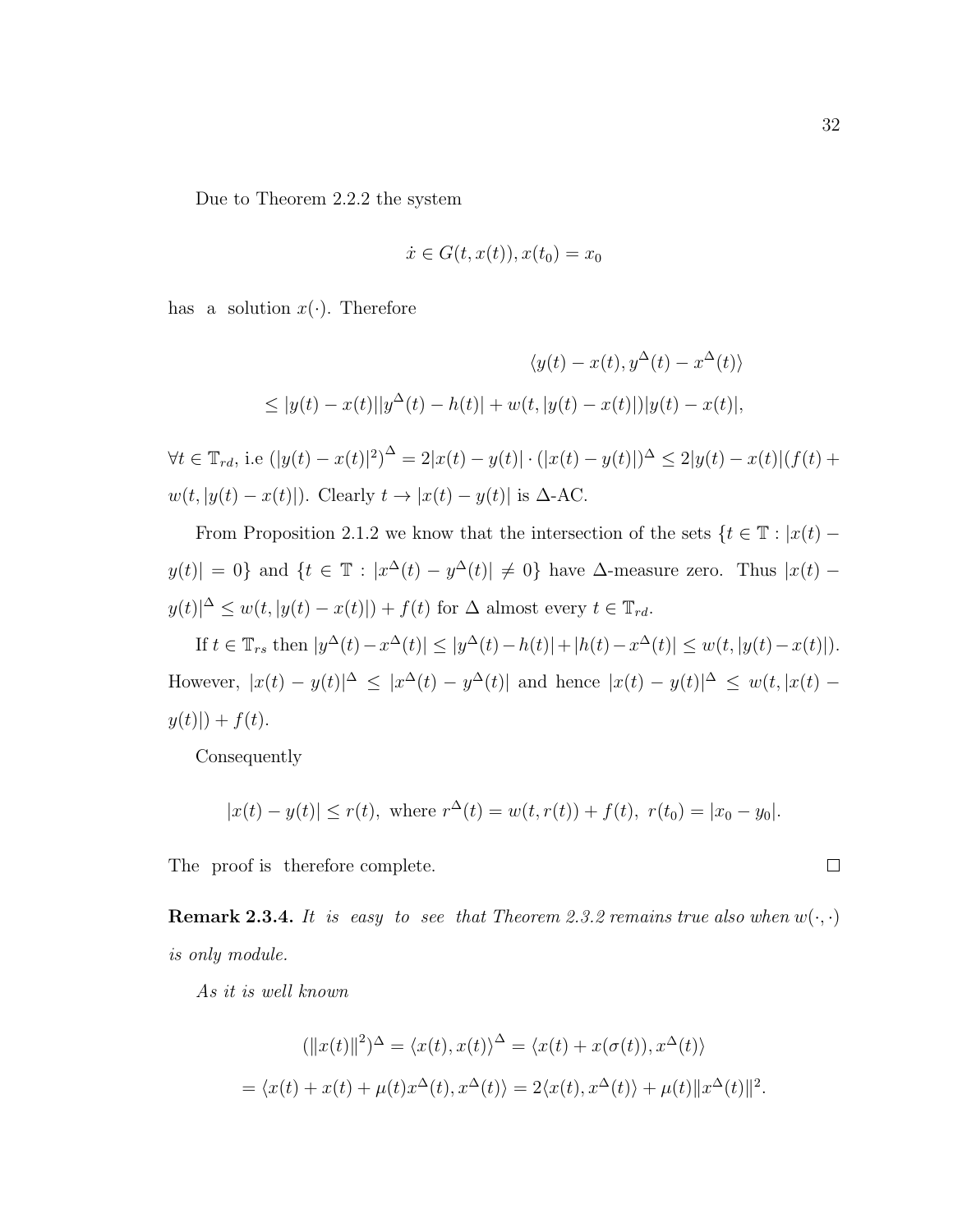The above conclusion leads us to another definition of OSP on time scale. Namely:  $F(t, \cdot)$  is said to be OSP if there exists a Perron function  $V(\cdot, \cdot)$  such that for every  $f_x \in F(t, x)$  there exists  $f_y \in F(t, y)$  such that

$$
2\langle x - y, f_x - f_y \rangle + \mu(t) |f_x - f_y|^2 \le V(t, |x - y|^2)
$$

In this case, however, it is difficult to prove meaningful version of the lemma of Filippov–Pliss, although the following theorem is true.

**Theorem 2.3.5.** Let  $x(\cdot)$  be a solution of  $(2.2.1)$  with  $x(t_0) = x_0$ . Then for any  $y_0$ there exists a solution  $y(\cdot)$  of  $(2.2.1)$  with  $y(t_0) = y_0$  such that:

$$
|x(t) - y(t)|^2 \le r(t)
$$
, where  $r(t_0) = |x_0 - y_0|^2$  and  $r^{\Delta}(t) = V(t, r(t))$ .

Example 2.3.6. Let  $\mathbb T$  be a time scale on  $[0, 1]$ . Let  $\{x_i\}_i$  be a dense subset of **B**. Define the multifunction  $H(x) = \overline{co} \{f_i(t,x)\}_{i=1}^k + \sum_{i=1}^{\infty}$  $i=$  $f_i(t,x)$  $\frac{1}{2^i}$ , where  $k \geq 5$ ,  $f_i(t, x) = c(t)g_i(x)$  and í

$$
g_i(x) = \begin{cases} -\frac{x - x_i}{\sqrt{|x - x_i|}}, & x \neq x_i \\ 0, & x = x_i \end{cases}
$$

While  $c = \max\{\tau - t : [t, \tau] \subset \mathbb{T}\}\$ . Clearly every  $g_i(\cdot)$  is one sided Lipschitz with a constant 0. Therefore  $H(t, \cdot)$  is OSL with a constant 0 on any point  $(t, x)$  with  $t \in \mathbb{T}_{rd}$ and it is 0 on any point  $(t, x)$  with  $t \in \mathbb{T}_{rs}$ .

Let  $G: \mathbb{T} \times \mathbb{R}^n \Rightarrow \mathbb{R}^n$  be bounded full Perron. Define  $F(t, x) = H(x) + G(t, x)$ . Then  $F(\cdot, \cdot)$  satisfies all the assumptions of Theorem 2.3.2.

Then clearly the system (2.2.1) with  $t_0 = 0$ ,  $T = 1$  and  $x_0 = 0$  satisfies the conditions of Theorem 2.3.3.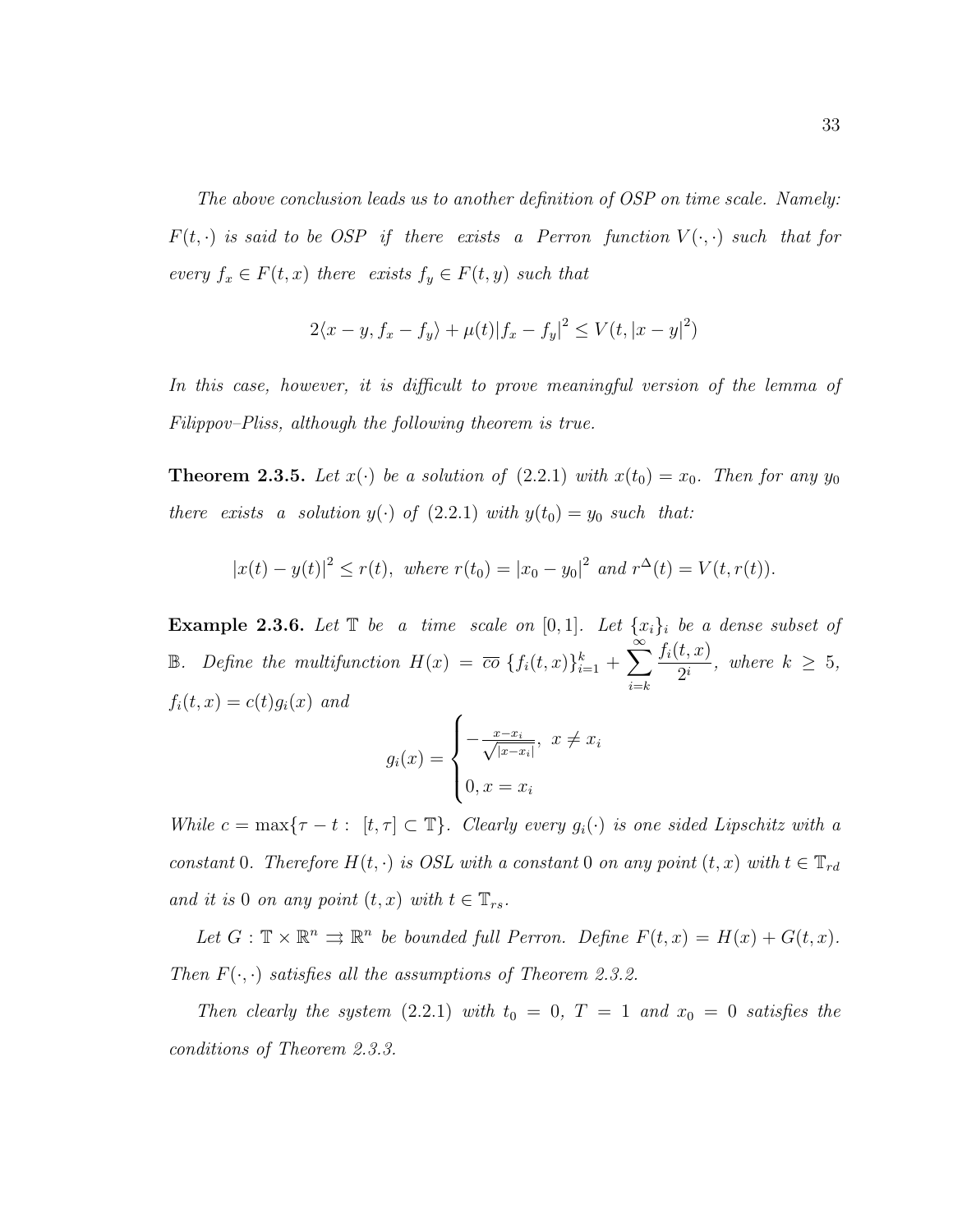### 2.3.1 Relaxation

In this section we discuss about the closure of the solution set for the system  $(2.2.1)$  when  $F(\cdot, \cdot)$  is almost continuous and not necessarily convex valued.

Clearly the closure of the solution set of  $(2.2.1)$  is not the solution set of

$$
x^{\Delta}(t) \in \overline{co} F(t, x), \ x(t_0) = x_0.
$$

The following theorem holds true:

**Theorem 2.3.7.** Let  $F(\cdot, \cdot)$  be almost continuous with compact values. Suppose that F1 holds. The closure of the solution set of  $(2.2.1)$  is a subset of the solution set of

$$
x^{\Delta}(t) \in H(t, x(t)), \ x(t_0) = x_0,
$$
\n(2.3.2)

where

$$
H(t,x) = \begin{cases} \overline{co} \ F(t,x), & t \in \mathbb{I}_{rd} \\ F(t,x), & t \in \mathbb{I}_{rs}. \end{cases}
$$

*Proof.* Let  $x_m(\cdot)$  be sequence of solutions of  $(2.2.1)$  such that  $x_m(t) \to x(t)$  uniformly on I. As in [28] we can extend every  $x_k^{\Delta}(\cdot)$  on I as a Lebesgue integrable function  $g_k(\cdot)$ . Due to Diestel criterion (see e.g. [39]) the sequence  $\{g_k(\cdot)\}_k$  is weakly  $L_1$ precompact and passing to subsequences if necessary  $g_k(t) \to g(t) L_1$  weakly. Due  $k_i$ to Mazur's lemma there exists a convex combination  $\sum$  $\alpha_i g_i(t)$  converging to  $i=$  $g(t)$  L<sub>1</sub> strongly and passing to subsequences for a.a.  $t \in I$ . Clearly its restriction to I  $g_$ [ $t$ ) ∈  $\overline{co} F(t, x(t))$  for  $\Delta$  a.e. t. Notice that every  $g(·)$  is constant on  $[t, σ(t)]$  the latter s not a single point in case  $t \in \mathbb{I}_{rs}$ . Since  $\mathbb{I}_{rs}$  is countable, then it is easy to show that in the  $g(t) \in F(t, x(t))$  for  $\Delta$  a.a.  $t \in \mathbb{I}_{rs}$ . Consequently  $g(t) \in H(t, x(t))$ .  $\Box$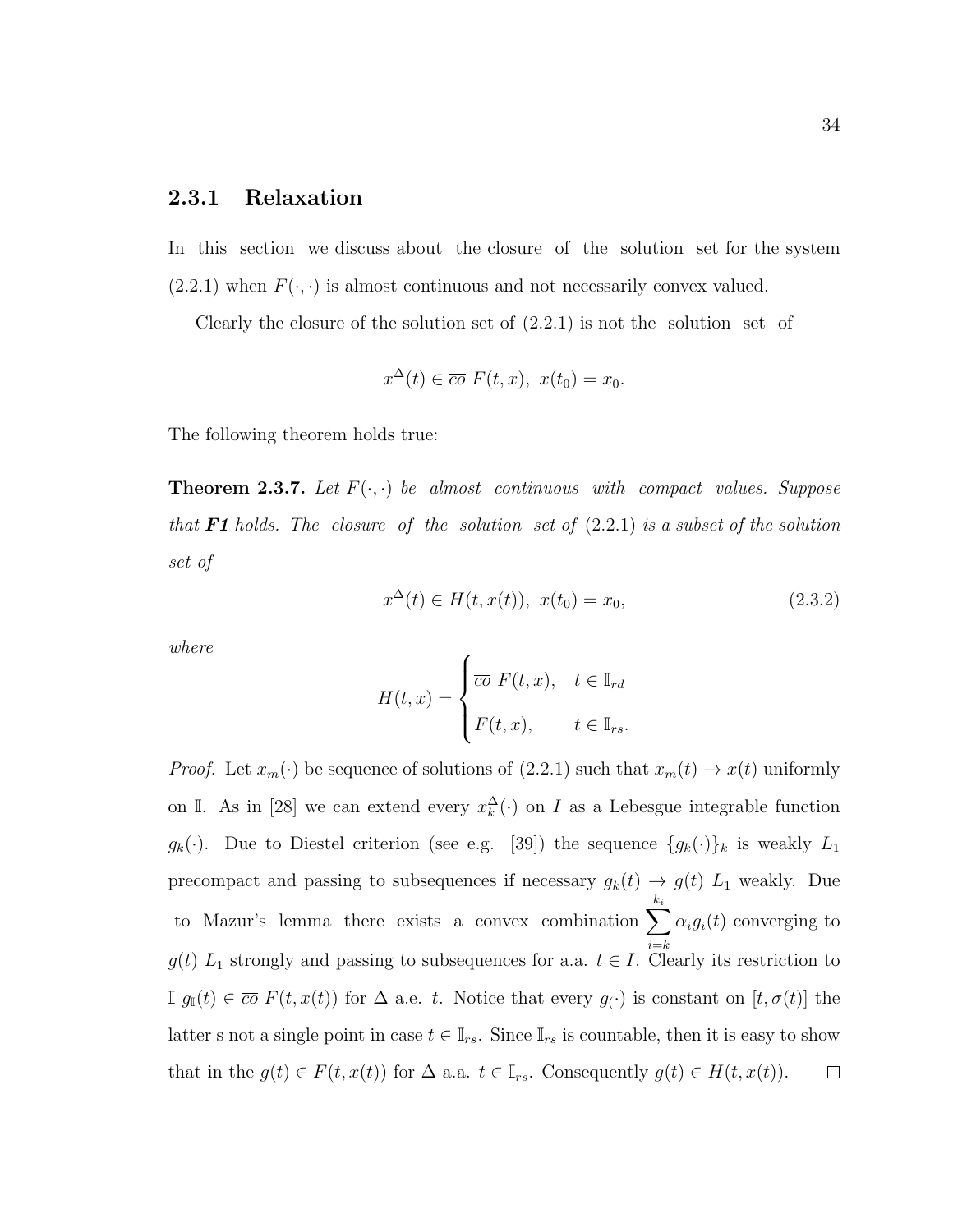It will be interesting to prove or disprove the following conjecture, which is analogue of the very important in the optimal control relaxation theorem.

**Conjecture 1.** Let  $F(\cdot, \cdot)$  be almost continuous with compact values. Suppose that **F1** holds and  $F(t, \cdot)$  is OSP. Then the closure of the solution set of  $(2.2.1)$ is the solution set of (2.3.2).

One can try the following modification of the proof in case of differential inclusions on time intervals (see e.g. [45]). Fix  $\varepsilon > 0$  and define the map

$$
G(t, u) = \overline{\{v \in F(t, u) : \langle x(t) - u, x^{\Delta}(t) - v \rangle < v(t, |x(t) - u|) + \varepsilon \, |x(t) - u|\}}
$$

when  $t \in \mathbb{I}_{rd}$  and  $G(t, u) = Proj_{F(t, u)} x^{\Delta}(t)$ , when  $t \in \mathbb{I}_{rs}$ .

If the system

$$
x^{\Delta}(t) \in G(t, x(t)), \ \Delta - a.e. \ t \in \mathbb{I} \ x(t_0) = x_0.
$$

has a solution  $y(\cdot)$ , then  $|x(t) - y(t)| \leq r(t)$ , where  $r(0) = 0$  and  $r^{\Delta}(t) \leq w(t, r(t)) + \varepsilon$  $\Delta$  a.e. due to the definition of  $G(\cdot, \cdot)$ .

Therefore it is enough to prove only that  $G(\cdot, \cdot)$  is almost LSC. Here we have difficulties.

For example it is possible  $\bar{t}$  to be right dense, however, to be a limit of a sequence of right scatter points. Clearly in that case  $G(\cdot, \cdot)$  is not LSC in general at  $\overline{t}$ .

### 2.4 Conclusions

In this chapter we studied dynamical inclusions on time scale. We proved two variants of Flippov-Pliss lemma, which has many applications in optimal control and in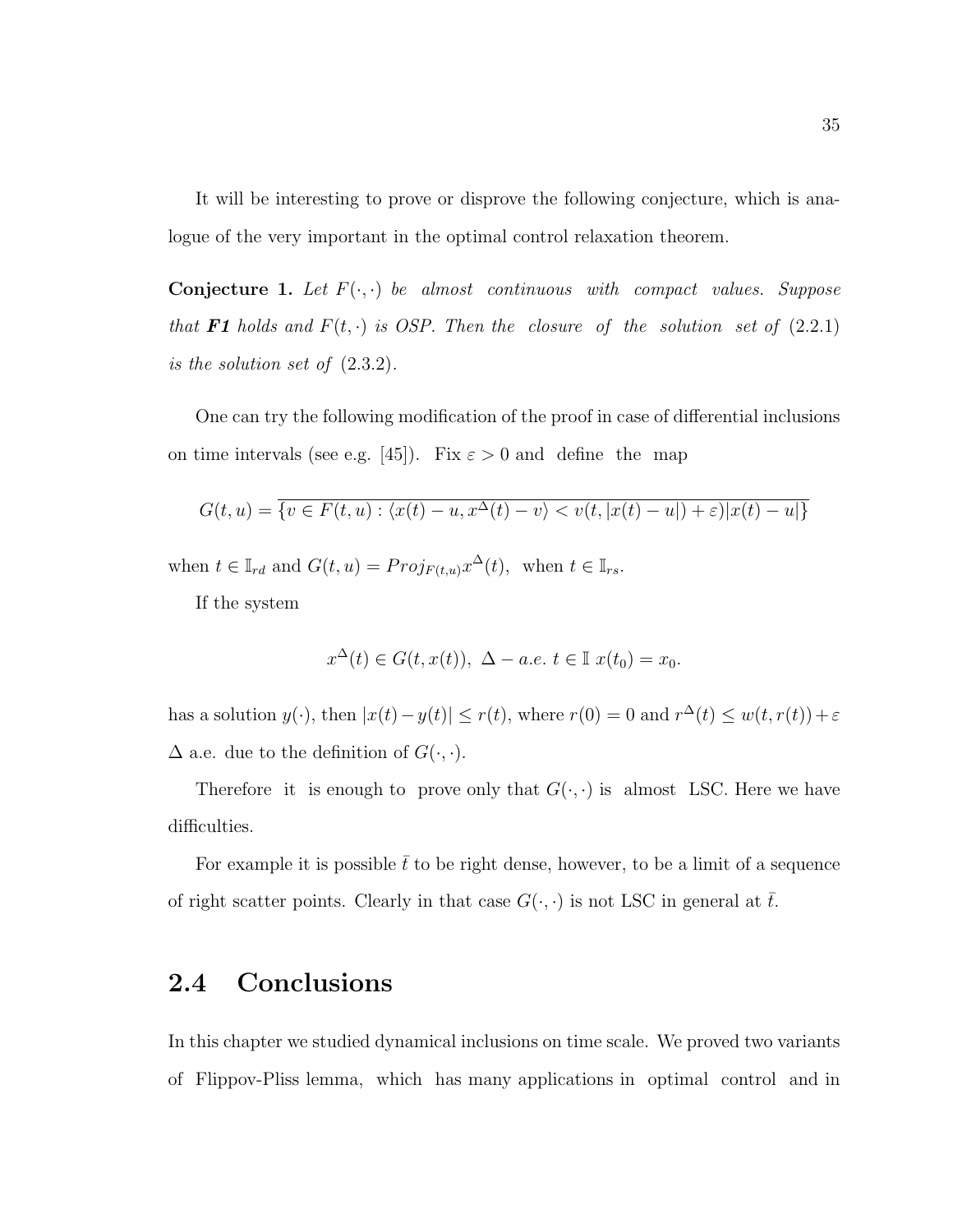stability theory of differential inclusions. It is clear from the proof that there is significant difference between the used assumptions in case of right dense and right scattered points. In the theory of time scale one can also define the so called  $\nabla$ derivative, which is more appropriate to study backward behaviour of the solutions to dynamical equations (inclusions). We refer the reader to [23, 24]. Most of the results of this chapter are published in [74].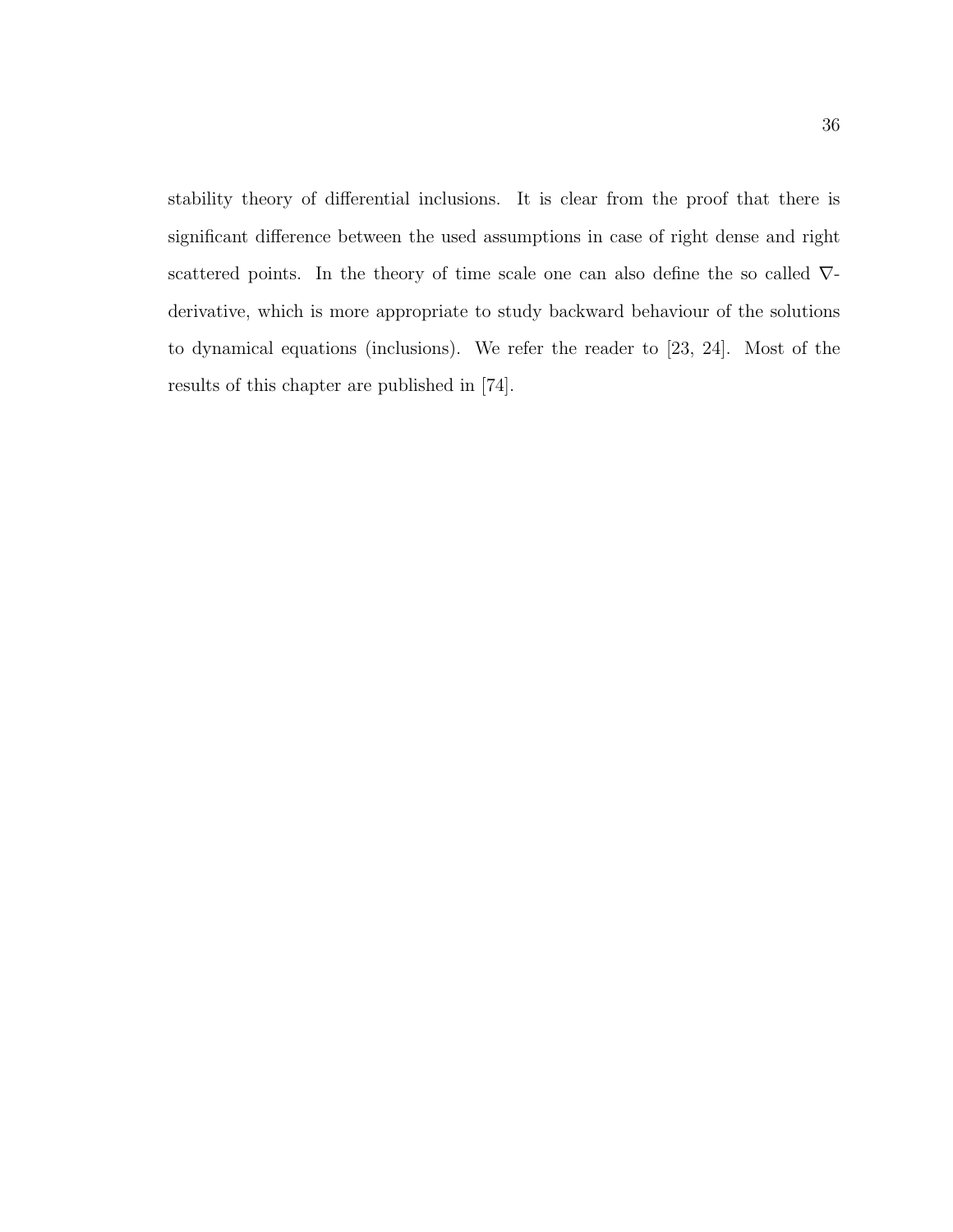## Chapter 3

# On the solution set of multivalued fuzzy fractional systems

In this chapter we study fuzzy fractional integral inclusions and their solutions. We investigate fuzzy fractional integral inclusions under compactness type conditions. We prove the existence of solutions when the right-hand side is almost upper semicontinuous. We also show that the solution set is connected. Finally, an application to fuzzy fractional differential inclusions is given.

### 3.1 Preliminaries

In this section we give the basic definitions, notations and some basic results used here. The modelling of the real problems often requires some kinds of uncertainty and is one of the main reasons to investigate the fuzzy systems and multivalued differential equations. The differential inclusions give more adequate models of the real processes and they are extensively used in optimal control.

**Definition 3.1.1.** A fuzzy set is a pair  $(U, x)$ , where U is a nonempty set and  $x: U \to [0,1]$  a membership function. For each  $u \in U$ , the value  $x(u)$  is called the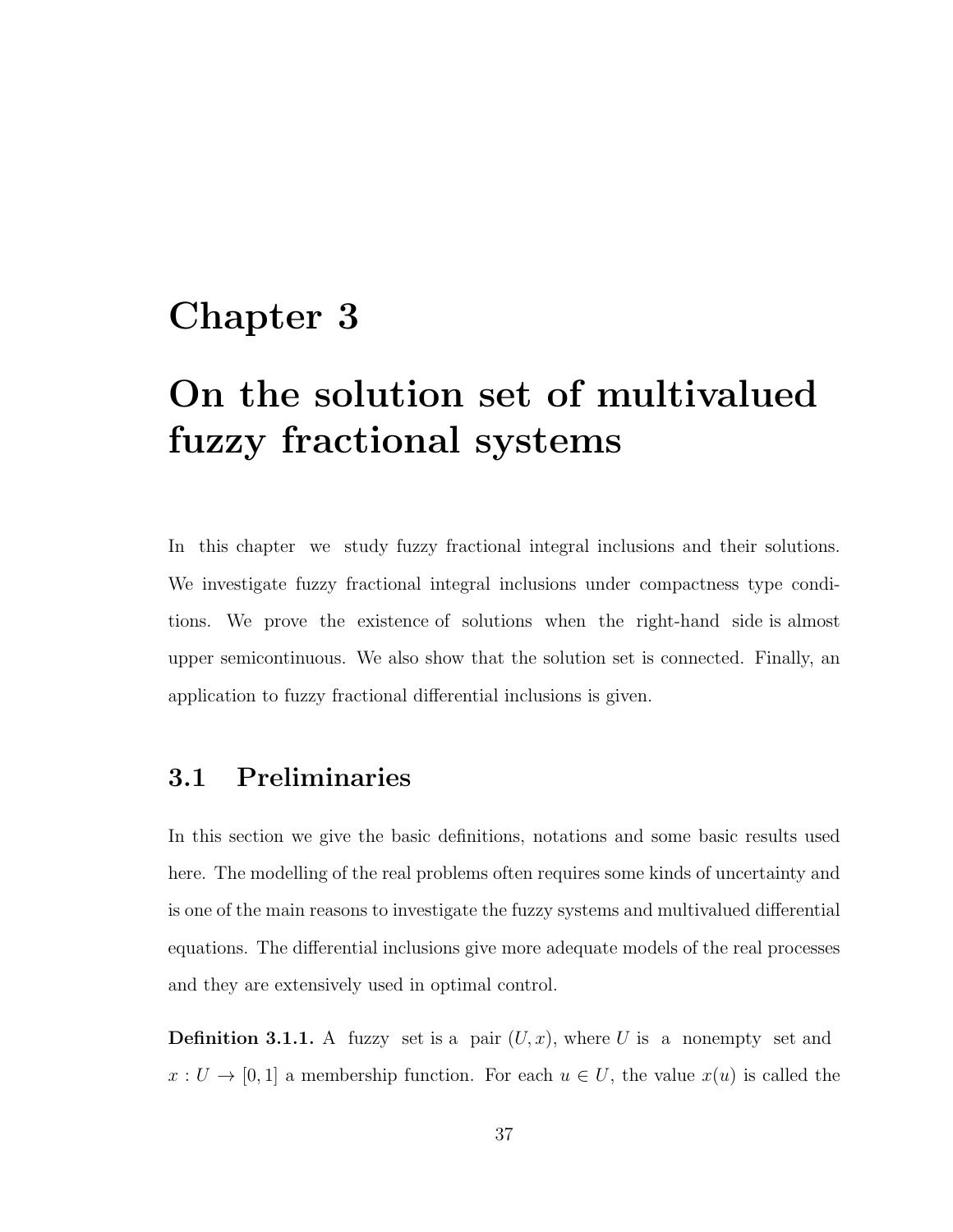membership grade of u.

**Definition 3.1.2.** Let  $\mathbb{E} = \{x : \mathbb{R}^n \to [0,1]; x \text{ satisfies } (1) - (4)\}\$  be the space of fuzzy numbers, where

(1) x is normal, i.e. there exists  $v_0 \in \mathbb{R}^n$  such that  $x(v_0) = 1$ ;

(2) x is fuzzy convex, i.e.  $x(\lambda v + (1-\lambda)w) \ge \min\{x(v), x(w)\}\$  whenever  $v, w \in \mathbb{R}^n$ and  $\lambda \in [0,1]$ ;

- (3)  $x$  is upper semicontinuous;
- (4) the closure of the set  $\{v \in \mathbb{R}^n; x(v) > 0\}$  is compact.

**Definition 3.1.3.** For  $x \in \mathbb{E}$  and  $\alpha \in (0,1]$ , the set  $[x]^{\alpha} = \{v \in \mathbb{R}^n; x(v) \geq \alpha\}$ is called α-level set of x. It follows from  $(1) - (4)$  that the α-level sets  $[x]^{\alpha}$  are nonempty, convex and compact subsets of  $\mathbb{R}^n$  for all  $\alpha \in (0, 1]$ .

Definition 3.1.4. The fuzzy zero is defined by

$$
\hat{0}(v) = \begin{cases} 0 \text{ for } v \neq 0, \\ 1 \text{ for } v = 0. \end{cases}
$$

The set  $E$  is a semilinear space with the following operations:

$$
(x + y) (v) = \sup_{v_1 + v_2 = v} \min \{x (v_1), y (v_2)\},
$$

$$
\lambda(v) = \begin{cases} x(v/\lambda) \text{ at } \lambda \neq 0\\ \chi_0(v) \text{ at } \lambda = 0, \end{cases}
$$

where  $x, y \in \mathbb{E}$  and  $\lambda \in \mathbb{R}$ . The metric in  $\mathbb E$  is

$$
D(x,y) = \sup_{\alpha \in (0,1]} D_H([x]^\alpha, [y]^\alpha),
$$

where  $D_H(A, B) = \max\{\max_{a \in A} \min_{b \in B} |a - b|, \max_{b \in B} \min_{a \in A} |a - b|\}$  is the Hausdorff distance between the convex compact subsets of  $\mathbb{R}^n$ . Then, E is a complete semilinear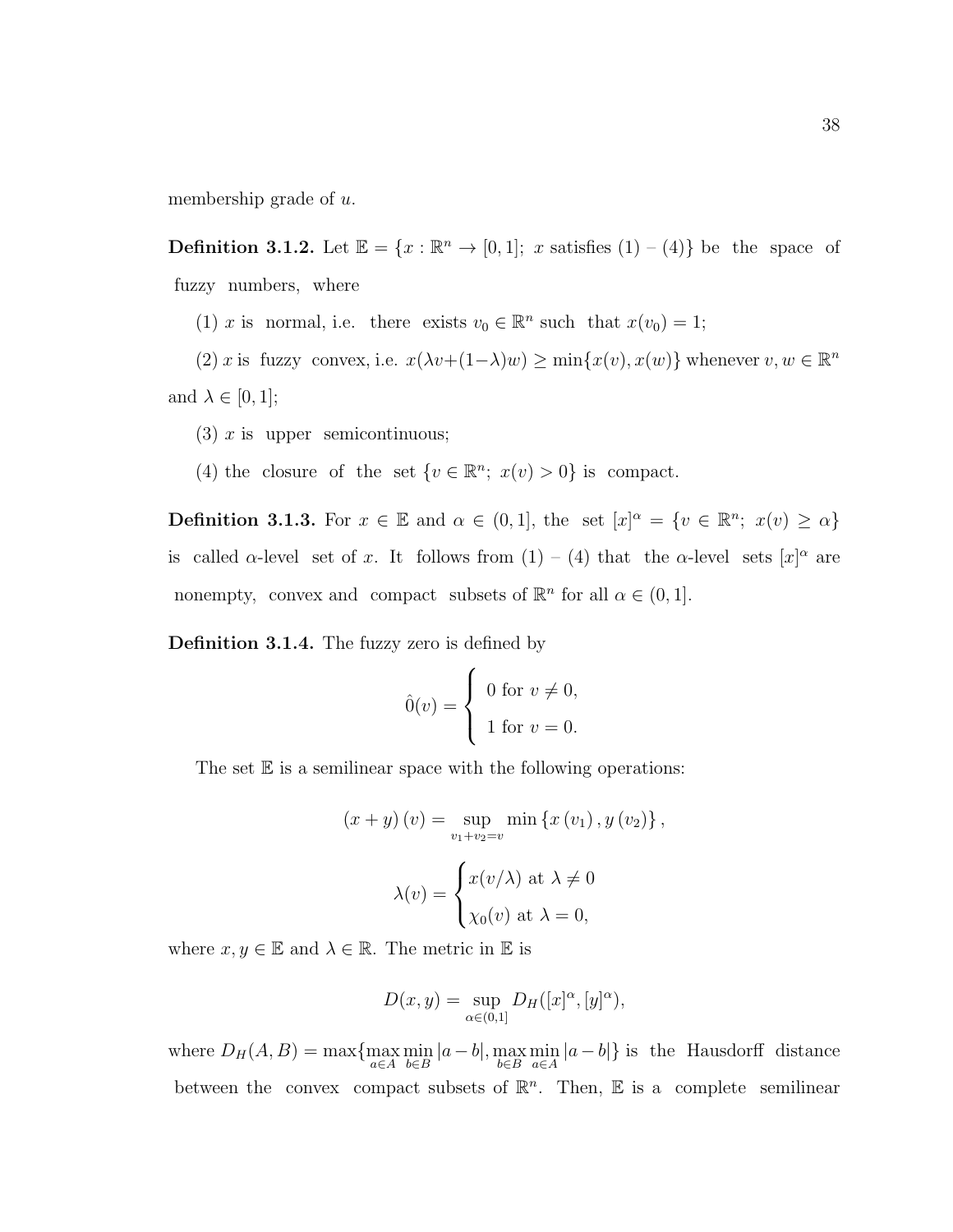metric space with respect to the metric  $D$  (see [73]). This space is not locally compact and it is nonseparable. The metric  $D$  satisfies the following properties:

- (i)  $D(x + y, z + y) = D(x, z),$
- (ii)  $D(\lambda x, \lambda y) = \lambda D(x, y)$ ,

(iii) 
$$
D(x + \overline{x}, y + \overline{y}) \le D(x, y) + D(\overline{x}, \overline{y})
$$
, for any  $\lambda \ge 0$  and  $x, y, z, \overline{x}, \overline{y} \in \mathbb{E}$ .

The distance from  $x \in \mathbb{E}$  to the closed bounded set  $A \subset \mathbb{E}$  is defined by  $dist(x, A) = \inf_{y \in A} D(x, y)$  and the Hausdorff distance between two closed and bounded subsets  $A, B$  of  $E$  is defined by  $d_H(A, B) = \max\{\sup_{x \in A}$  $\inf_{y\in B} D(x, y), \sup_{y\in B}$  $y \in B$  $\inf_{x\in A} D(x,y)\}.$ 

**Definition 3.1.5.** The function  $f : I \to \mathbb{E}$  is said to be continuous if it is continuous with respect to the metric  $D$ .

**Definition 3.1.6.** The map  $f : I \to \mathbb{E}$  is said to be strongly measurable if there exists a sequence  ${f_m}_{m=1}^{\infty}$  of step functions  $f_m : I \to \mathbb{E}$  such that  $\lim_{m\to\infty} D(f_m(t), f(t)) = 0$  for a.a.  $t \in I$ . Clearly,  $[f]^\alpha(\cdot)$  are strongly measurable for every  $\alpha \in (0,1]$  if  $f(\cdot)$  is strongly measurable. The converse does not necessarily holds  $(see [56]).$ 

**Definition 3.1.7.** If  $f : I \to \mathbb{E}$  is strongly measurable and  $D(f(t), 0) \leq \lambda(t)$ , where  $\lambda(\cdot)$  is Lebesgue integrable real valued function, then f is Bochner integrable and

$$
\int_{t_0}^t f(s)ds = \lim_{m \to \infty} \int_{t_0}^t f_m(s)ds,
$$

where  $f_m(\cdot)$  are the step functions with  $f_m(t) \to f(t)$  for a.a.  $t \in I$ .

In the fuzzy set literature starting from  $[73]$ , the integral of fuzzy functions is defined levelwise, i.e. there exists  $g(t) \in \mathbb{E}$  such that  $[g]^{\alpha}(t) = \int_{0}^{t}$  $t_0$  $[f]^\alpha(s)ds.$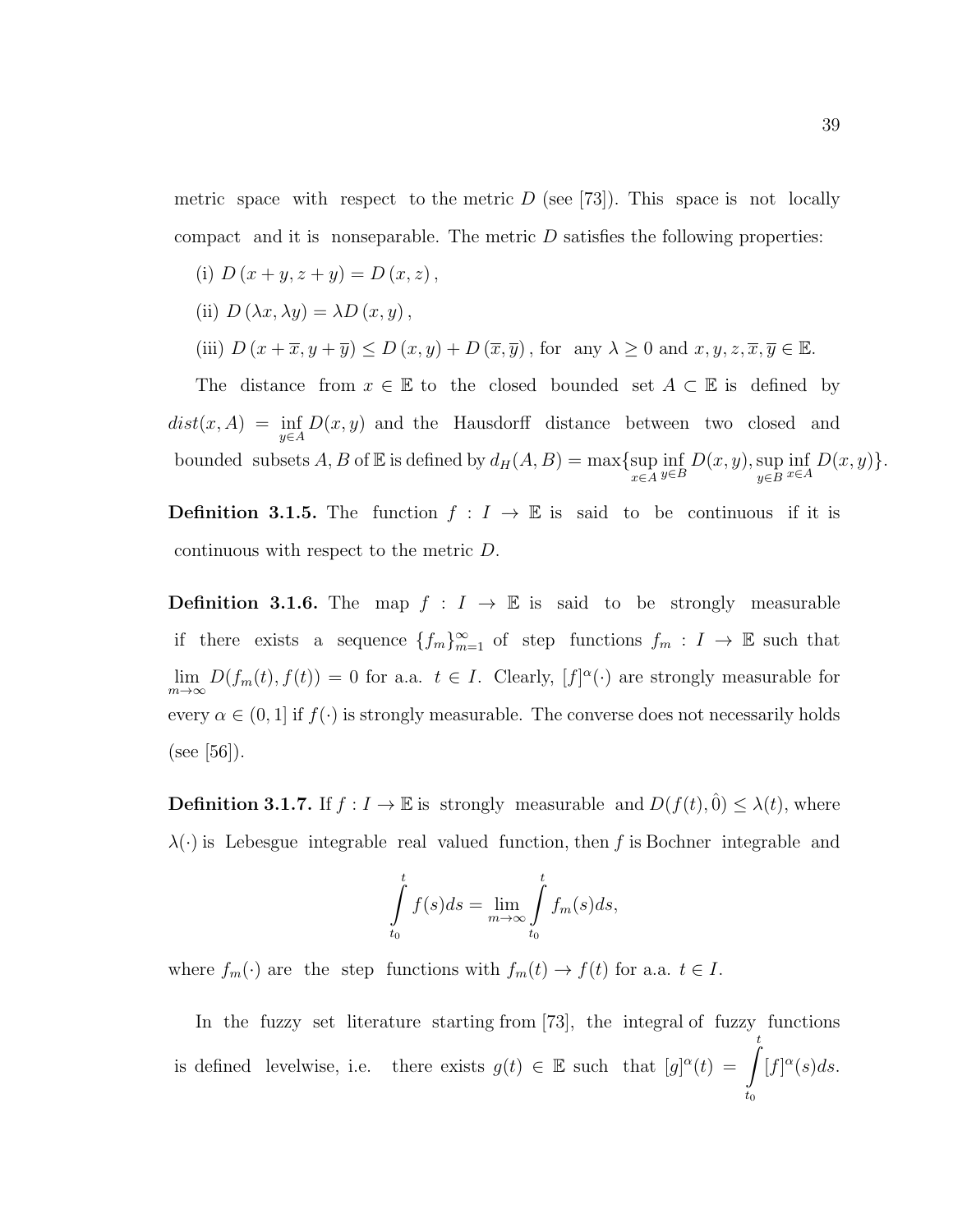As it is shown in [56], there are levelwise integrable functions which are not almost everywhere separably valued, i.e. not Bochner integrable.

**Definition 3.1.8.** The function  $g: I \to \mathbb{E}$  is called absolutely continuous if there exists a strongly measurable function  $f : I \to \mathbb{E}$  such that  $g(t) = \int_0^t$  $t_0$  $f(s)ds$ .

The space  $E$  can be embedded as a closed convex cone in a Banach space X (see Theorem 2.1 of [56]). The embedding map  $j : \mathbb{E} \to \mathbb{X}$  is isometry and isomorphism. Hence,  $f : I \to \mathbb{E}$  is continuous if and only if  $j(f)(\cdot)$  is continuous. Furthermore,  $j(\cdot)$  preserves differentiation and integration. Namely, if  $\dot{f}(t)$  exists, then  $\frac{d}{dt}$  $\frac{d}{dt}j(f)(t)$  also exists and  $j(\dot{f})(t) = \frac{d}{dt}j(f)(t)$ , where  $\frac{d}{dt}$  is the usual differential operator. Now, if  $g: I \to \mathbb{E}$  is strongly measurable and integrable, then  $j(g)(.)$  is strongly measurable and Bochner integrable, and

$$
j\left(\int_{t_0}^t g(s)ds\right) = \int_{t_0}^t j\left(g\right)(s)ds \text{ for all } t \in I.
$$
 (3.1.1)

The multifunction F is said to be almost USC when for every  $\delta > 0$  there exists a compact set  $I_\delta \subset I$  with Lebesgue measure  $meas(I \setminus I_\delta) < \delta$  such that  $F|_{I_{\delta}\times\mathbb{E}}$  is USC.

### 3.2 Measures of noncompactness

Let Y be a complete metric space and denote by  $\mathcal{B}(Y)$  the family of all bounded subsets of Y. We recall that the Hausdorff measure of noncompactness  $\beta_Y : \mathcal{B}(Y) \to$  $\mathbb R$  for the bounded subset A of Y is defined by

 $\beta_Y(A) := \inf\{d > 0; A$  can be covered by finite number of balls with radius d and centers in Y $\}.$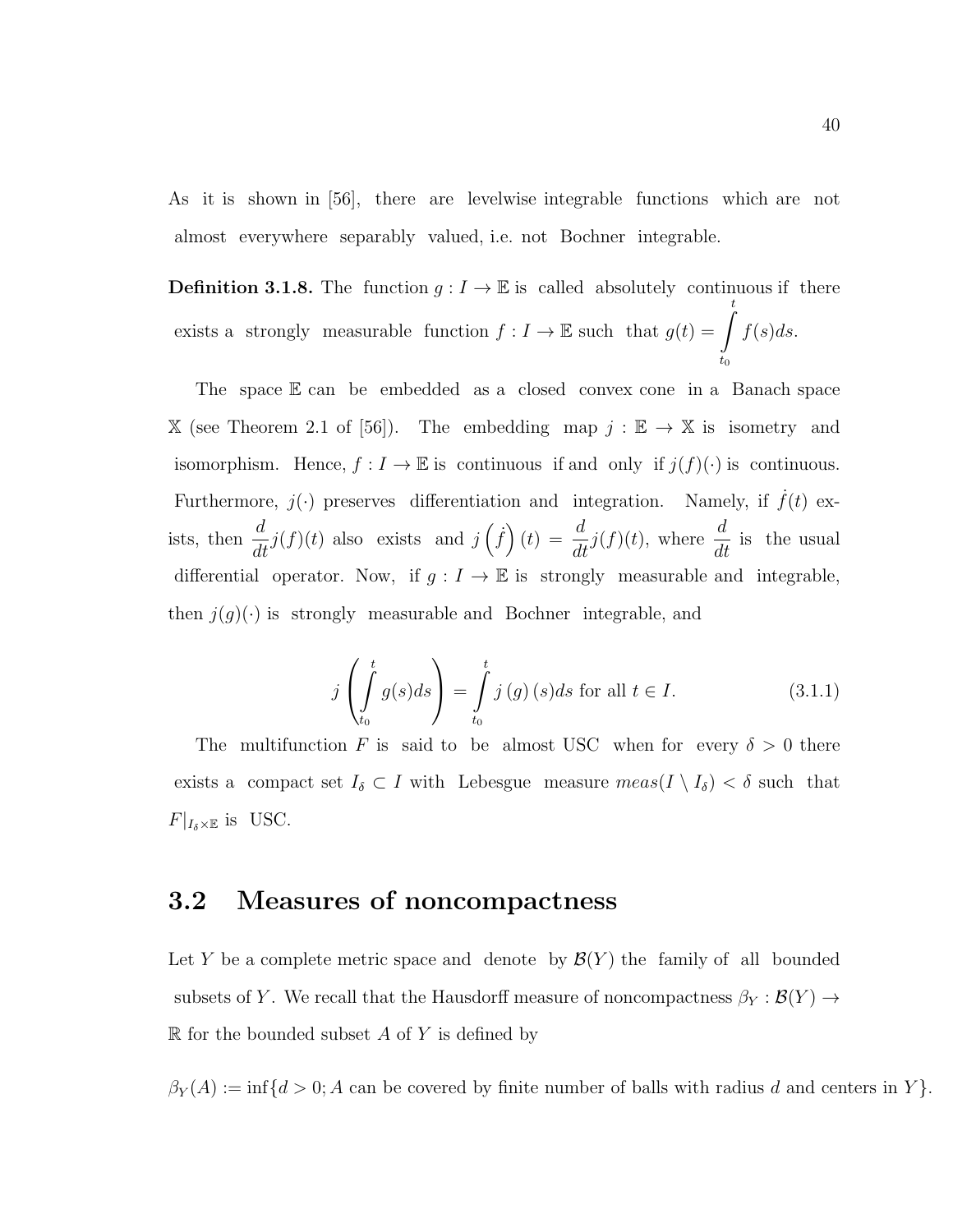The Kuratowski measure of noncompactness  $\rho_Y : \mathcal{B}(Y) \to \mathbb{R}$  for the bounded subset  $A$  of  $Y$  is defined by

 $\rho(A) := \inf\{d > 0; A$  can be covered by finite number of sets with diameter  $\leq d\}.$ 

For any bounded set  $A \subset Y$  we denote  $\text{diam}(A) = \text{sup}$ a,b∈A  $\varrho_Y(a, b)$ , where  $\varrho_Y(\cdot, \cdot)$  is the distance in Y. Then, it is easy to see that A is a subset of a ball with radius equal to  $diam(A)$ .

**Remark 3.2.1.** It is known that if  $A \subset L \subset Y$  then  $\beta_Y(A) \leq \beta_L(A) \leq 2\beta_Y(A)$  and  $\rho(A)$  does not depend on the subspace Y. Furthermore,  $\rho(A) \leq 2\beta(A) \leq 2\rho(A)$ .

Let  $\gamma(\cdot)$  represents both  $\rho(\cdot)$  and  $\beta(\cdot)$ . Then some properties of  $\gamma(\cdot)$  are listed below. Let  $A, B \in \mathcal{B}(Y)$ .

- (i)  $\gamma(A) = 0$  if and only if  $\overline{A}$  is compact.
- (ii)  $\gamma(\overline{co} A) = \gamma(A)$ .
- (iii)  $\gamma(A+B) \leq \gamma(A) + \gamma(B)$ .
- (iii) If  $A \subset B$ , then  $\gamma(A) \leq \gamma(B)$ .
- (iv)  $\gamma(A \cup B) = \max{\gamma(A), \gamma(B)}.$

(v)  $\gamma(\cdot)$  is continuous with respect to the Hausdorff distance.

The following result regarding the imbedding map  $j : \mathbb{E} \to \mathbb{X}$  will be used later in this chapter.

**Theorem 3.2.2.** Let A be a bounded subset in E. Then  $\beta(j(A)) \leq \beta(A) \leq$  $2\beta(j(A)).$ 

*Proof.* We know that  $j(\cdot)$  is an isometry and isomorphism, which implies that  $\beta_{\mathbb{E}}(A) =$  $\beta_{j(\mathbb{E})}(j(A))$ . Since  $j(\mathbb{E}) \subset \mathbb{X}$  then  $\beta_{j(\mathbb{E})}(j(A)) \geq \beta_{\mathbb{X}}(j(A))$ . Consequently,  $\beta_{\mathbb{E}}(A) \geq$  $\beta_{\mathbb{X}}(j(A))$ . The latter can be written as  $\beta(A) \geq \beta(j(A))$ .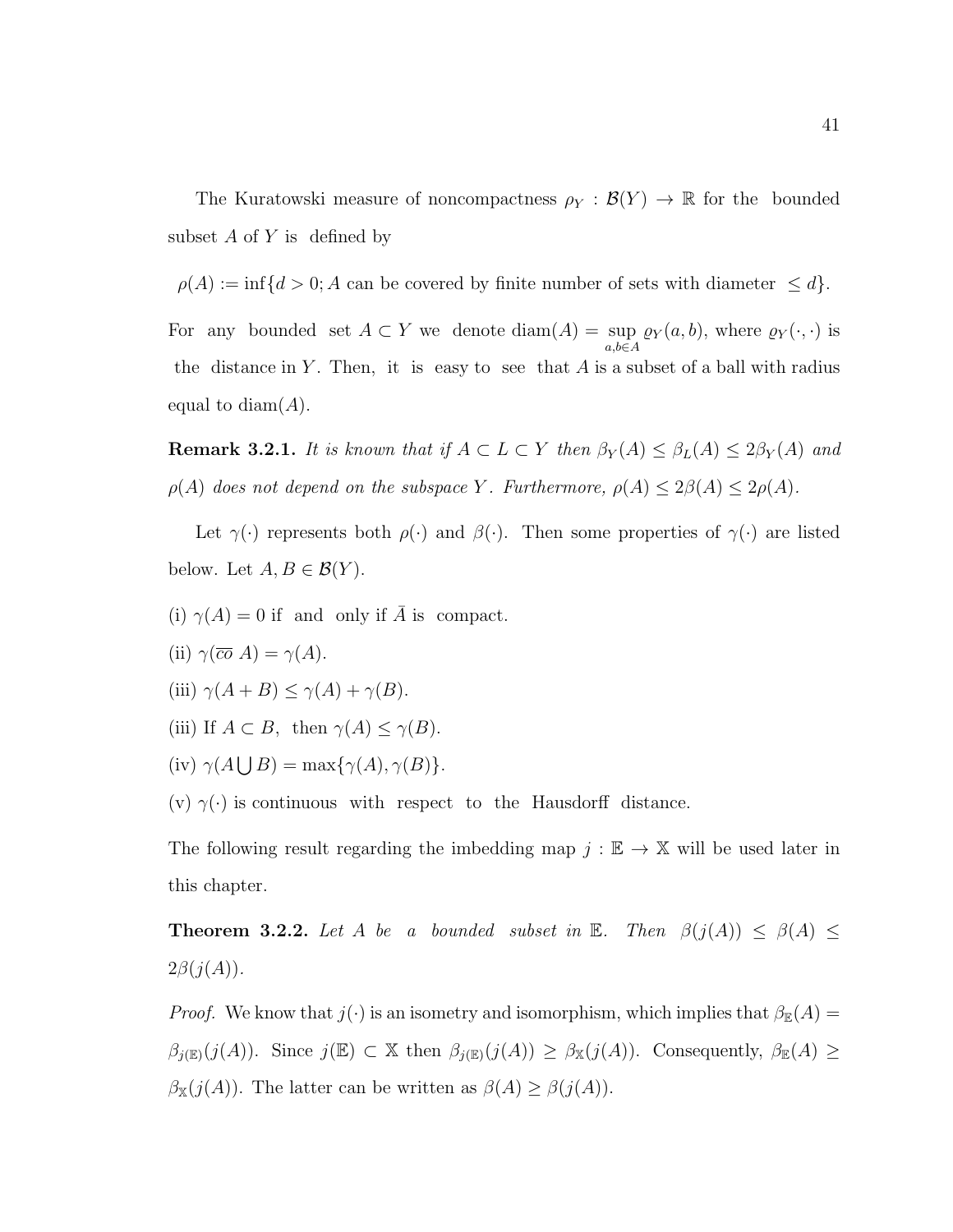Now, we will prove the other part of the inequality. Since  $j(\cdot)$  preserves the diameter, one has that  $\rho(j(A)) = \rho(A)$ . Using  $\rho(j(A)) \leq 2\beta(j(A))$  (see [38] page 42) we have  $\rho(A) \leq 2\beta(j(A))$ . But  $\beta(A) \leq \rho(A)$ . Therefore  $\beta(A) \leq 2\beta(j(A))$ .  $\Box$ 

**Remark 3.2.3.** From Theorem 3.2.2 we also get that  $\beta(A) \leq 2\beta(j(A)) \leq 2\beta(A)$ .

The following result is interesting itself because it proves the most important property of  $\beta(\cdot)$  in the case of fuzzy sets. For the proof see [46].

**Theorem 3.2.4.** Let  $\{f_m(\cdot)\}_{m=1}^{\infty}$  be an integrally bounded sequence of strongly measurable fuzzy functions from I to E. Then the function  $t \to \beta({f_m(t), m \ge 1})$ is measurable and

$$
\beta \left( \int_{t}^{t+h} \left\{ \bigcup_{m=1}^{\infty} j(f_m(s)) \right\} ds \right) \le 2 \int_{t}^{t+h} \beta \left\{ \bigcup_{m=1}^{\infty} f_m(s) \right\} ds. \tag{3.2.1}
$$

**Definition 3.2.1.** The Carather dodory function  $g: I \times \mathbb{R}^+ \to \mathbb{R}^+$  is said to be Perron function if for every  $r > 0$  there exists  $m_r \in L^{\frac{1}{q_2}}(I,\mathbb{R}^+), q_2 \in [0,q), q \in$  $(0, 1)$ , such that  $|g(t, w)| \leq m_r(t)$  for all  $w \in r \mathbb{B}$ ,  $g(t, \cdot)$  is monotone nondecreasing,  $g(t,0) = 0$  for a.a.  $t \in I$  and  $u(t) \equiv 0$  is the unique solution of  $u(t) \leq \frac{1}{T}$  $\Gamma(q)$  $\int_0^t$  $t_0$  $(t (s)^{q-1}g(s, u(s))ds$ , with  $u(0) = 0$ .

**Definition 3.2.2.** The multifunction  $G : I \times \mathbb{E} \rightrightarrows \mathbb{E}$  is said to satisfy compactness type condition (CTC) if there exists a Perron function  $w(\cdot, \cdot)$  such that  $\beta(G(t, A)) \leq$  $\frac{1}{2}w(t,\beta(A))$  for any bounded set  $A \subset \mathbb{E}$ .

### 3.3 Fuzzy fractional integral inclusions

Let E be the space of fuzzy sets and  $I = [t_0, T]$ . Let  $F : I \times E \rightrightarrows E$  be a given multifunction. Consider the following fuzzy fractional integral inclusion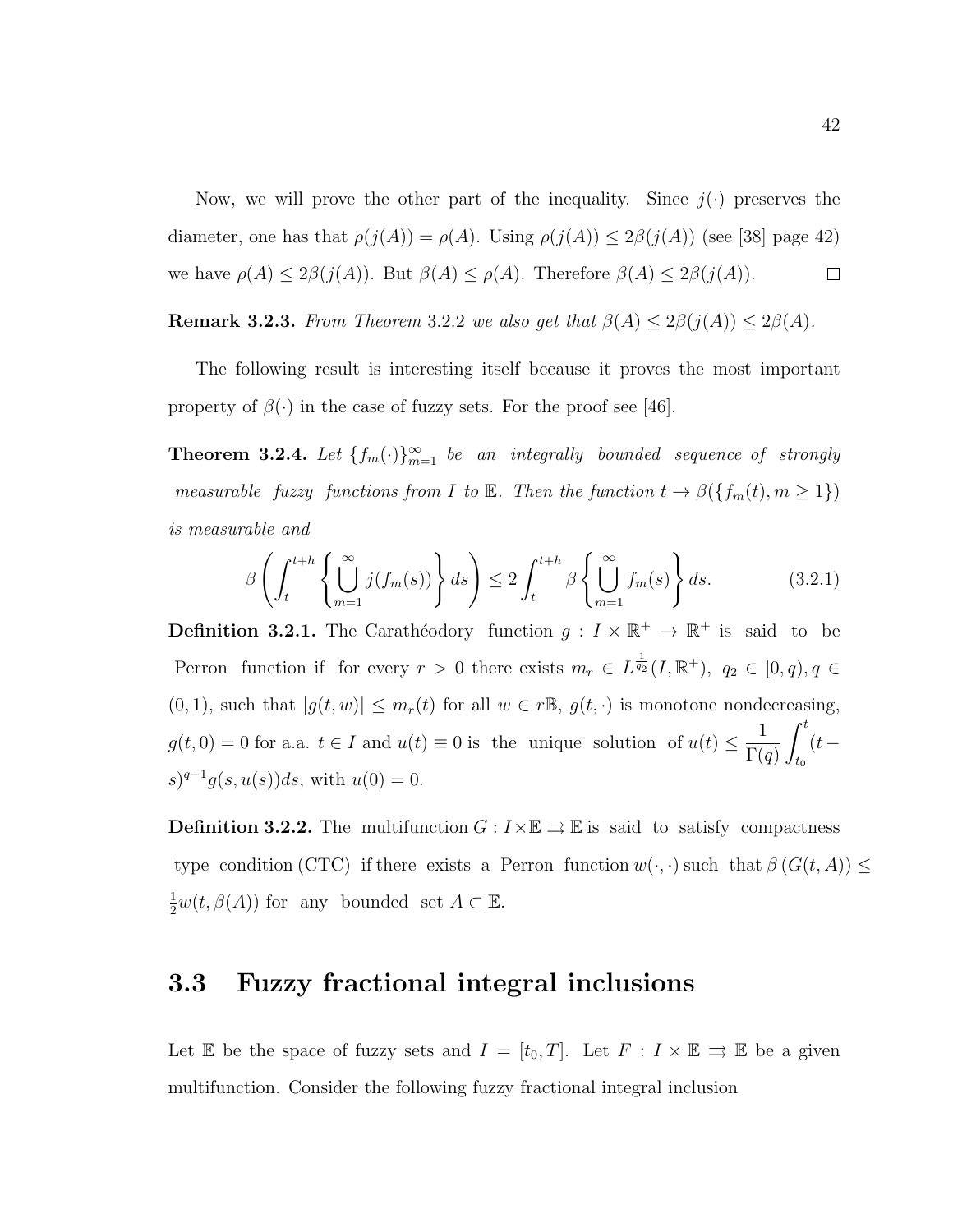$$
x(t) \in x_0 + \frac{1}{\Gamma(q)} \int_{t_0}^t (t-s)^{q-1} F(s, x(s)) ds, \ t \in I,
$$
\n(3.3.1)

where  $0 < q < 1$ . As usual,  $x(\cdot)$  is said to be a solution of (3.3.1) if there exists a strongly measurable selection  $f(s) \in F(s, x(s))$  such that

$$
x(t) = x_0 + \frac{1}{\Gamma(q)} \int_{t_0}^t (t - s)^{q-1} f(s) ds.
$$
 (3.3.2)

Our main target is to investigate the properties of the solution set of  $(3.3.1)$ under compactness type conditions. We prove a variant of Kneser's theorem with the aid of the locally Lipschitz approximations. This technique is commonly used to derive some topological properties of the solution set.

It is suggested in [10] that the solutions of the following fuzzy fractional differential inclusion

$$
D_c^q x(t) \in F(t, x(t)), \ t \in I = [t_0, T], \ x(t_0) = x_0,
$$
\n(3.3.3)

where  $D_c^q$  is the Caputo derivative of order q, can be defined as the solutions of (3.3.1). Hence, our results are applicable also to (3.3.3).

In this section we will study the properties of the solution set of the fuzzy integral inclusion (3.3.1). To this aim, we need the following result regarding the fuzzy fractional integral equation

$$
x(t) = x_0 + \frac{1}{\Gamma(q)} \int_{t_0}^t (t - s)^{q-1} f(s, x(s)) ds, \ t \in (t_0, T]. \tag{3.3.4}
$$

**Theorem 3.3.1.** Assume that there exists a constant  $\eta > 0$  such that  $D(f(t, x), \hat{0}) \leq$  $\eta(1 + D(x, \hat{0}))$ , that  $f(\cdot, x)$  is strongly measurable and  $f(t, \cdot)$  is locally Lipschitz, i.e. for every  $x \in \mathbb{E}$  there exists a neighborhood  $U_x \ni x$  and a constant  $L_x$  such that  $D(f(t, y), f(t, z)) \leq L_x D(y, z)$  for every  $y, z \in U_x$ . Then the integral equation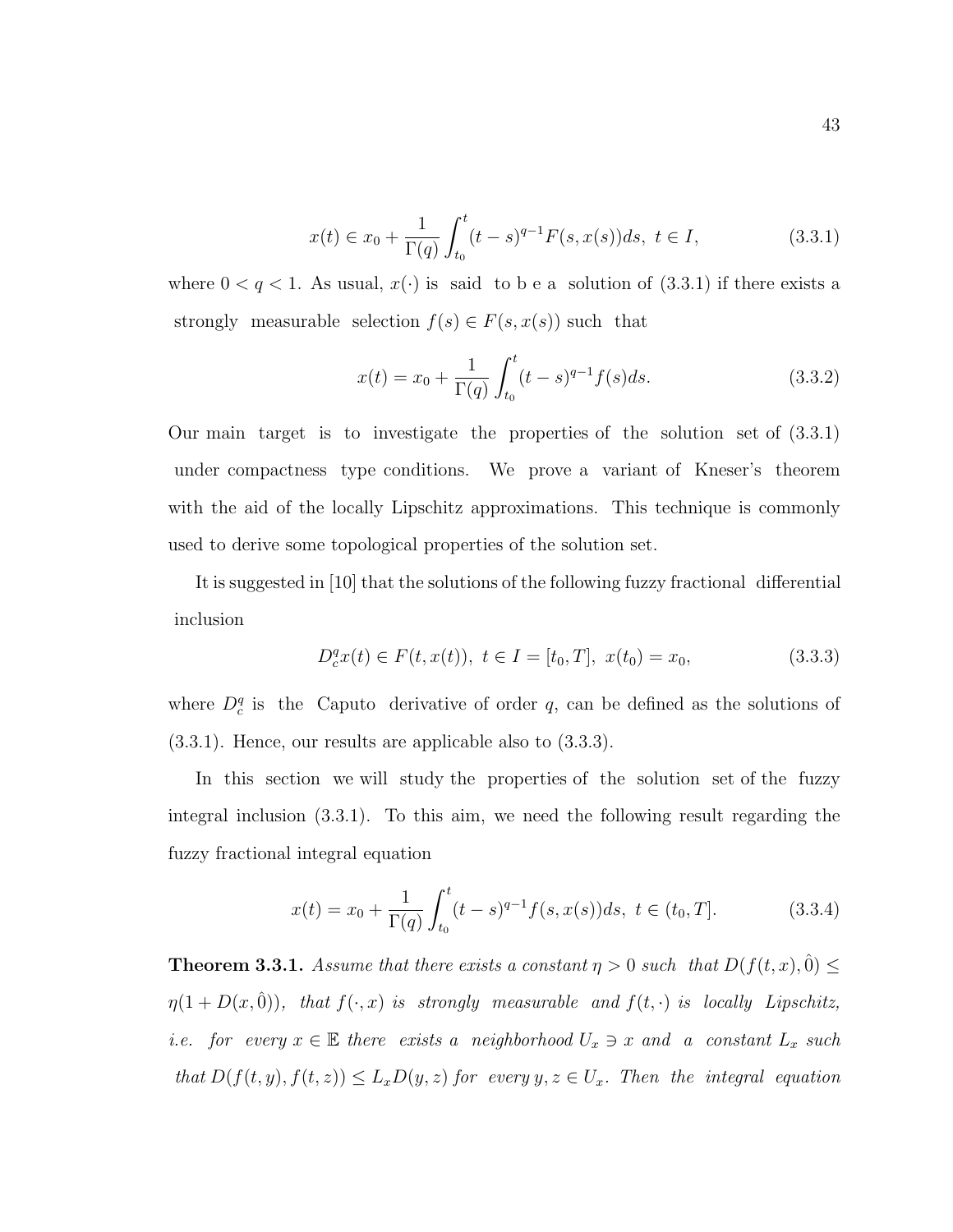$(3.3.4)$  admits an unique solution on the interval I, which depends continuously on  $x_0$ .

*Proof.* Suppose first that the needed unique solution  $x(\cdot)$  exists on some subinterval  $[t_0, \tau] \subset I$ . By hypothesis, there exists  $\delta > 0$  such that  $f(t, \cdot)$  is Lipschitz with a constant  $L > 0$  on  $x(\tau) + \delta \mathbb{B}$ . Suppose that  $\tau < T$  and let  $y, z \in C(I, \mathbb{E})$  with  $y(t) = z(t) = x(t)$  on  $[t_0, \tau]$ . Since y and z are continuous in  $\tau$ , there exists  $\mu > 0$ such that  $y(t)$  and  $z(t)$  belong to  $x(\tau) + \delta \mathbb{B}$  for every  $t \in [\tau, \tau + \mu]$ . For  $w \in C(I, \mathbb{E})$ we define the operator

$$
\mathfrak{L}(w(t)) = x_0 + \frac{1}{\Gamma(q)} \int_{t_0}^t (t-s)^{q-1} f(s, w(s)) ds.
$$

Applying  $\mathfrak L$  to the functions  $y(\cdot)$  and  $z(\cdot)$ , for  $t \in [\tau, \tau + \mu]$  we have

$$
D(\mathfrak{L}(y(t)), \mathfrak{L}(z(t))) = \frac{1}{\Gamma(q)} D\left(\int_{t_0}^t (t-s)^{q-1} f(s, y(s)) ds, \int_{t_0}^t (t-s)^{q-1} f(s, z(s)) ds.\right)
$$
  

$$
\leq \frac{1}{\Gamma(q)} \int_{\tau}^t (t-s)^{q-1} D(f(s, y(s)), f(s, z(s))) ds
$$
  

$$
\leq \frac{L}{\Gamma(q)} \int_{\tau}^t (t-s)^{q-1} D(y(s), z(s)) ds \leq \frac{L\mu^q}{\Gamma(q+1)} \max_{t \in [\tau, \tau + \mu]} D(y(s), z(s)).
$$

If  $\mu$  is sufficiently small, then  $\mathfrak L$  is a contraction and hence the unique solution  $x(\cdot)$  of (3.3.4) can be extended to  $[t_0, \tau + \mu]$ . A standard a pplication of Zorn's lemma proves the existence and uniqueness on the whole interval  $I$ . Furthermore,  $D(y(x_0, t), y(y_0, t)) \le r(t)$ , where  $D_c^q r(t) = Lr(t)$  and  $r(t_0) = D(x_0, y_0)$ .  $\Box$ 

**Proposition 3.3.2.** Assume that there exists a positive constant  $\lambda > 0$  such that

$$
\max_{v \in F(t,x)} D(v, \hat{0}) \le \lambda (1 + D(x, \hat{0})).
$$
\n(3.3.5)

Then the solution set of

$$
D_c^q x(t) \in \overline{co} F(t, x(t) + \mathbb{B}), \ x(t_0) = x_0 \tag{3.3.6}
$$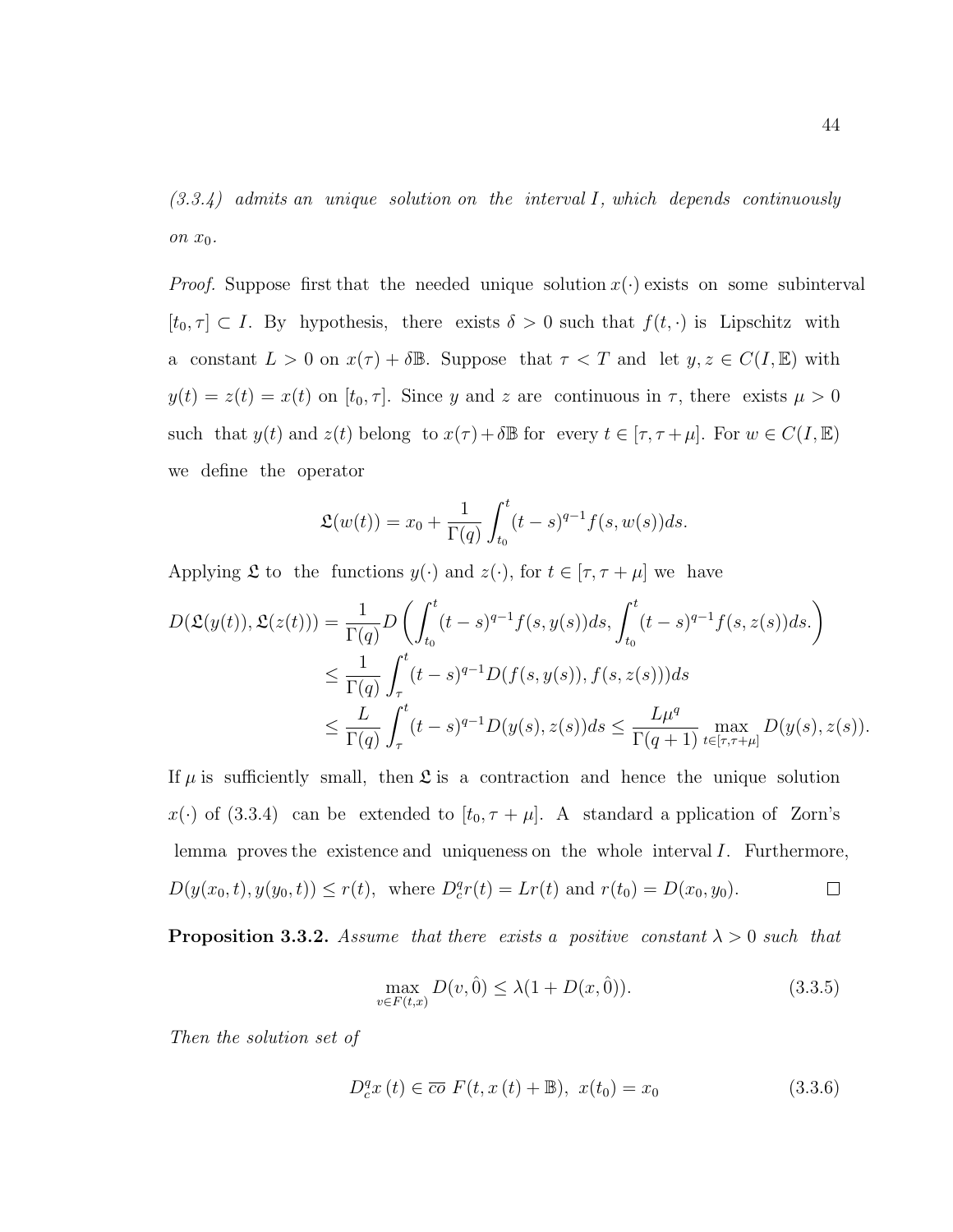#### is Hölderian of degree  $q$  (if nonempty).

*Proof.* Suppose that there exists a solution  $x(\cdot)$  of (3.3.6). Then,

$$
x(t) = x_0 + \frac{1}{\Gamma(q)} \int_{t_0}^t (t - s)^{q-1} g(s) ds,
$$

where the function g is a strongly measurable selection  $g(s) \in \overline{co} F(s, x(s) + \mathbb{B})$ . First, we will prove that  $x(\cdot)$  is bounded. For this purpose observe that it follows from (3.3.5) that

$$
\max_{v \in \overline{co} \ F(t, x + \mathbb{B})} D(v, \hat{0}) \le \lambda (1 + D(x + \mathbb{B}, \hat{0})) \le \lambda (2 + D(x, \hat{0}))
$$

and we obtain that

$$
D(x(t),\widehat{0}) \le D(x_0,\widehat{0}) + \frac{1}{\Gamma(q)} \int_{t_0}^t (t-s)^{q-1} \lambda(2 + D(x(s),\widehat{0})) ds.
$$

Due to Lemma 7.1.1 in [50], and taking into account  $(3.3.5)$ , we conclude that there exists a constant  $M_1 > 0$  such that  $D(x(t),\hat{0}) \leq M_1$ . Using again (3.3.5), we derive that

$$
\max_{v \in F(t, x(t) + \mathbb{B})} D(v, \hat{0}) \le M,
$$

where  $M = \lambda(2 + M_1)$ .

Let  $t_0 \leq \tau < t \leq T$ . Then one has that

$$
D(y(t), y(\tau)) = \frac{1}{\Gamma(q)} D\left(\int_{\tau}^{t} (t-s)^{q-1} g_y(s) ds, \int_{t_0}^{\tau} ((\tau - s)^{q-1} - (t-s)^{q-1}) g_y(s) ds\right)
$$
  
\n
$$
\leq \frac{M}{\Gamma(q)} \left\{ \left| \int_{\tau}^{t} (t-s)^{q-1} ds \right| + \left| \int_{t_0}^{\tau} ((t-s)^{q-1} - (\tau - s)^{q-1}) ds \right| \right\}
$$
  
\n
$$
= \frac{M}{\Gamma(q+1)} \left( |(t-s)^{q}|_{\tau}^{t} | + |((t-s)^{q} - (\tau - s)^{q})|_{t_0}^{\tau} | \right)
$$
  
\n
$$
= \frac{M}{\Gamma(q+1)} (2(t-\tau)^{q} - (t-t_0)^{q} + (\tau - t_0)^{q}) \leq \frac{2M}{\Gamma(q+1)} (t-\tau)^{q}.
$$

Therefore the solution set of  $(3.3.6)$  is Hölderian of degree q with a constant less than  $\frac{2N}{\Gamma(1)}$  $\frac{21}{\Gamma(q+1)}$ .  $\Box$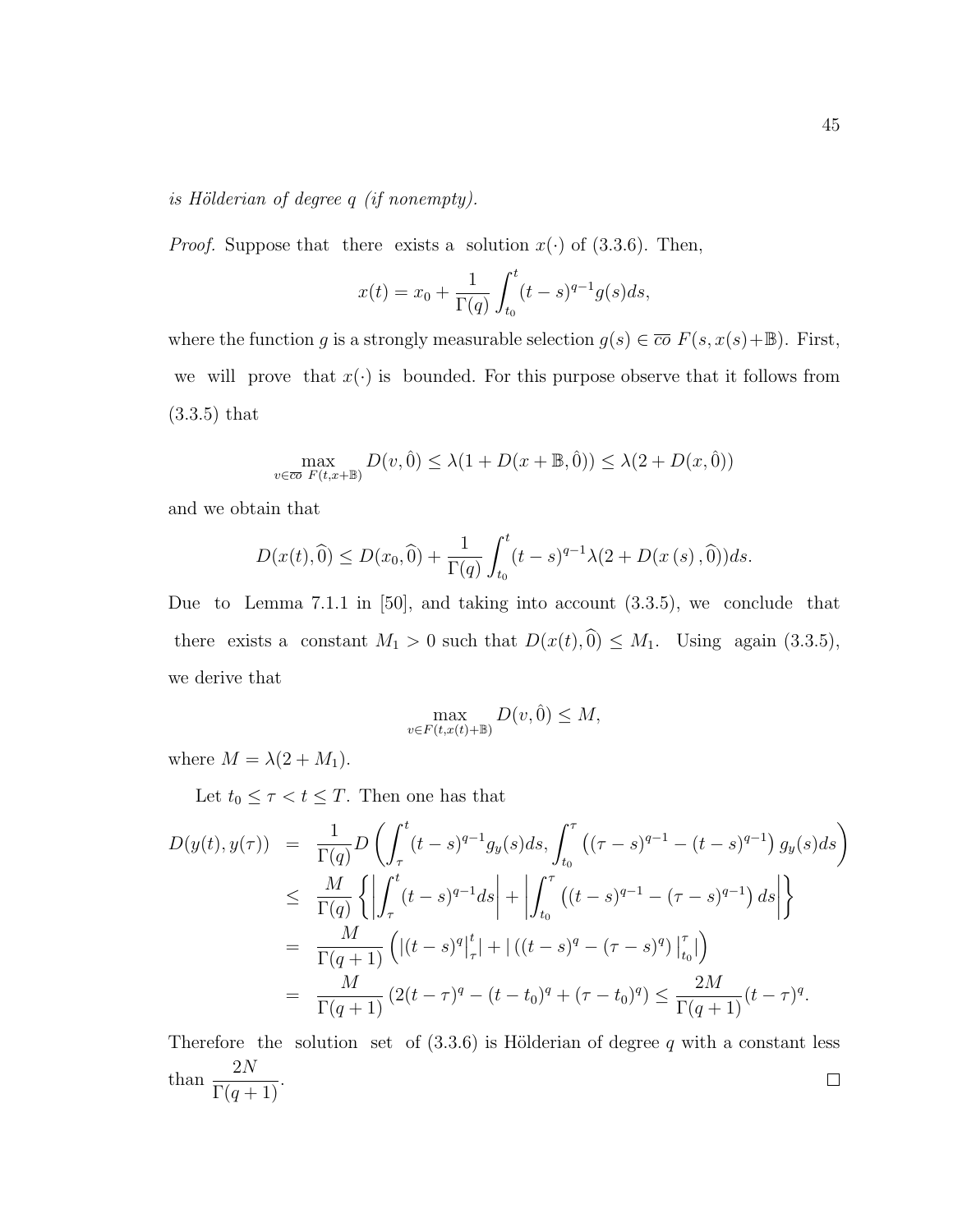We will use the following standing hypotheses:

**H1.**  $F(\cdot, \cdot)$  is almost USC with nonempty convex compact values and there exists  $\lambda > 0$  such that (3.3.5) holds.

**H2.**  $F(\cdot, \cdot)$  satisfies (CTC).

The following topological definitions are used in Theorem 3.3.3.

**Definition 3.3.1.** a) The set  $Y \subset \mathbb{E}$  is said to be connected if for any two open disjoint sets  $\mathbb{O}_1$ ,  $\mathbb{O}_2$  such that  $Y \subset \mathbb{O}_1 \bigcup \mathbb{O}_2$  either  $Y \cap \mathbb{O}_1$  or  $Y \cap \mathbb{O}_2$  is empty.

b) The set  $Y \subset \mathbb{E}$  is said to be contractible (contractible to a point) if there exist a point  $a \in Y$  and a continuous function  $H : [0,1] \times Y \to Y$  such that  $H(0,x) = x$ , and  $H(1, x) = a$  for all  $x \in Y$ .

Now we give the main result of the present chapter.

**Theorem 3.3.3.** Under the standing hypotheses, the solution set  $\Im$  of (3.3.1) is nonempty, compact and connected.

*Proof.* Step 1. We prove that the solution set  $\mathbb{S}$  is nonempty and compact.

To this aim, we shall use the locally Lipschitz approximations of  $F$  (see section 2.4 of [37]), defined by

$$
F_k(t,x) = \sum_{\lambda \in \Lambda} \varphi_\lambda(x) C^k_\lambda(t) \text{ with } C^k_\lambda(t) = \overline{co} \ F(t, x_\lambda + 2r_k \mathbb{B}).
$$

Recall that  $(\varphi_{\lambda})_{\lambda \in \Lambda}$  is a locally Lipschitz partition of unity subordinate to some locally finite refinement  $(U_\lambda)_{\lambda\in\Lambda}$  of  $\{x+r_k\mathbb{B};\ x\in\mathbb{E}\}$  with  $r_k=3^{-k}$  and  $x_\lambda\in U_\lambda\subset$  $x_{\lambda} + r_{k} \mathbb{B}$ . We then have

$$
F(t, x) \subset F_{k+1}(t, x) \subset F_k(t, x) \subset \overline{co} \ F(t, x + 3r_k \mathbb{B})
$$
\n(3.3.7)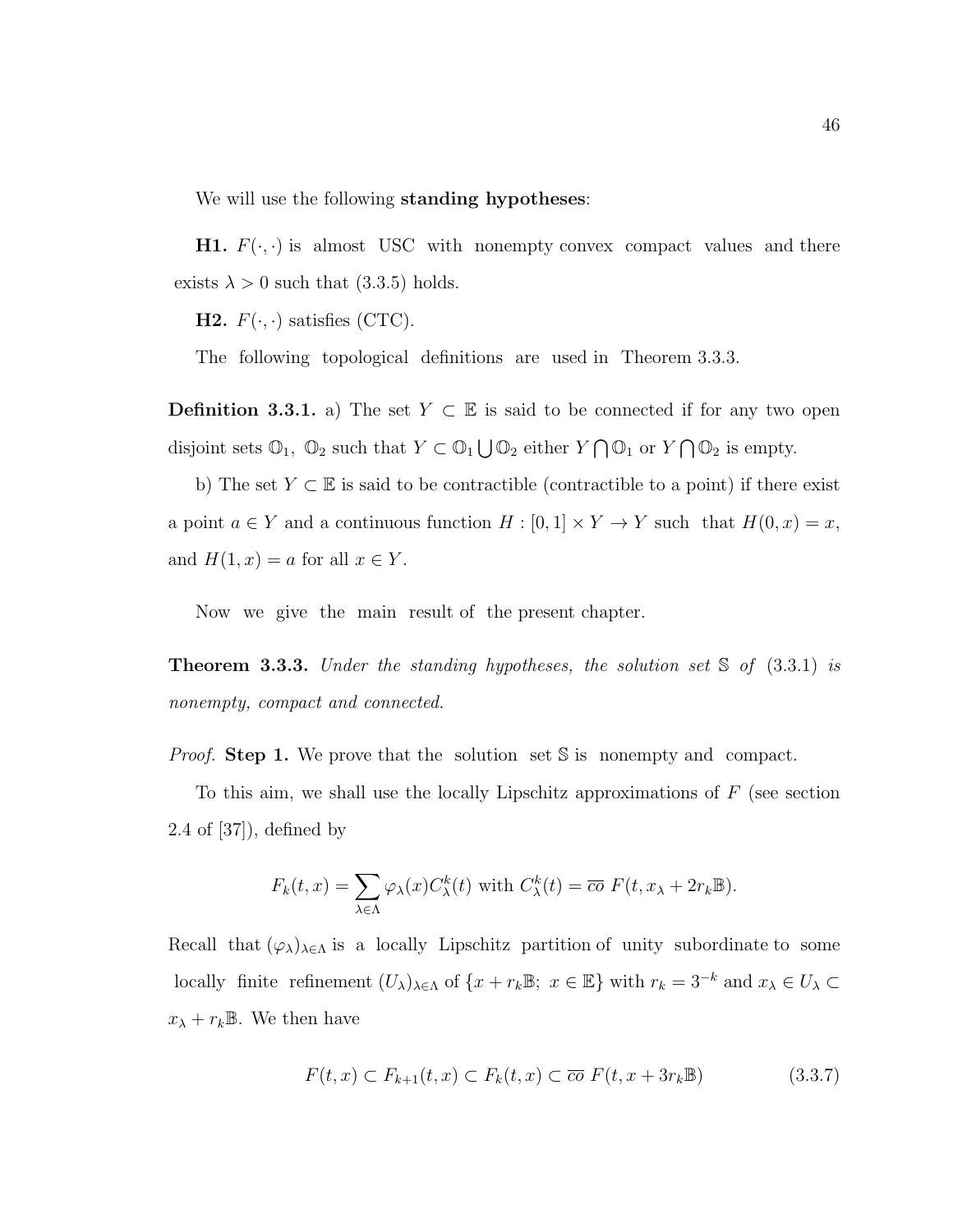on  $I \times \mathbb{E}$ . Since  $F(\cdot, \cdot)$  is almost USC, one has that for every fixed  $\bar{x} \in \mathbb{E}$  there exists a strongly measurable selection  $f_{\bar{x}}(\cdot)$  of  $F(\cdot, \bar{x})$  (see [37] page 29). Thus, there exists a strongly measurable selection  $\varsigma_\lambda(\cdot)$  of  $F(\cdot, x_\lambda)$ , hence  $\varsigma_\lambda(t) \in C^k_\lambda(t)$  for a.a.  $t \in I$ . Define  $f^k : I \times \mathbb{E} \to \mathbb{E}$  by

$$
f^{k}(t,x) = \sum_{\lambda \in \Lambda} \varphi_{\lambda}(x) \varsigma_{\lambda}(t) \in F_{k}(t,x). \tag{3.3.8}
$$

Since  $(U_\lambda)_{\lambda \in \Lambda}$  is a locally finite refinement, one has that  $f^k(\cdot, x)$  is strongly measurable and  $f^k(t, \cdot)$  is locally Lipschitz.

Consider equation (3.3.4) with f replaced by  $f^k$ . Due to Theorem 3.3.1, it admits an unique solution  $x^k(\cdot)$  given by

$$
x^{k}(t) = x_{0} + \frac{1}{\Gamma(q)} \int_{t_{0}}^{t} (t-s)^{q-1} f^{k}(s, x^{k}(s)) ds.
$$
 (3.3.9)

Denote  $M(t) = \bigcup_{k=0}^{\infty}$  $m=1$  ${x^m(t)}$ . Clearly,  $\beta(M(t)) = \beta\left(\bigcup_{k=1}^{\infty} \alpha_k\right)$  $m=$ k  ${x^m(t)}$  $\setminus$ for any  $k \geq 1$ . Using the properties of  $\beta$ , Theorem 3.2.4 and the hypothesis (CTC), we have that

$$
\beta(M(t)) = \frac{1}{\Gamma(q)} \beta \left( \int_{t_0}^t (t-s)^{q-1} \left( \bigcup_{m=k}^{\infty} (f^m(s, x^m(s)) \right) ds \right)
$$
  
\n
$$
\leq \frac{2}{\Gamma(q)} \int_{t_0}^t (t-s)^{q-1} \beta(F_k(s, M(s))) ds \leq \frac{2}{\Gamma(q)} \int_{t_0}^t (t-s)^{q-1} \beta(\overline{co} F(s, M(s) + 3r_k \mathbb{B})) ds
$$
  
\n
$$
= \frac{2}{\Gamma(q)} \int_{t_0}^t (t-s)^{q-1} \beta(F(s, M(s) + 3r_k \mathbb{B})) ds \leq \frac{2}{\Gamma(q)} \int_{t_0}^t (t-s)^{q-1} \frac{1}{2} w(s, \beta(M(s)) + 3r_k) ds.
$$
  
\nFurthermore,  $\lim_{k \to \infty} w(s, \beta(M(s)) + 3r_k) = w(s, \beta(M(s)) \text{ for a.a. } s \in I.$  Due to

Lebesgue dominate convergence theorem,

$$
\beta(M(t)) \le \frac{1}{\Gamma(q)} \int_{t_0}^t (t-s)^{q-1} w(s, \beta(M(s))) ds.
$$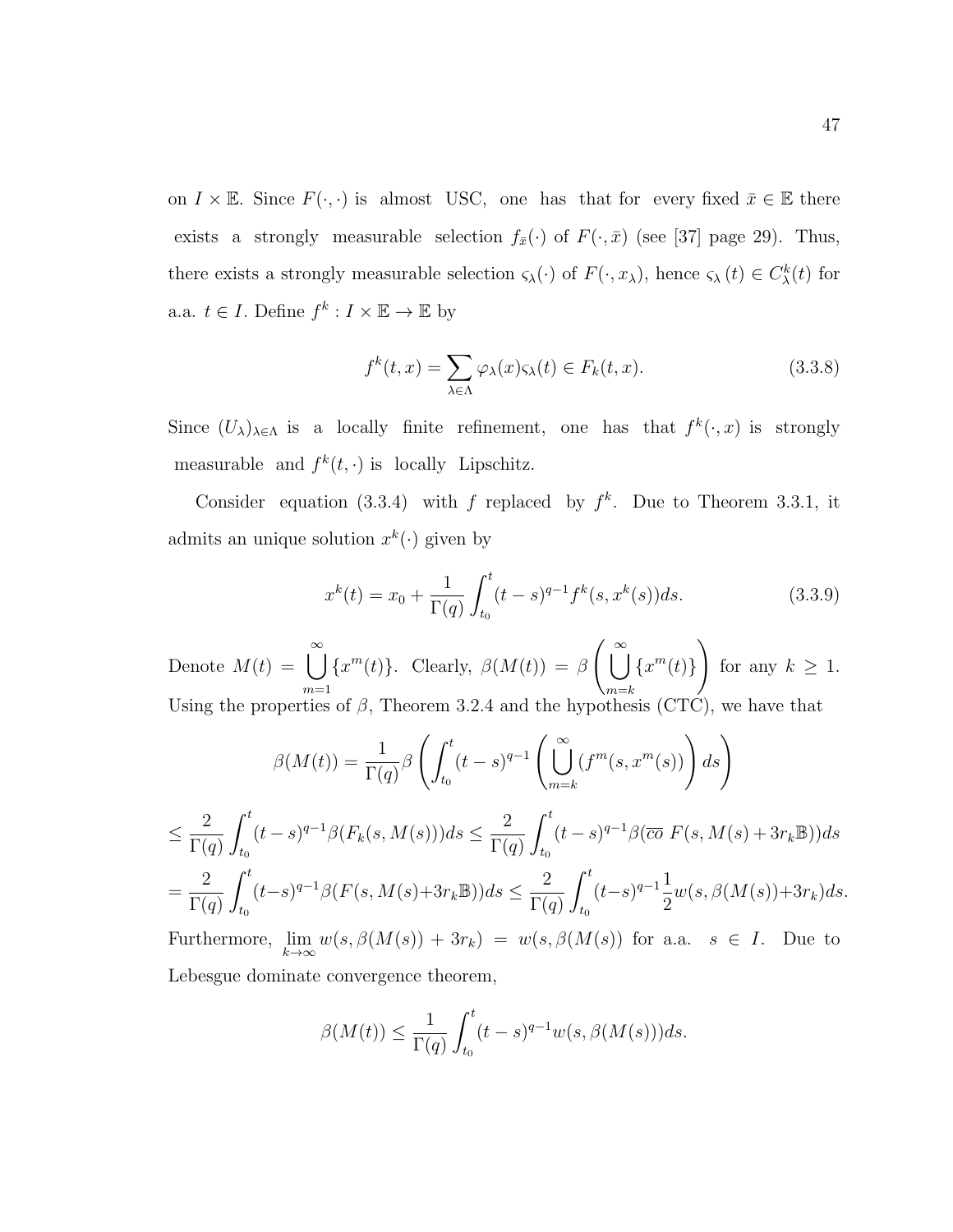Since  $w(\cdot, \cdot)$  is a Perron function, we get that  $\beta(M(t)) = 0$  and hence  $M(t)$  is relatively compact. Moreover, due to Proposition 3.3.2, the set  $\{x^k(\cdot)\}_k$  is equicontinuous. Then, by Arzela-Ascoli's theorem, passing to subsequences, we obtain that  $\lim_{k \to \infty} x^k(t) = x(t)$  uniformly on I.

Let us remark that, by (3.3.7), for any  $n \ge 1$  and any  $k \ge n$  we have that

$$
f^k(t, x) \in \overline{co} \ F(t, x + 3r_n \mathbb{B})
$$

on  $I \times \mathbb{E}$ . It follows that

$$
\{f^k(t, x^k(t))\}_{k\geq n} \subseteq \overline{co} \ F(t, M(t) + 3r_n \mathbb{B}) \tag{3.3.10}
$$

for any natural n. Then, using  $(3.3.10)$  and  $(CTC)$ , we obtain that

$$
\beta(\bigcup_{k=1}^{\infty} f^k(t, x^k(t))) = \beta(\bigcup_{k=n}^{\infty} f^k(t, x^k(t))) \leq \beta(\overline{co} \ F(t, M(t) + 3r_n \mathbb{B})
$$
  

$$
\leq \frac{1}{2}w(t, \beta(M(t) + 3r_n \mathbb{B})) \leq \frac{1}{2}w(t, \beta(M(t)) + 3r_n) = \frac{1}{2}w(t, 3r_n)
$$

for any natural n. Since  $r_n \to 0$  and  $w(\cdot, \cdot)$  is a Perron function, we get that

$$
\beta(\bigcup_{k=1}^{\infty} f^k(t, x^k(t))) = 0.
$$

Furthermore,  $E$  can be embedded as closed convex cone  $j(E)$  in a Banach space  $X$ . Then, using Theorem 3.2.2,

$$
\beta(j(\bigcup_{k=1}^{\infty} f^k(t, x^k(t)))) \leq \beta(\bigcup_{k=1}^{\infty} f^k(t, x^k(t))) = 0,
$$

so  $j(\bigcup_{k=0}^{\infty} f^k(t, x^k(t)))$  is relatively compact in X. Due to Diestel theorem (see Proposi $k=1$ tion 1.4 in [80]) we get that the sequence  $\{j(f^k(\cdot, x^k(\cdot)))\}_k$  is weakly relatively compact in  $L_1(I, \mathbb{X})$ . Therefore,  $\{j(f^k(\cdot, x^k(\cdot)))\}$  is weakly convergent (on a subsequence) in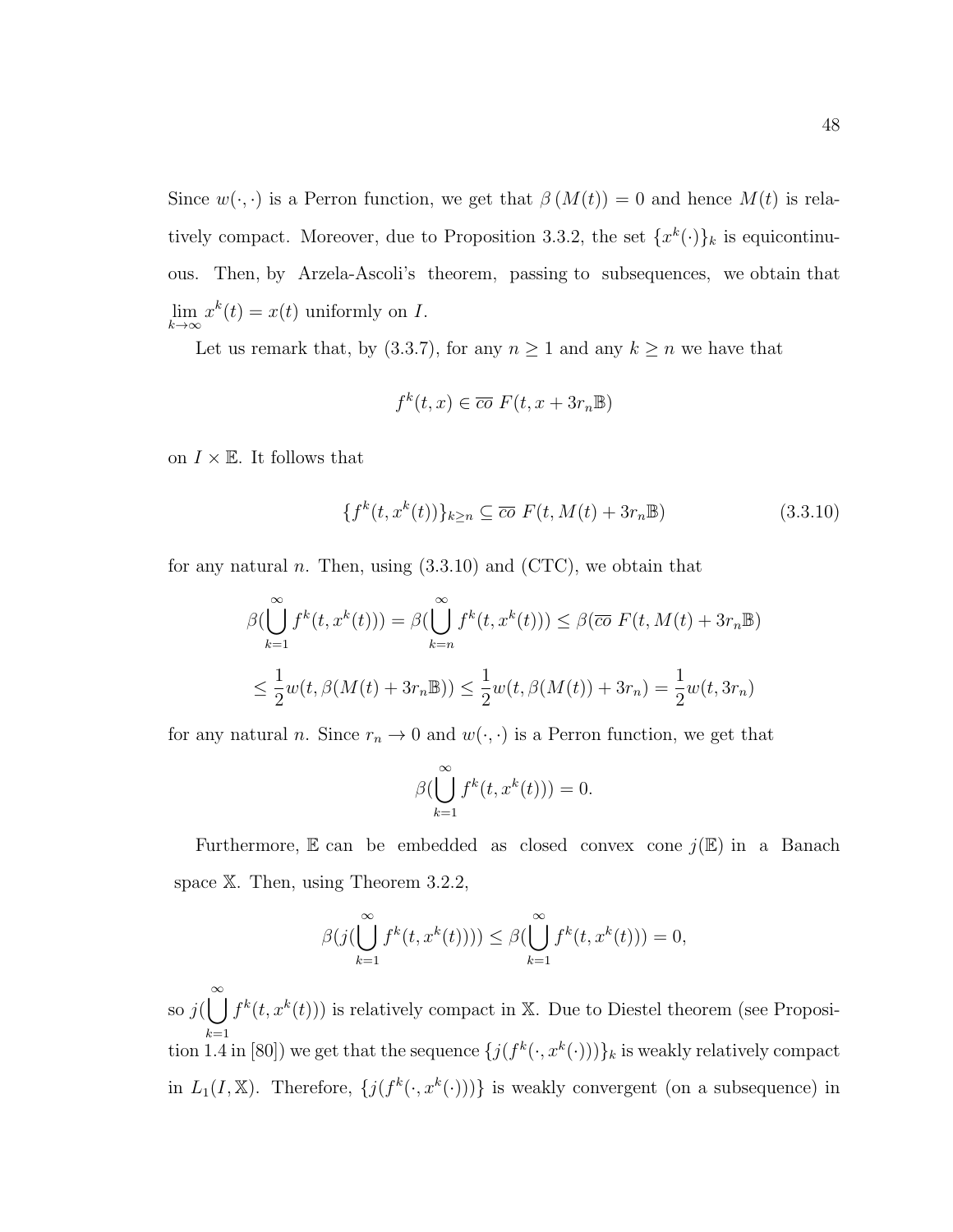$L_1(I, \mathbb{X})$  to  $j(f(\cdot))$ . Then it is standard to prove with the help of Mazur's lemma that  $x(\cdot)$  is a solution of (3.3.1), so S is nonempty.

Denote by  $\mathbb{S}_n$  the solution set of (3.3.1) with  $F_n$  instead of F. Clearly,  $\mathbb{S} \subset \bigcap$  $n\geq 1$  $\mathbb{S}_n$ . Using the same arguments as in the first part of the proof, we can show that if  $x_n \in \mathbb{S}_n$ for any  $n \geq 1$  then there exists a subsequence  $(x_{n_k})_k$  of  $(x_n)_n$  that converges uniformly to some  $x \in \mathbb{S}$ . We get that  $\mathbb{S} = \bigcap$  $n\geq 1$  $\bar{\mathbb{S}}_n$  is  $C(I, \mathbb{E})$  compact and  $\lim_{n \to \infty} \beta(\mathbb{S}_n) = 0$ . Moreover,  $\lim_{n\to\infty} D_H(\mathbb{S}_n, \mathbb{S}) = 0.$ 

Step 2. We prove that the solution set S is connected.

First, we prove that  $\mathcal{S}_k$  are contractible. To this end, we take  $\tau \in [0,1]$  and denote  $a_{\tau} = t_0 + \tau (T - t_0)$ . Let  $u \in \mathbb{S}_k$ , i.e.

$$
u(t) = x_0 + \frac{1}{\Gamma(q)} \int_{t_0}^t (t - s)^{q-1} g_u(s) ds,
$$

where  $g_u(s) \in F_k(s, u(s))$  is strongly measurable.

Next we define the map  $H : [0, 1] \times \mathbb{S}_k \to \mathbb{S}_k$  as follows

$$
H(\tau, u)(t) = \begin{cases} u(t) & \text{on } [t_0, a_\tau], \\ \tilde{x}(t) & \text{on } [a_\tau, T], \end{cases}
$$
 (3.3.11)

where

$$
\tilde{x}(t) = x_0 + \frac{1}{\Gamma(q)} \left[ \int_{t_0}^{a_{\tau}} (t-s)^{q-1} g_u(s) ds + \int_{a_{\tau}}^t (t-s)^{q-1} f^k(s, \tilde{x}(s)) ds \right].
$$

Clearly  $H(0, u)(t) = x^k(t)$ , where  $x^k(\cdot)$  is given by (3.3.9), and  $H(1, u)(t) = u(t)$ .

Since  $\mathbb{S}_k$  is equicontinuous, then for every  $\varepsilon > 0$  there exists  $\delta > 0$  such that  $D(u(a_\tau), u(a_\tau + \Delta))$  < ε  $\frac{3}{35}$ , and  $D((\tilde{x}(a_{\tau}), \tilde{x}(a_{\tau} + \Delta)) <$ ε 35 for every  $\Delta < \delta$ . Furthermore,

$$
\frac{1}{\Gamma(q)} \Big| \int_{t_0}^{a_{\tau}} [(a_{\tau} - s)^{q-1} - (a_{\tau} + \Delta - s)^{q-1}] g_u(s) ds \Big|
$$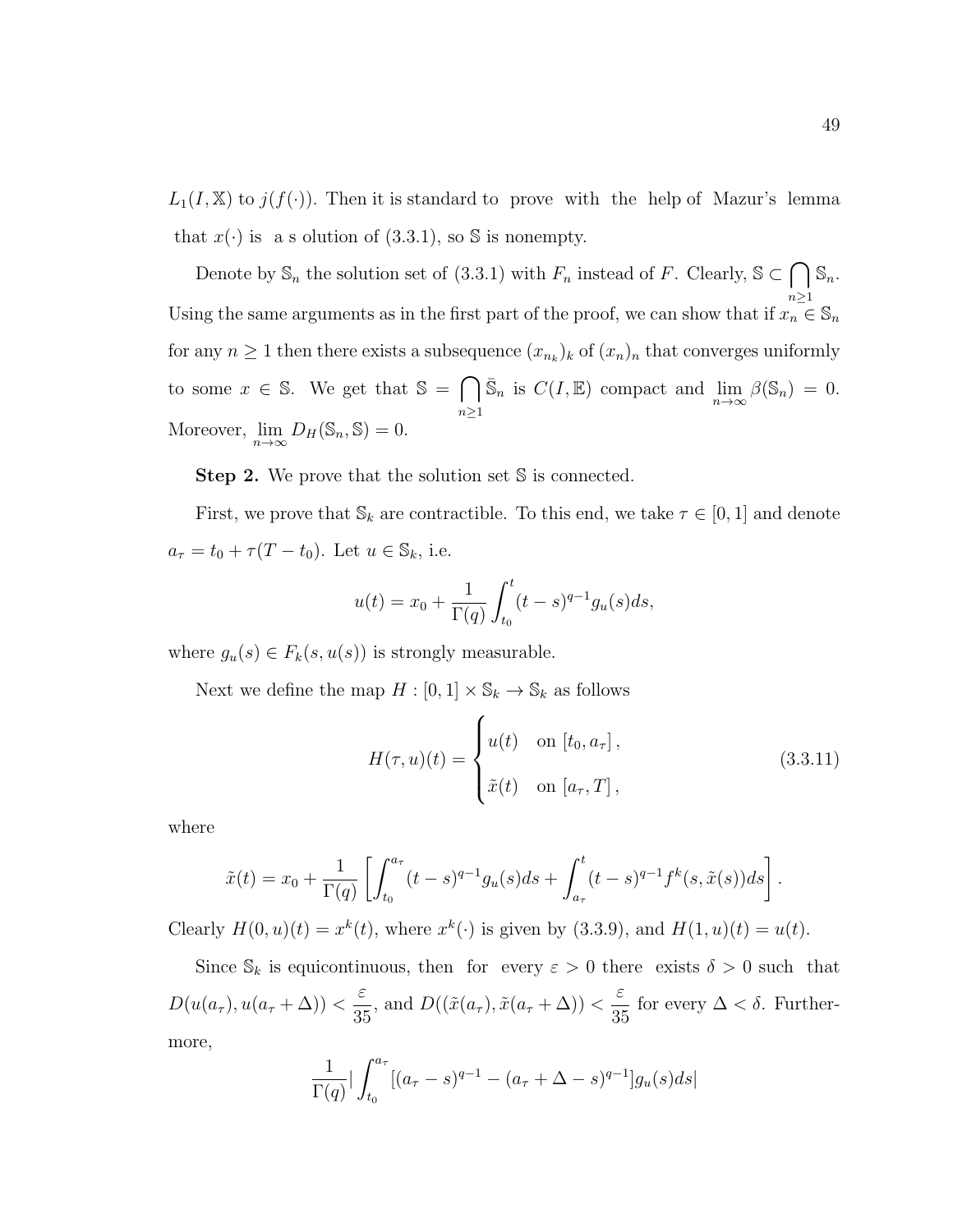$$
\leq \frac{1}{\Gamma(q)} \int_{t_0}^{a_{\tau}} [(a_{\tau} - s)^{q-1} - (a_{\tau} + \Delta - s)^{q-1}] |g_u(s)| ds
$$
  

$$
\leq \frac{M_1}{\Gamma(q+1)} [(a_{\tau} + \Delta - t_0)^q - (a_{\tau} - t_0)^q].
$$

Consequently,  $D(H(\tau, u)(t), H(\tau + \Delta, u)(t)) \leq r(t)$ , where

$$
r(t) = \frac{2\varepsilon}{35} + \frac{M_1}{\Gamma(q+1)}[(a_\tau + \Delta - t_0)^q - (a_\tau - t_0)^q] + \frac{L}{\Gamma(q)} \int_{a_\tau + \Delta}^t (t - s)^{q-1} r(s) ds,
$$

because of  $D(f^k(t, x), f^k(t, y)) \leq LD(x, y)$ . From Lemma 6.11 of [41] we know that

$$
r(t) < \left(\frac{2\varepsilon}{35} + \frac{M_1}{\Gamma(q+1)}[(a_\tau + \Delta - t_0)^q - (a_\tau - t_0)^q]\right) E_q(L(t - a_\tau - \Delta)),
$$

where  $E_q(\cdot)$  is the Mittag–Leffler function. The last fact together with Theorem 3.3.1 implies that  $H(\cdot, \cdot)$  is continuous and hence  $\mathbb{S}_k$  are contractible. The latter implies that  $\mathbb{S}_k$  are connected.

Suppose that  $\mathbb S$  is not connected. Then there exist two disjoint open sets  $A, B$  such that  $\mathfrak{A} = \mathbb{S} \cap A \neq \emptyset$ ,  $\mathfrak{B} = \mathbb{S} \cap B \neq \emptyset$  and  $\mathbb{S} = \mathfrak{A} \cup \mathfrak{B}$ . We consider first the case when  $d(\mathfrak{A}, \mathfrak{B}) := \min_{a \in \mathfrak{A}, b \in \mathfrak{B}} |a - b| = 0$ . Consequently, there exists  $\hat{x} \in \mathbb{S}$ which is point of density of  $\mathfrak A$  and  $\mathfrak B$  simultaneously, which is a contradiction. If  $d(\mathfrak{A}, \mathfrak{B}) > 0$ , then using the fact that  $\lim_{n \to \infty} D_H(\mathbb{S}_n, \mathbb{S}) = 0$ , we obtain a contradiction with the connectedness of  $\mathbb{S}_n$ . Consequently, the set  $\mathbb S$  is connected.  $\Box$ 

**Definition 3.3.2.** A set  $A \subset \mathbb{E}$  is said to be compact  $R_{\delta}$  if there exists a decreasing sequence of compact contractible sets  $A_k$  such that  $A = \bigcap_{k=1}^{\infty} A_k$  (see e.g.  $k=1$ [50]).

The lack of the semigroup property of the solutions of (3.3.1) and the fact that we have to know the Caputo derivative from  $t_0$  to  $a_\tau$  in (3.3.11) doesn't permit us to prove that the solution set of  $(3.3.1)$  is  $R_\delta$ , in contrast with the ordinary fuzzy differential equations (see e.g. [46]).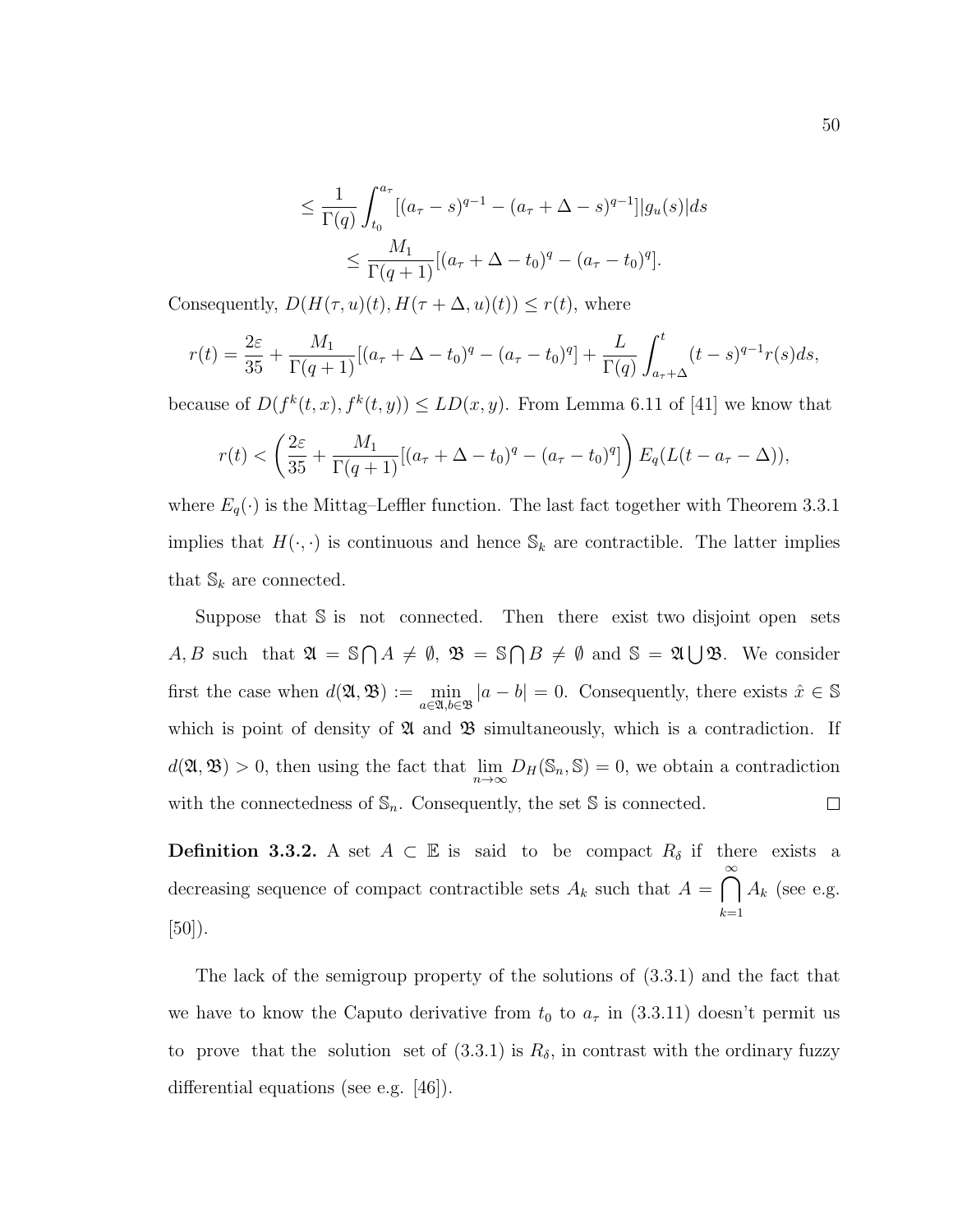The obstacle to show that the solution set of  $(3.3.1)$  is compact  $R_{\delta}$  is the fact that the solution set of

$$
D_c^q x(t) \in F_k(t, x), \ x(t_0) = x_0 \tag{3.3.12}
$$

is not closed and not precompact in general. Moreover we can not prove that its closure is contractible. To overcome that difficulty one can assume that  $F(t, \cdot)$  maps bounded sets into relatively compact sets, and, clearly, in this case, the solution set of (3.3.12) is compact. The following theorem is then valid:

**Theorem 3.3.4.** Let F map bounded sets into relatively compact sets. Under the standing hypotheses, the solution set S of  $(3.3.1)$  is nonempty compact  $R_\delta$ .

*Proof.* Clearly in this case the solution set of  $(3.3.12)$  is compact. Indeed f  $\{x_n(\cdot)\}_n$ is a sequence of solutions of (3.3.12), then  $\beta$   $\left(\bigcup_{k=1}^{\infty}\right)$ = 0. Due to Arzela Ascoli theorem passing to subsequences if necessary  $x_n(\cdot) \to x(\cdot)$  uniformly on I. Using Diestel criterion  $\{\dot{x}_n(\cdot)\}_n$  is weakly  $L_1$  precompact. Then we can show as it the proof of Theorem 3.3.3 that  $x(\cdot)$  is a solution of (3.3.12) and hence the solution set of (3.3.12) is nonempty compact and contractible. Therefore the solution set of  $\Box$  $(3.3.1)$  is compact  $R_{\delta}$ .

### 3.4 Fuzzy fractional differential inclusions

In this section we apply the previous result to the fuzzy fractional differential inclusion (3.3.3).

**Definition 3.4.1.** Let  $u, v \in \mathbb{E}$ . If there exists  $w \in \mathbb{E}$  such that  $u = v \oplus w$  then w is denoted by  $u \ominus v$  and it is called the H-difference between u and v.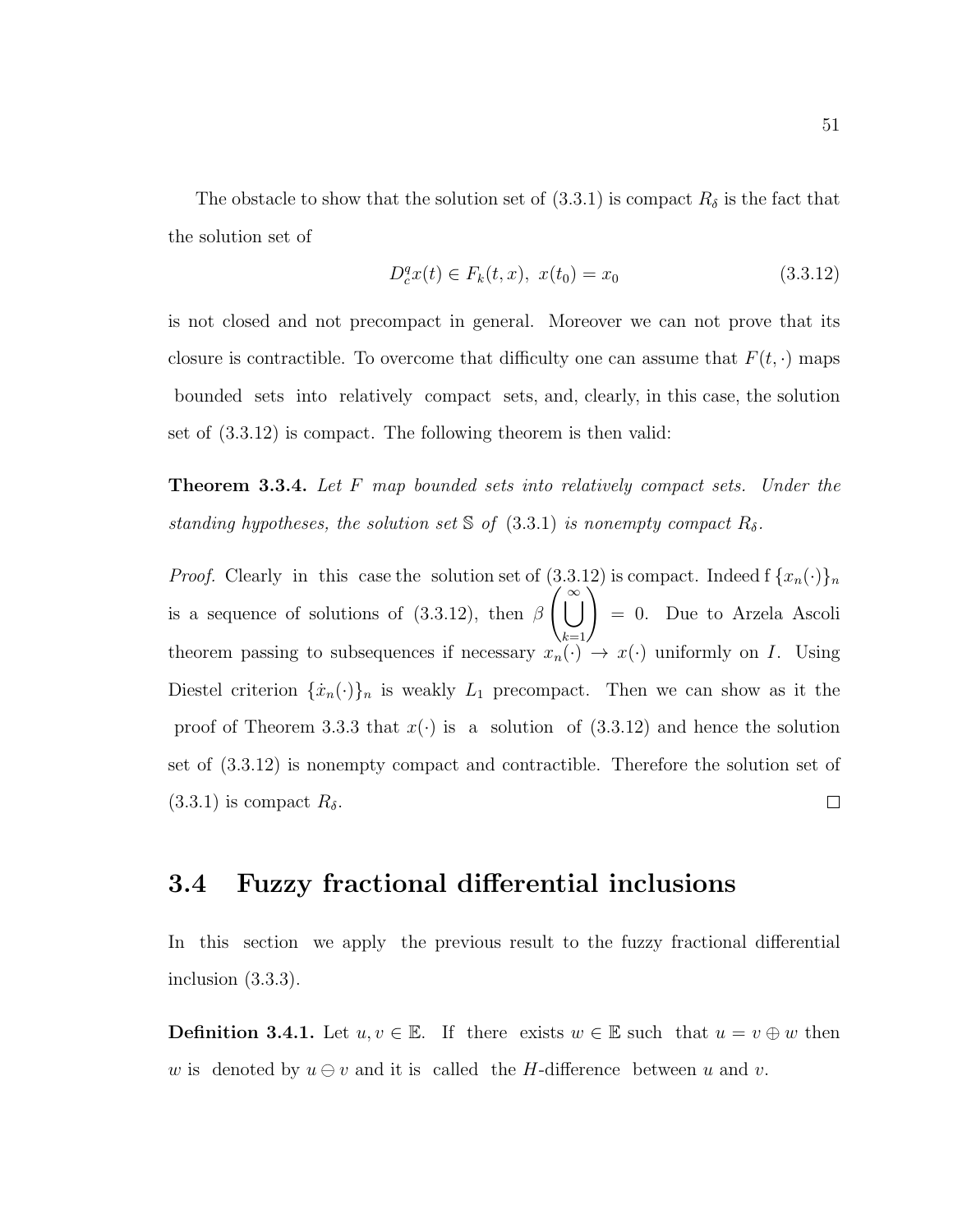**Definition 3.4.2.** Let  $f: I \to \mathbb{E}$  and  $t_0 \in I$ . We say that f is differentiable (Hdifferentiable) at  $\tau$  if there exists an element  $f'(\tau) \in \mathbb{E}$  such that for all  $h > 0$ sufficiently small, there are  $f(\tau + h) \ominus f(\tau)$ ,  $f(\tau) \ominus f(\tau - h)$ , and

$$
\lim_{h \to 0^+} \frac{f(t_0 + h) \ominus f(t_0)}{h} = \lim_{h \to 0^+} \frac{f(t_0) \ominus f(t_0 - h)}{h} = f'(t_0).
$$
 (3.4.1)

**Definition 3.4.3.** Let  $u : [a, b] \rightarrow \mathbb{E}$  be Bochner integrable. The Riemann-Liouville fractional integral  $I^q u(\cdot)$  of order  $q > 0$  is defined by

$$
I^{q}u(t) = \frac{1}{\Gamma(q)} \int_{a}^{t} (t-s)^{q-1} u(s) ds, \ a < t < b.
$$

**Definition 3.4.4.** The Riemann-Liouville fractional derivative  $D^q u$  of order 0 <  $q < 1$  of u is defined by

$$
D^{q}u(t) = \frac{d}{dt}I^{1-q}u(t) = \frac{1}{\Gamma(1-q)}\frac{d}{dt}\int_{a}^{t}(t-s)^{-q}u(s)ds, \ a < t < b,
$$

provided that the expression on right-hand side is defined.

**Definition 3.4.5.** The Caputo fractional derivative  $D_c^q u$  of order  $0 < q < 1$  of u is defined by

$$
D_c^q u(t) = \frac{1}{\Gamma(1-q)} \int_a^t (t-s)^{-q} \dot{u}(s) ds, \ a < t < b,
$$

provided that the expression on right-hand side is defined. For example,  $u(\cdot)$ should be absolutely continuous with Bochner integrable derivative.

Theorem 3.3.3 can be reformulated as follows.

**Theorem 3.4.1.** Under the standing hypotheses, the solution set  $\Im$  of (3.3.3) is nonempty compact and connected.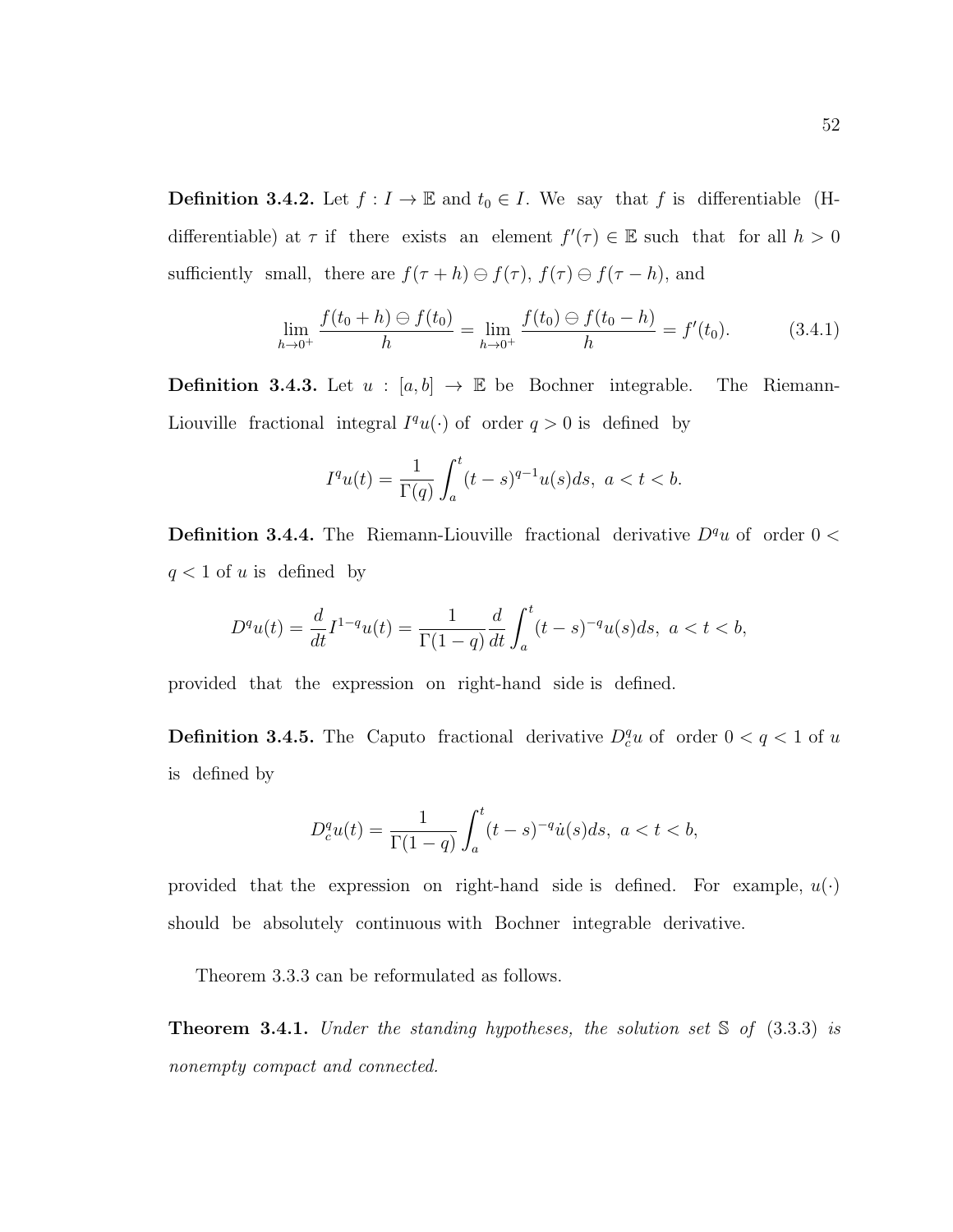The given definition of (Hukuhara) derivative has some bad properties. To avoid these bad properties, B. Bede and his coauthors defined generalized derivative (see  $[18, 19]$ .

**Definition 3.4.6.** We say that f is Bede differentiable (B-differentialble) at  $\tau$  if there is an element  $f'_B(\tau) \in \mathbb{E}$ , such that for all  $h < 0$ , sufficiently nearby 0, there are  $f(\tau + h) \ominus f(\tau)$ ,  $f(\tau) \ominus f(\tau - h)$ , and limits

$$
\lim_{h \to 0^-} \frac{f(\tau + h) \ominus f(\tau)}{h}
$$
 and 
$$
\lim_{h \to 0^-} \frac{f(\tau) \ominus f(-h)}{h},
$$

which are equal to  $f'_B(\tau)$ .

Recall that the embedding map  $j : \mathbb{B} \to \mathbb{X}$  is isometry and isomorphism. Clearly  $j(f'_H(t)) = \frac{d}{dt}j(f(t)) \neq j(f'_B(t)),$  when  $f'_H(t) \neq f'_B(t)$ .

**Definition 3.4.7.** The function f is said to have generalized derivative at  $\tau$  if it is H-differentiable or B-differentiable at  $\tau$ .

Notice that if  $f'_{H}(\tau) = f'_{B}(\tau)$  then  $f(\tau)$  is crisp.

The generalized derivative has many applications in the case of one dimensional fuzzy numbers. However, in the case of multidimensional fuzzy numbers (fuzzy vectors), Bede's derivative poses some problems.

Consider now the fuzzy fractional differential inclusion (with respect to Bede derivative)

$$
D_c^{q_B}x(t) \in F(t, x(t)), \ x(t_0) = x_0, \ t \in I = [t_0, T], \tag{3.4.2}
$$

where  $D_c^{q_B}x(t) = \frac{1}{\Gamma(1-q)}$  $\int_0^t$  $t_0$  $(t-s)^{-q}x'_{B}(s)ds$ . The function  $y: I \to \mathbb{E}$  will be a solution of (3.4.2) if there exists a strongly measurable selection  $f(t) \in F(t, x(t)),$ such that

$$
y(t) = y_0 \ominus \frac{1}{\Gamma(q)} \int_{t_0}^t (t-s)^{q-1} f(s) ds.
$$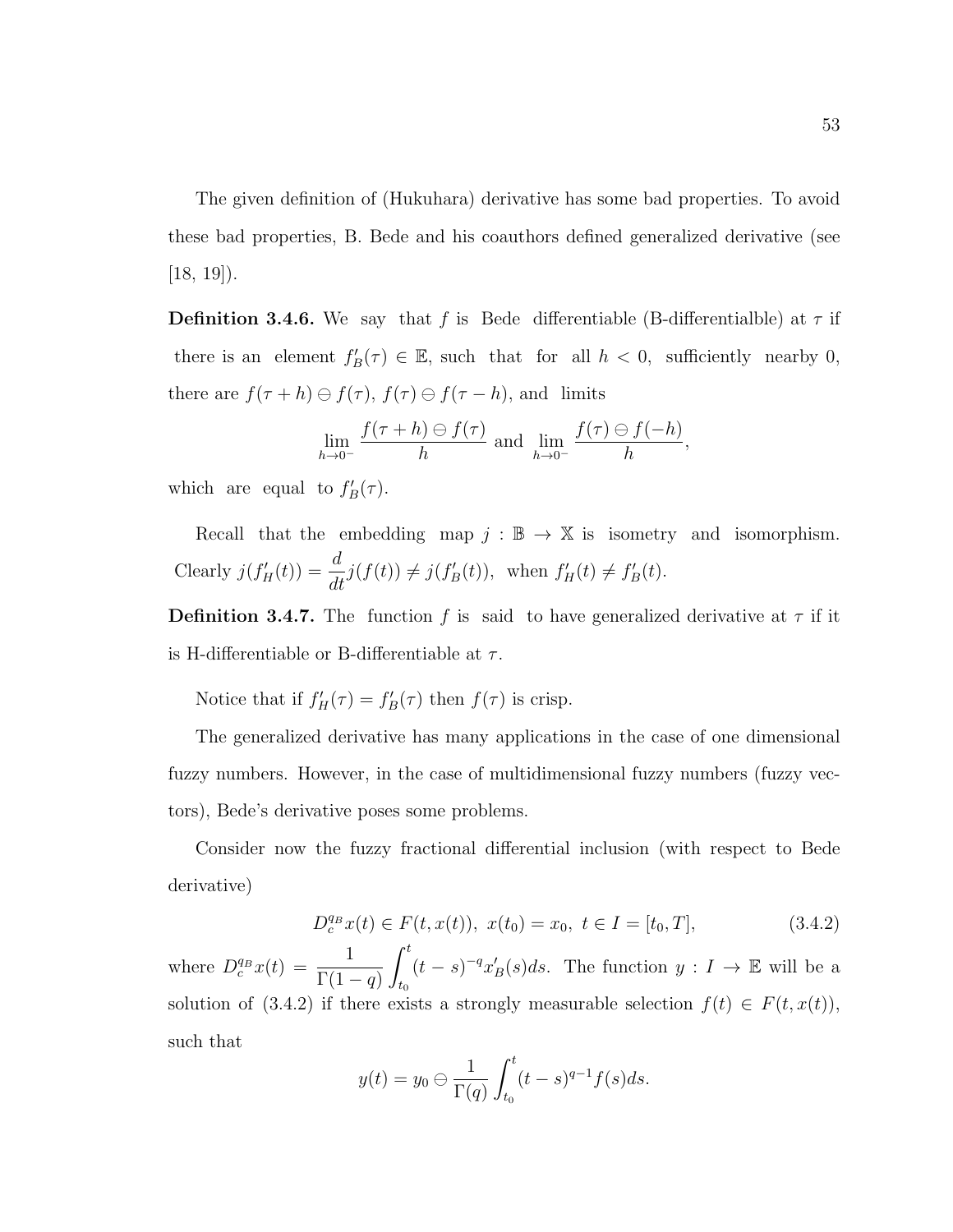The solution will exist only if the difference  $\ominus$  exists.

Clearly, if  $f(\cdot, \cdot)$  is a Caratheodory single valued fuzzy function, Lipschitz on the state variable and there exists a solution with respect to B-derivative, then the solution of the fractional differential equation

$$
D_c^q x(t) = f(t, x(t)), \ x(t_0) = x_0, \ t \in [t_0, T]
$$
\n(3.4.3)

does not have unique solution. In this case we are not able to prove that the solution set of (3.3.1) is connected.

### 3.5 Conclusions

In this chapter we study the main properties of the solution set of a class of fuzzy fractional differential inclusions with Caputo derivative. We show that the solution set is nonempty, compact and connected under compactness type assumptions. That is we extend the classical Kneser's theorem to the case of fuzzy fractional systems. Notice that all these results can be proved if Hausdorff measure of noncompactness  $β$  is replaced by the Kuratowski one  $ρ$ .

We prove that if  $F$  maps bounded sets into relative compact then the solution set of  $(3.3.1)$  is a compact  $R_{\delta}$ . The last result can be used to prove existence of solutions to fuzzy differential inclusions with nonlocal condition. Most of the results of this chapter are published in [6].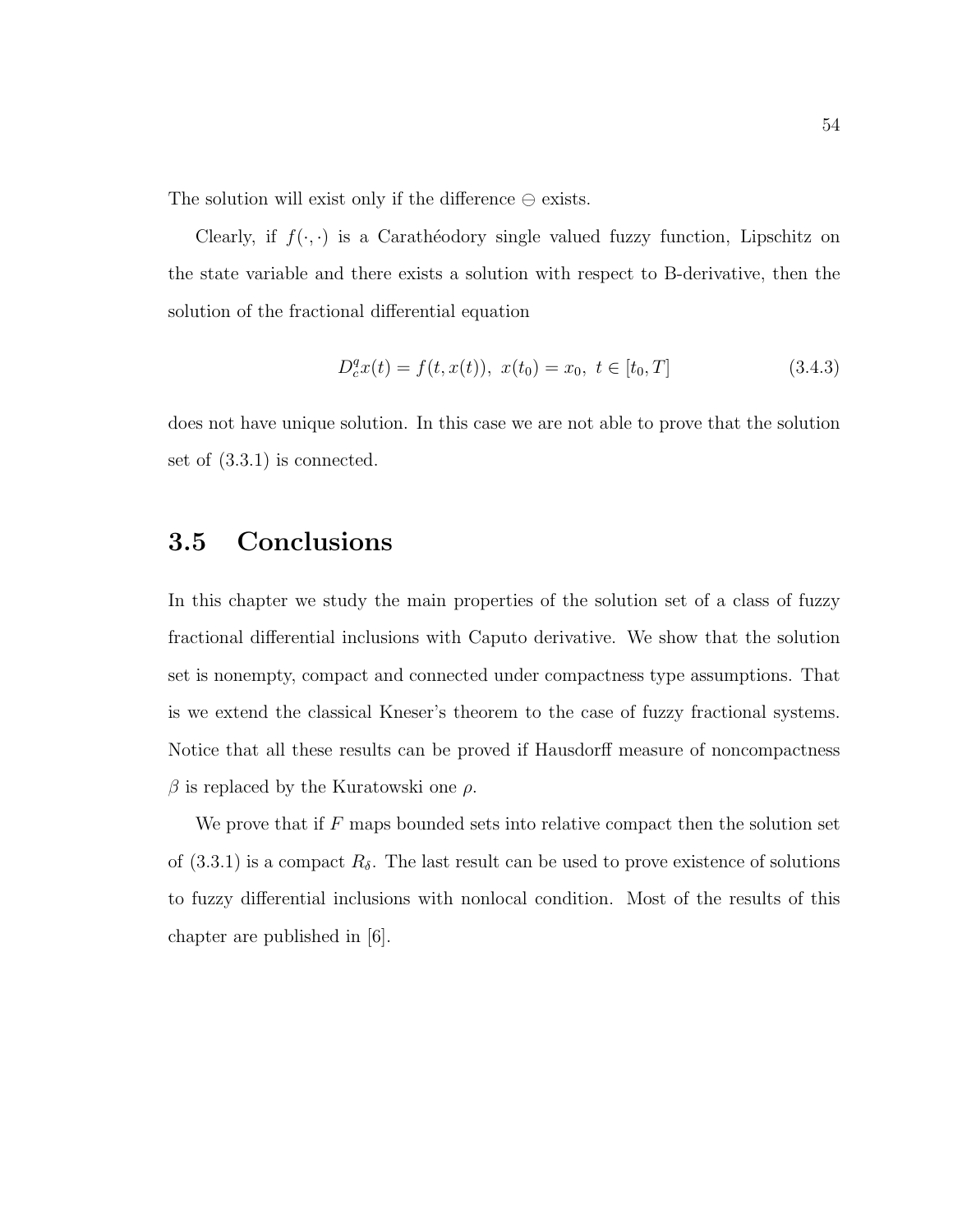# Bibliography

- [1] Agarwal R., Arshad S., O'Reagan D., Lupulescu V., Fuzzy fractional integral equations under compactness type condition, Fract. Calc.Appl. Anal.  $15$  (2012) 572-590.
- [2] Agarwal R., Benchohra M., Hamani S., A survey on existence results for boundry value problems for nonlinear fractional differential equations and inclusions. Acta Appl. Math. 109 (2010) 973 –1033.
- [3] Agarwal R., Bohner M., O'Regan D., Peterson A., Dynamical inclusions on time scale: a survey, *J. Comp. Appl. Math.* **141** (2002)  $1-26$ .
- [4] Agarwal R., Lakshmikantham V., Nieto J., On the concept of solution for fractional differential equations with uncertainity, *Nonlinear Anal.* **72** (2010) 671– 681.
- [5] Ahmad B., Otero-Espinar V., Existence of solutions for fractional differential inclusions with antiperiodic boundary conditions, Boundary Value Problems 2009:625347, doi:10.1155/2009/62534.
- [6] Ahmed R., Donchev T., Lazu A.I., Nosheen A., Rafaqat M., On the solution set of multivalued fuzzy fractional systems, IJPAM 109(2016) 49-66.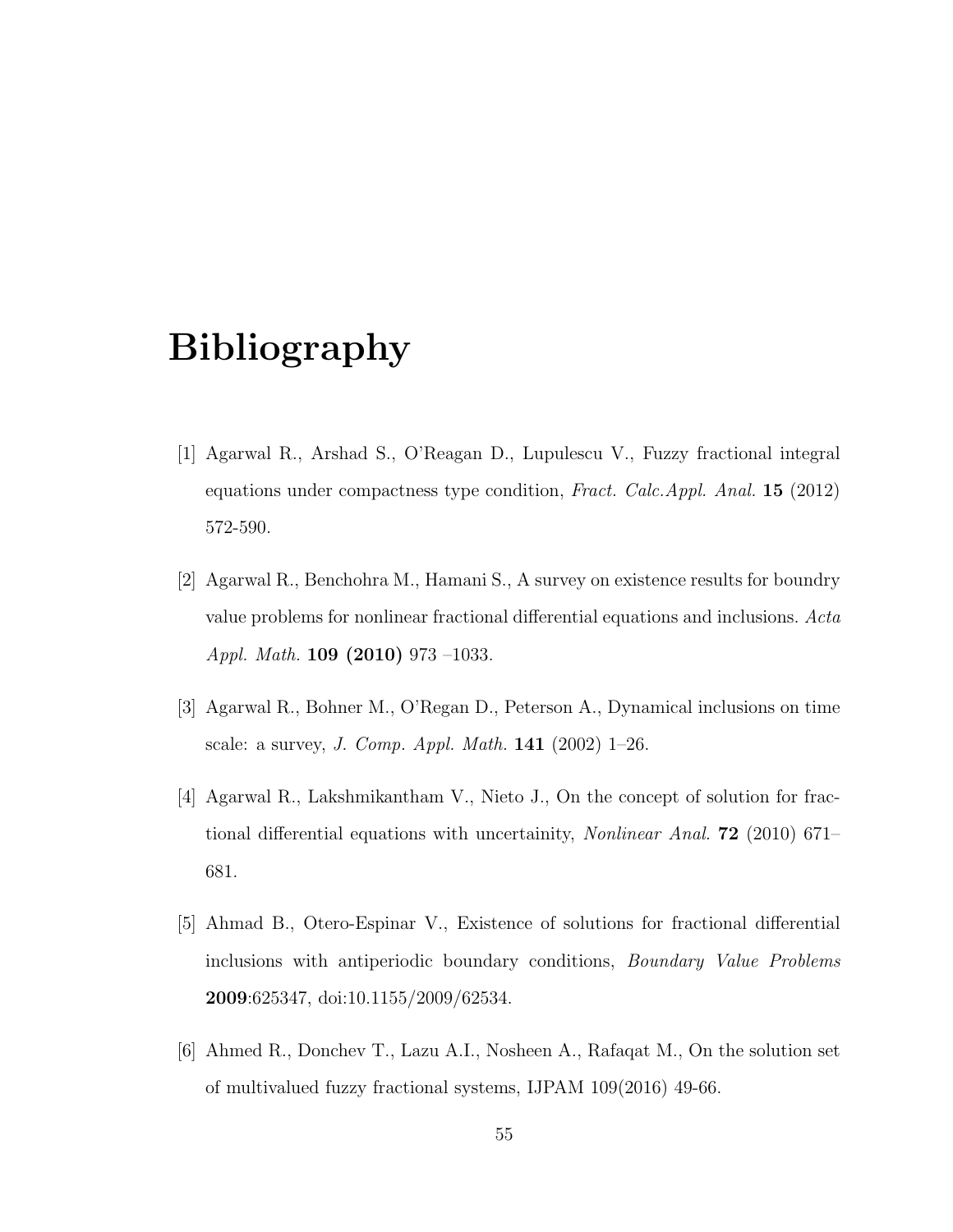- [7] Ahmed R., Donchev T., Lazu A.I., Nonlocal m-dissipative evolution inclusions in general Banach spaces, Mediterr. J. Math. (2017) 14:215, doi:10-1007/s00009- 017-1016-5.
- [8] Aitalioubrahim M., Existence of mild solutions of a semilinear nonconvex differential inclusions with nonlocal conditions, Matematichki vesnik 63 (2011) 181- 190.
- [9] Aizicovici Staicu V., Multivalued evolution equations with nonlocal initial conditions in Banach spaces, NoDEA Nonlinear Differential Equations Appl. 14 (2007) 361-376.
- [10] Arshad S., On existence and uniqueness of solution of fuzzy fractional differential equations, *Iranian J. Fuzzy Syst.* **10** (2013) 137-151.
- [11] Arshad S., Lupulescu V., Fractional differential equation with fuzzy initial condition, Electronic Journal of Differential Equations 34 (2011), 1-8.
- [12] Atici F., Biles D., First order dynamical inclusions on time scale, J. Math. Anal. Appl. 292 (2004) 222–237.
- [13] Aubin J.-P., Frankowska H., Set–Valued Analysis, Birkhäuser, Boston, 1990.
- [14] Augustinovicz A., Some remarks on comparison functions, Ann. Polon. Math. 96 (2009) 97–106.
- [15] Avgerinos E., Papageorgiou N., Nonconvex perturbations of evolution equations with m-dissipative operators in Banach spaces. *Comment. Math. Univ. Carolin.* 30(4) (1989) 657–664.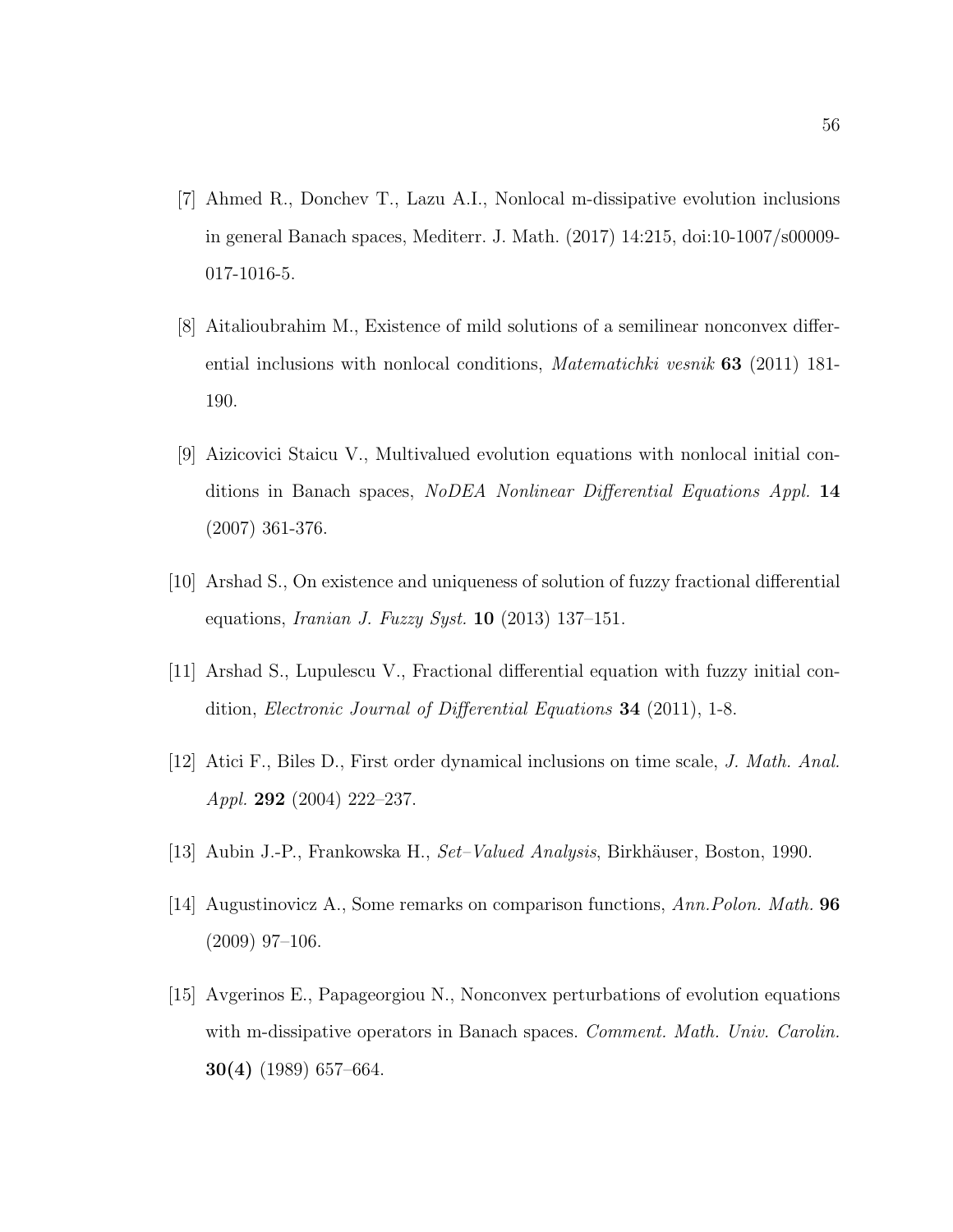- [16] Baleanu D., Machado J., Luo A editors, Fractional Dynamics and Control, Springer, Mew York, 2011.
- [17] Barbu V.: Nonlinear differential equations of monotone types in Banach spaces. Springer, New York (2010).
- [18] Bede B., Gal S., Generalization of the differentiability of fuzzy number valued functions and applications to fuzzy differential equations, Fuzzy Set and Systems 151 (2005) 581–599.
- [19] Bede B., Stefanini L., Generalized differentiability of fuzzy-valued functions. *Fuzzy Sets and Systems* 230  $(2013)$ , 119-141.
- [20] Benilan P., Solutions integrales dequations devolution dans un espace de Banach. C. R. Acad. Sci. Paris Ser. (1972) A-B 274, A47–A50.
- [21] Blagodatski V., Filippov A., DifferentialInclusions and Optimal Control, Proc. Steklov Inst. Mathematics 4 (1986) 199–259.
- [22] Bohner M., Davis J., Dynamical equations on time scale: qualitative analysis and applications, Nonlinear Dyn. Systems 9 v. (2009)
- [23] Bohner M., Peterson A., Dynamic Equations on Time Scales: an Introduction with Applications, Birkhauser, Boston, 2001.
- [24] Bohner M., Peterson A., Advances in Dynamic Equations on Time Scales, Birkhauser, Boston, 2003.
- [25] Bothe D., Multivalued perturbations of m-accretive differential inclusions, Israel J. Math. 108 (1998) 109–138.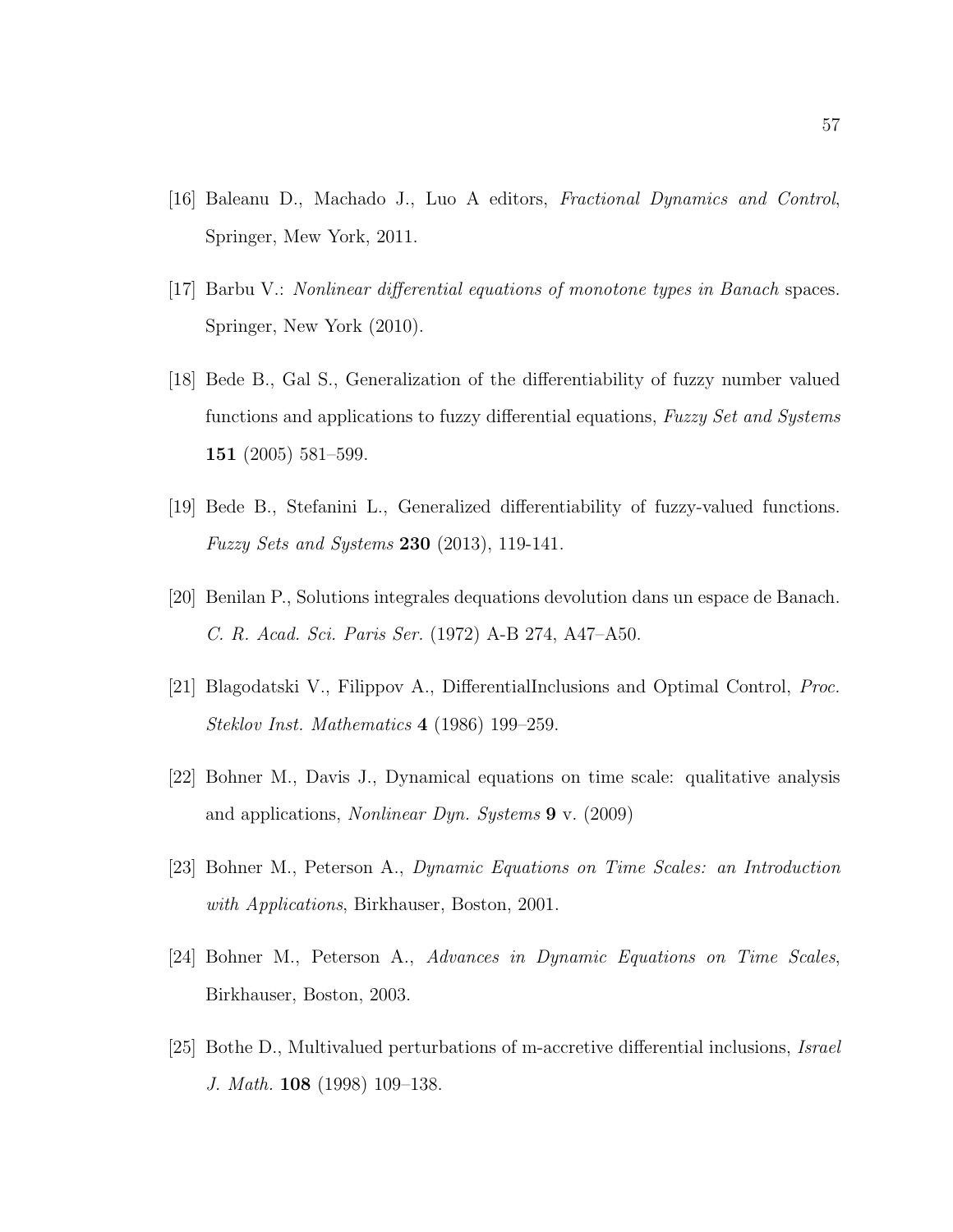- [26] Bothe D., Nonlinear Evolutions in Banach Spaces, Habilitationsschritt, Paderborn (1999).
- [27] Burlica M., Necula M., Rosu D., Vrabie I., Delay Differential Evolutions Subject to Nonlocal Initial Conditions CRC Press Taylor & Francis group, New York, 2016.
- [28] Cabada A., Vivero D., Expression of Lebesgue ∆ integral on time scales as a usual Lebesgue integral: application to the calculus of  $\Delta$ –antiderivatives, Math. Comput. Modeling 43 (2006) 194–207.
- [29] Capraru I., Approximate weak invariance and relaxation for fully nonlinear differential inclusions. *Mediterr. J. Math.*  $10(1)$  (2013) 201–212.
- [30] Capraru I., Lazu A., Near viability for fully nonlinear differential inclusions, Cent. Eur. J. Math. 12 (2014) 1447–1459.
- [31] Cârjă O., Donchev T., Lazu A., Generalized solutions of semilinear evolution inclusions SIAM Journal on Optimization 26(2) (2016) 891-1409.
- [32] Cârjă O., Donchev T., Postolache V., Relaxation Results for Nonlinear Evolution Inclusions with One-sided Perron Right-hand Side. Set-Valued Var. Anal. 22 (2014) 657–671.
- [33] Cârjă O., Lazu A., Approximate weak invariance for differential inclusions in Banach spaces.: *J. Dynamical and Control Systems* 18 (2012), 215–227
- [34] Cârjă O., Necula M., Vrabie I., *Viability, invariance and applications*. Elsevier Science B.V., Amsterdam (2007)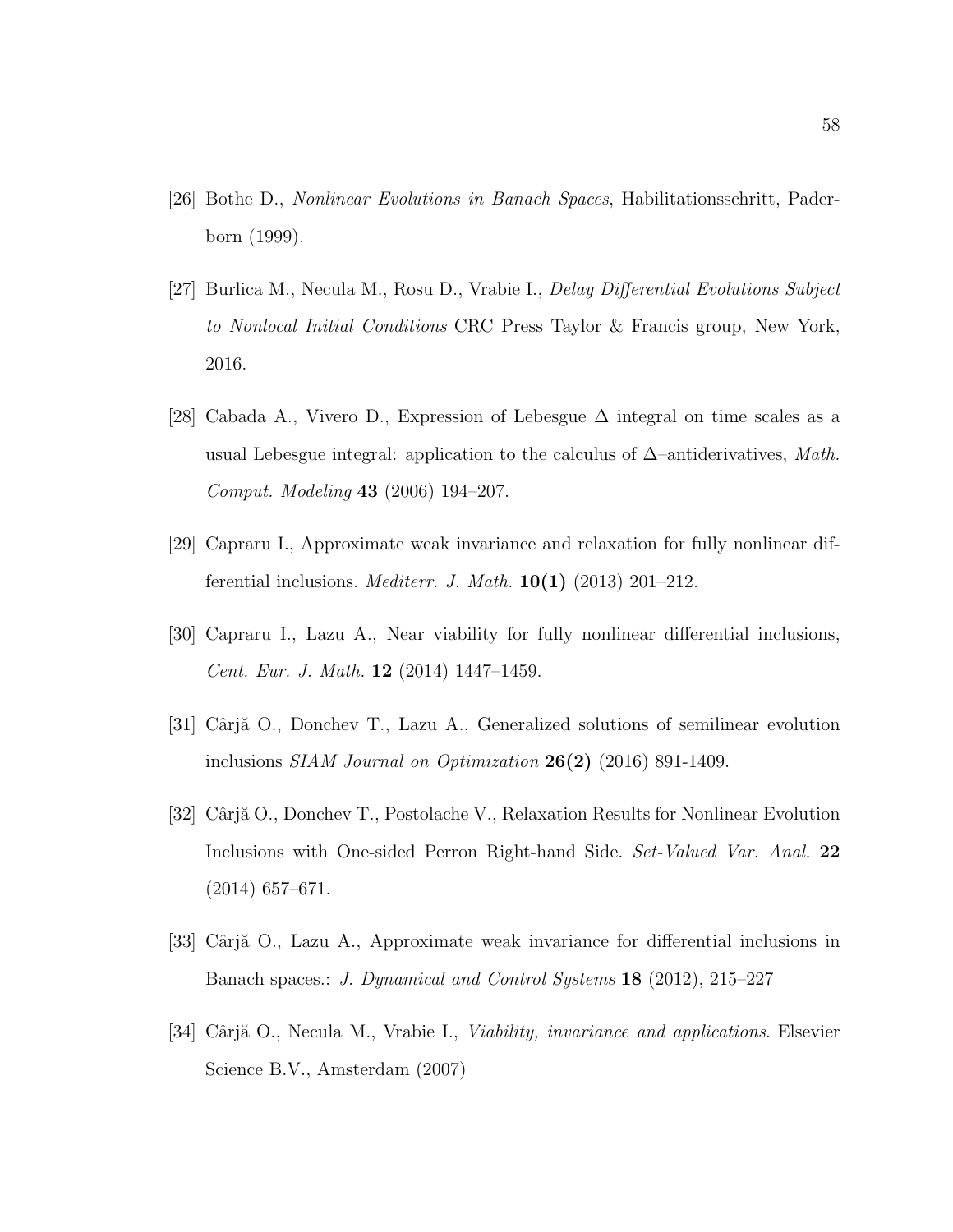- [35] Castaing C., Valadier M., Convex analysis and measurable multifunctions, Lect. Notes Math. 580, Springer, 1977.
- [36] Cernea A., Stuicu V., Directionally continuous selections and nonconvex evolution inclusion, set-valued Analysis, textbf11 (2003) 9-20.
- [37] Deimling K., Multivalued Differential Equations, De Grujter, Berlin, 1992.
- [38] Deimling K., Nonlinear Functional Analysis, Dover ed., New York, 2010.
- [39] Diestel J., Ruess W., Schachermayer W., Weak compactness in  $L^1(\mu, X)$ , Proc. Amer. Math. Soc. **118** (1993) 447-453.
- [40] Diethelm K., The Analysis of Fractional Differential Equations, Springer, Berlin. 2010.
- [41] Diethelm K., An efficient parallel algorithm for the numerical olution of fractional differential equations. Fract. Calc. and Appl. Anal. 14 (2011), 475–490.
- [42] Donchev T., Multivalued perturbations of m-dissipative differential inclusions in uniformly convex spaces, *N. Z. J. Math.*  $31(1)$ ,  $(2002)$  19-32.
- [43] Donchev T., Farkhi E., Stability and Euler approximation of one-sided Lipschitz differential inclusions, *SIAM J. Control. Optim.* **36** (1998) 780-796.
- [44] Donchev T., Farkhi E., On the theorem of Filippov-Plist and some applications. Control Cybernet. 38 (2009) 1251–1271.
- [45] Donchev T., Lazu A.I, Nosheen A., One sided Perron differential inclusions, Setvalued Var. Anal. **21** (2013) DOI 10.1007/s11228-012-0227-y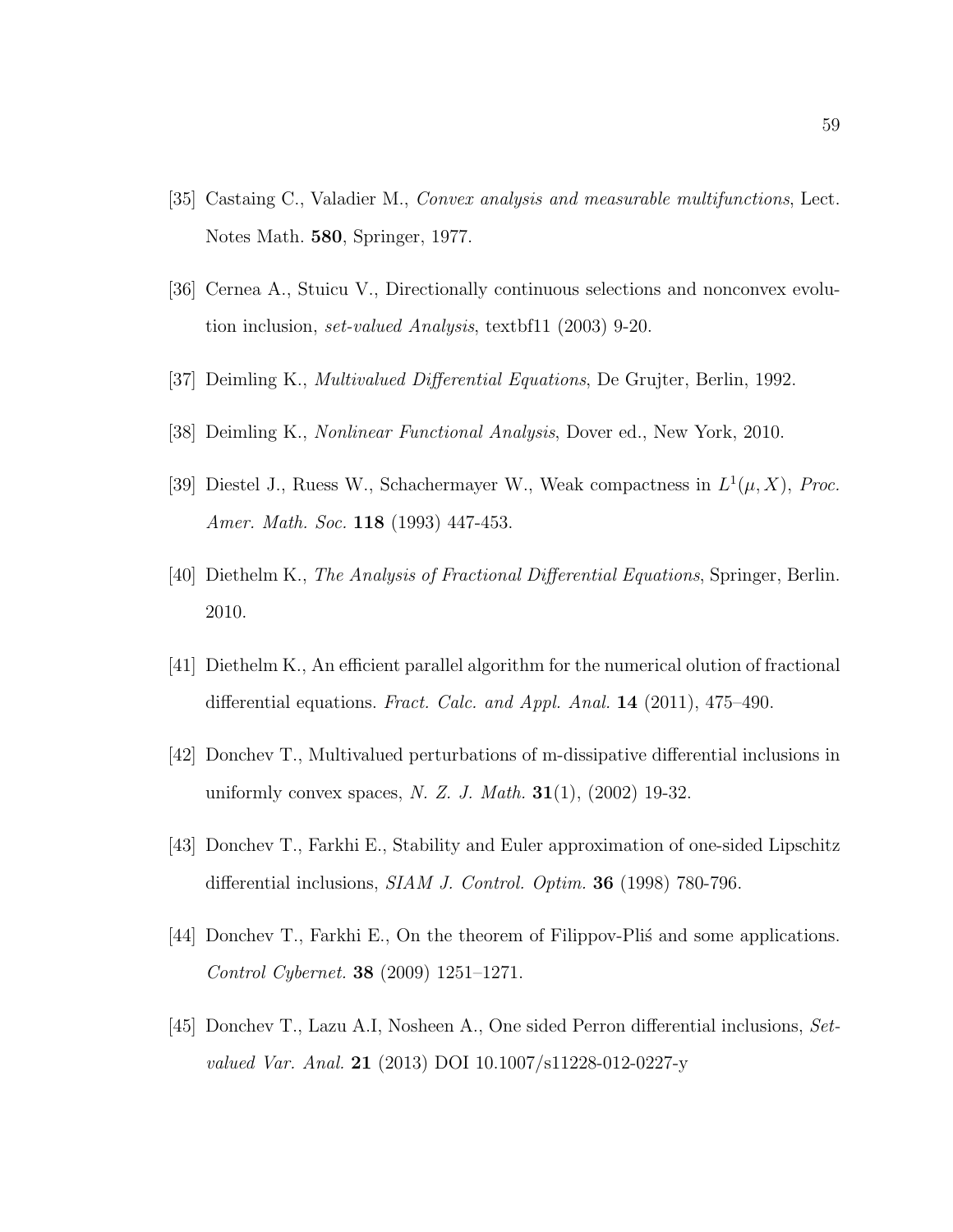- [46] Donchev T., Nosheen A., Ahmed R., On the solution set of fuzzy systems, Cont. Meth. Math. Phys. Grav. 1 (2015) 55–70.
- [47] Filippov A., Classical solutions of differential equations with multivalued righthand side, *SIAM J. Control Optim.* **5** (1967) 609–621.
- [48] Frigon M., Gilbert H., Systems of first order inclusions on time scale, Topol. Meth. Nonl. Anal. 37 (2011) 147–163.
- [49] Guseinov G., Integration on time scales, J. Math. Anal. Appl. 285 (2003) 107– 127.
- [50] Henry D., Geometric Theory of Parabolic Equations, Springer , Berlin 1983.
- [51] Hifler R. editor, Applications of Fractional Calculus in Physics, World Science, 2009.
- [52] Hilger S., Ein Maßkettenkalk¨ul mit Anwendungauf Zentrumsmanningfaltigkeiten UniversitätWürzburg, Doktorthesis (1988).
- [53] Hilger S., Analysis on measure chains a unified approach to continuous and discrete calculus, Results math. 18 (1990) 18–56.
- [54] Hu S., Papageorgiou N., Handbook of Multivalued Analysis. Volume I: Theory, Kluwer, Dordrecht, 1997.
- [55] Hu S., Papageorgiou N., Handbook of Multivalued Analysis Volume II Applications, Kluwer, Dordrecht (2000)
- [56] Kaleva O., Fuzzy differential equations, Fuzzy Sets and Systems 35 (1990) 389– 396.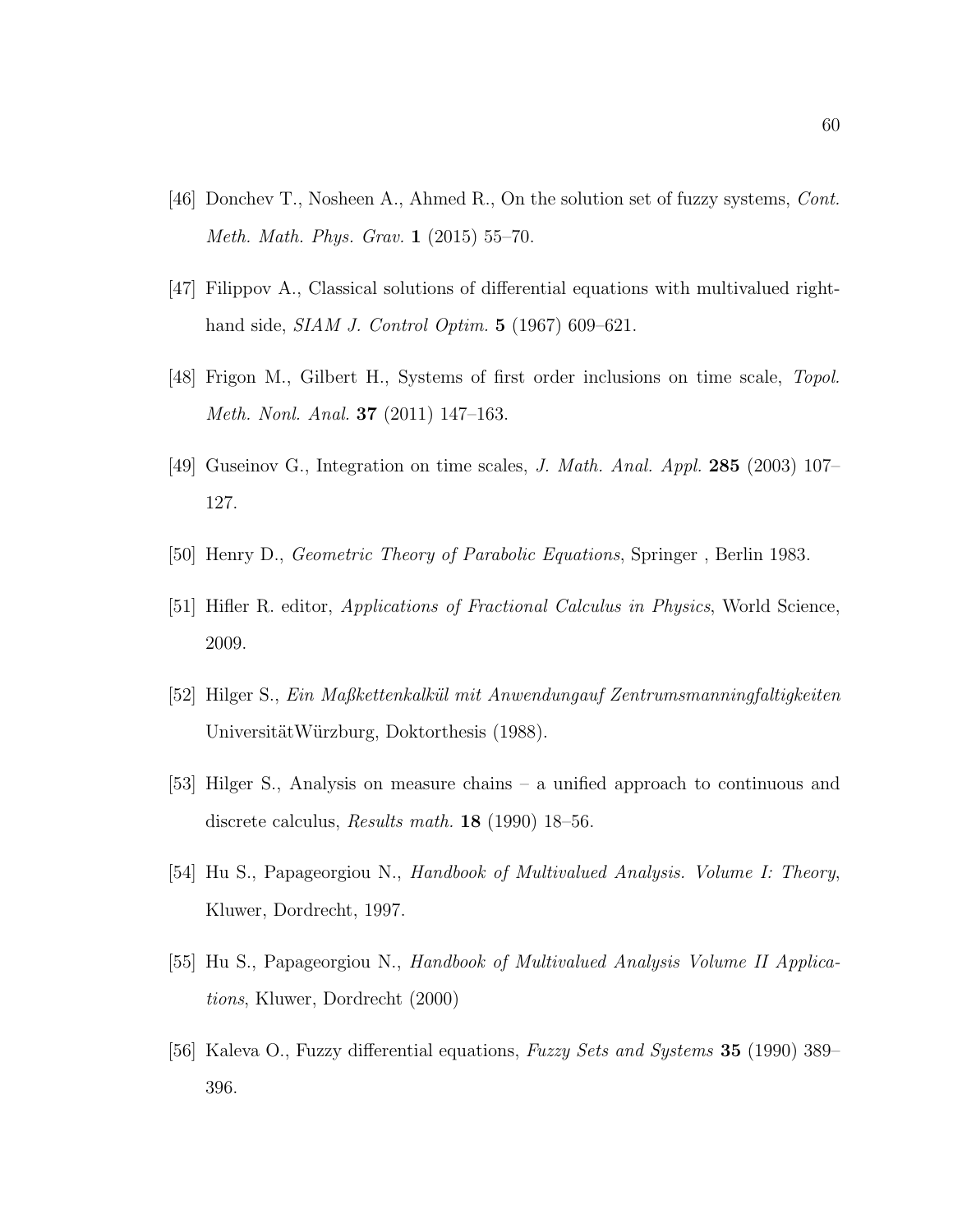- [57] Kilbas A., Srivastava H., Trujillo J., Theory and Applications of Fractional Differential Equations, Elsevier, Amsterdam, 2006.
- [58] Lakshmikantham V., Leela S., Nonlinear differential equations in abstract spaces. Pergamon Press, Oxford (1981)
- [59] Lakshmikanthan V., Leela S., Vasundra J., Theory of Fractional Dynamical Systems, Cambridge Academic Publishers, Cambridge, 2009.
- [60] Lakshmikantham V., Mohapatra R, Theory of Fuzzy Differential Equations and Inclusions, Taylor - Francis, London, 2003.
- [61] Laksmikantham V., Sivasundram S., Kaymakcalan B., Dynamic Systems on Measure Chains, Kluwer, Dordrecht, 1996.
- [62] Lempio F., Veliov V., Discrete Approximations of Differential Inclusions, Bayreuther Mathematische Schiften 54 (1998) 141–232.
- [63] Liu G., Xiang X., Peng Y., Nonlinear integro-differential equations on time scales, Comp. Math. Appl. 61 (2011) 159–169.
- [64] Migorski S., Existence and relaxation results for nonlinear evolution inclusions revisited. J. Appl. Math. Stoch. Anal 8(2) (1995) 143–149.
- [65] Miranda F., Differential inclusions and optimization problems on time scales, Num. Anal. Appl. Math. ICNAAM 2012 AIP Conf. Proc. 1179 (2012); doi 10.1063/1.4756243.
- [66] Paicu A., Vrabie I., A clas of nonlinear evolution equations subjected to nonlocal initial conditions, Nonlinear Anal. 72 (2010) 4091-4100.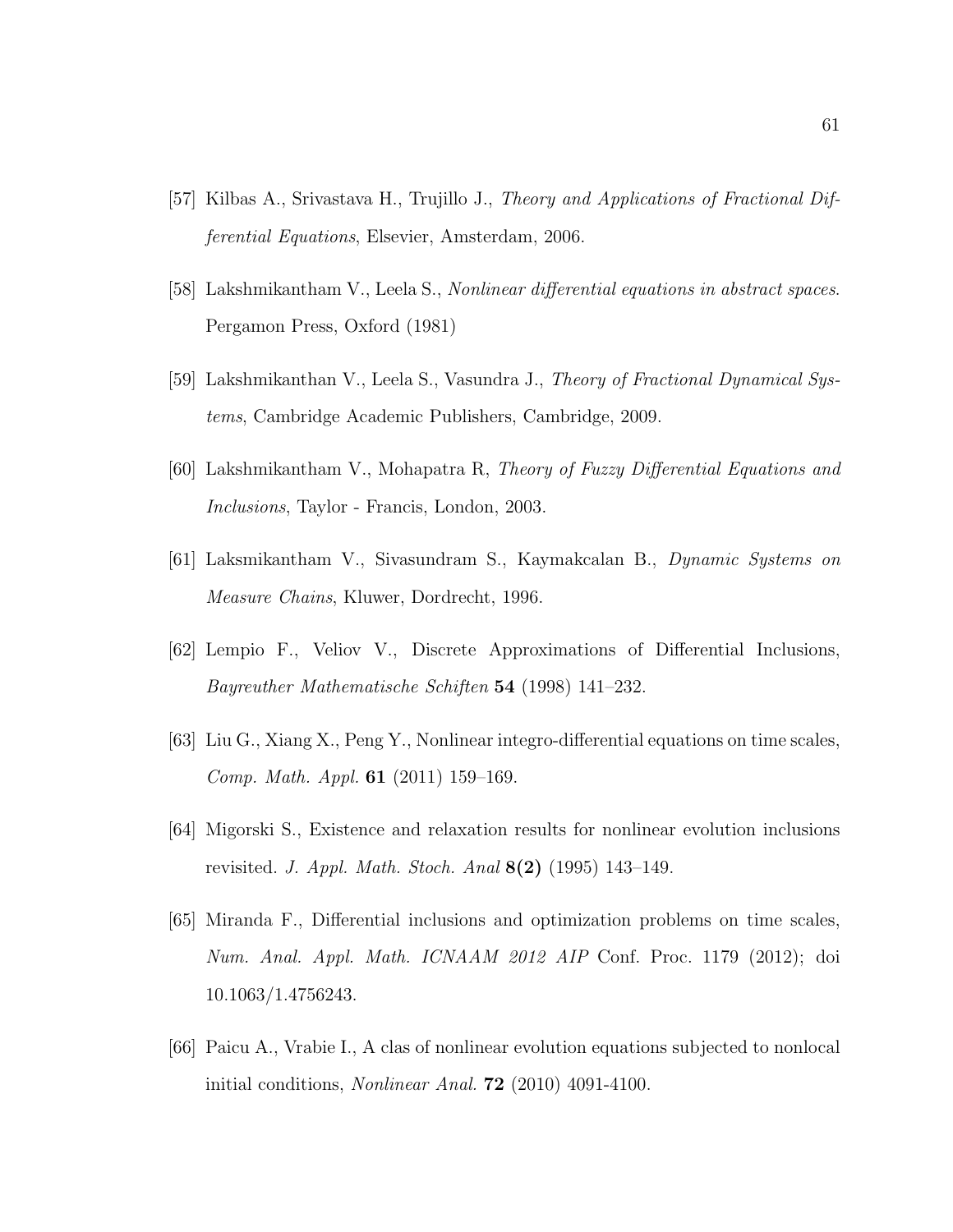- [67] Peng Y., A class of optimal control problems on time scale, Energy Procedia 16 (2012) 1760–1767.
- [68] Peng Y., Xiang X., Jaangy Y., Nonlinear dynamical systems and optimal control on time scale, ESAIM Contr. Optim. Calc. Var. 17 (2011) 654–681.
- [69] Pliss A., On trajectories of orientor fields, Bull. Acad. Pol, Sci. Ser.Math.Astron. Phys.  $135$  (1965) 571–573.
- [70] Plotnikov A., Skripnik N., Differential equations with "clear" and fuzzy multivalued right-hand side. Asymptotic methods, Astroprint, Odessa, 2009 (in Russian)
- [71] Plotnikov A., Skripnik N., The generalized solutions of the fuzzy differential inclusions, Int. J. Pure Appl. Math. 56 (2) (2009) 165-172.
- [72] Podlubny T., Fractional Differential Equations, Academic Press, San Diego, 1999.
- [73] Puri M., Ralescu D., Fuzzy random variables, J. Math. Anal. Appl. 114 (1986) 409–422.
- [74] Rafaqat M., Ahmed R., Donchev T., Lupulescu V., Filippov–Pliss lemma for dynamical inclusions on time scale, Advances in difference equations (2017) 2017:302, doi:10.1186/s13662-017-1360-6.
- [75] Roubicek T., Nonlinear partial differential equations with applications, Birkhauser, Basel (2005)
- [76] Santos I., Silva G., Absolute continuity and existence of solutions of dynamical inclusions in time scale, Mathematische Annalen 356 (2013) 373-399.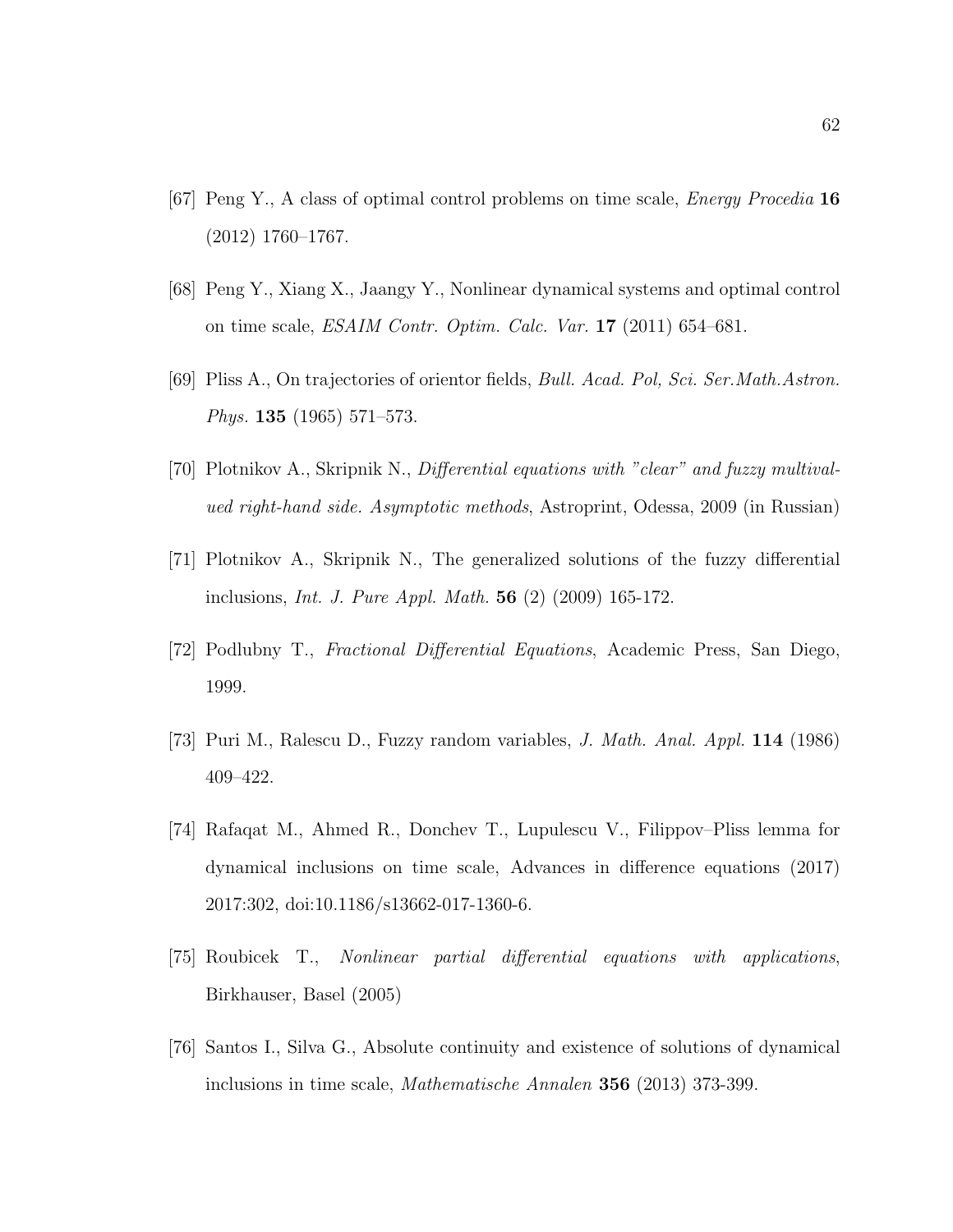- [77] Santos I., Silva G., Filippov's selection theorem and the existence of solutions for optimal control problems on time scale, Comp. Appl. Math. 33 (2014) 223–241.
- [78] Showalter R.E., Monotone Operators in Banach Space and Nonlinear Partial Differential Equations, Mathematical Surveys Monographs 49 AMS, Providence, 1997.
- [79] Smirnov G., Introduction to the Theory of Differential Inclusions, American Mathematical Society, Providence RI, 2002.
- [80] Tolstonogov A., Differential Inclusions in a Banach Space, Kluwer, Dordrecht, 2000.
- [81] Vrabie I.I, Existence in the large for nonlinear delay evolution inclusion with nonlocal initial conditions, Appl. Math. Letters 24 (2012) 1363-1391.
- [82] Vrabie I.I., Global solutions for nonlinear delay evolution inclusions with nonlocal initial conditions, Set-Valued Var. Anal.  $20(3)$ ,  $(2012)$  477–497.
- [83] Wang H., Liu Yi., Existence results for fuzzy integral equations of fractional order. Int. Journal of Math. Analysis 5 (2011) 811-818.
- [84] Wang R., Zhu P., Non-autonomous evolution inclusions with nonlocal history conditions:Global integral solutions, Nonlinear Anal. 85 (2013) 180-191.
- [85] Wazewski T., On an optimal control problem. In: Differential Equations and Their Applications, Prague, (1963) 229-242.